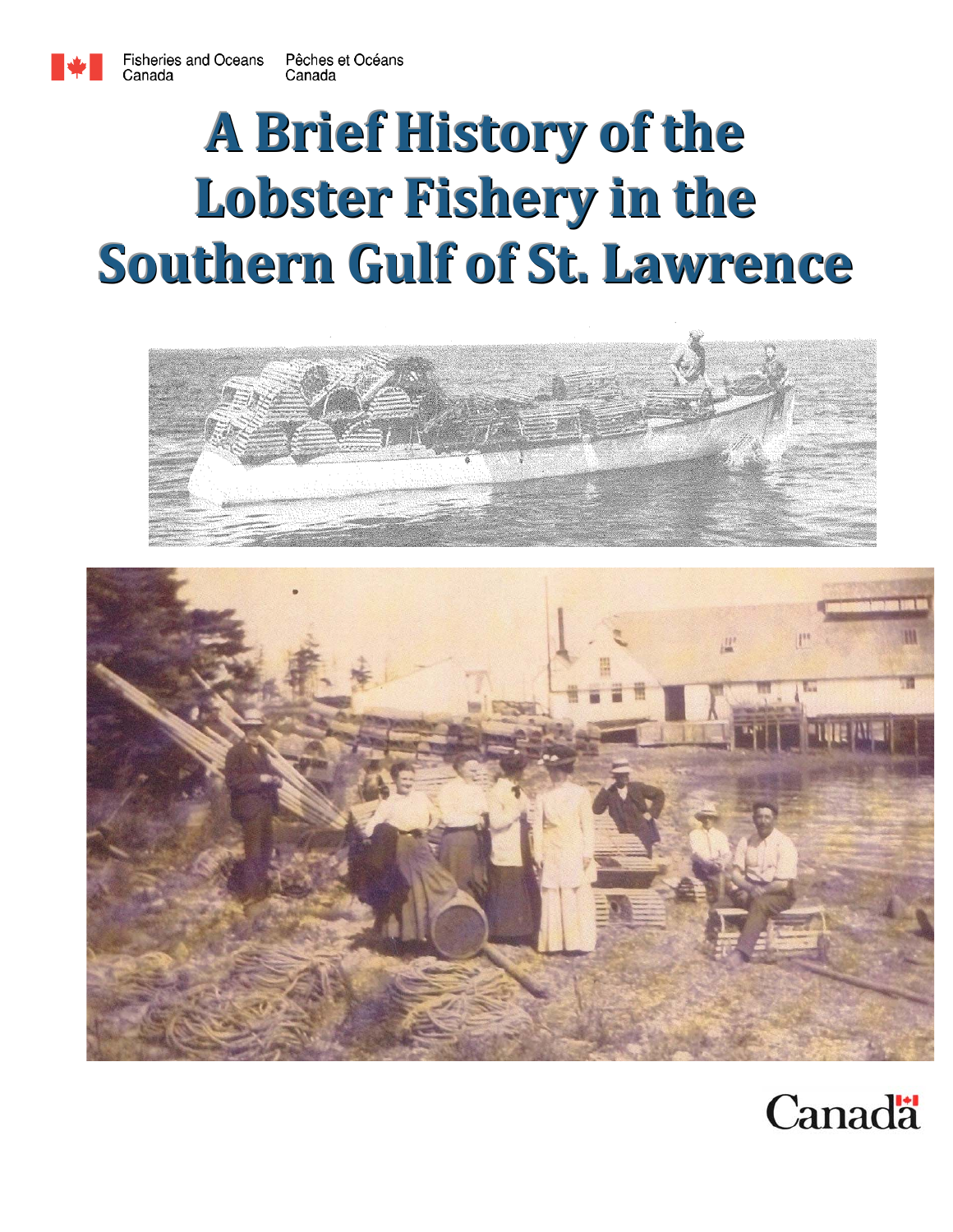Published by: Gulf Region Fisheries and Oceans Canada Moncton, New Brunswick E1C 9B6

A Brief History of the Lobster Fishery in the Southern Gulf of St. Lawrence

Cat. No. Fs149-6/2012E-PDF ISBN 978-1-100-20682-0

Également disponible en français.

© Her Majesty the Queen in Right of Canada, 2012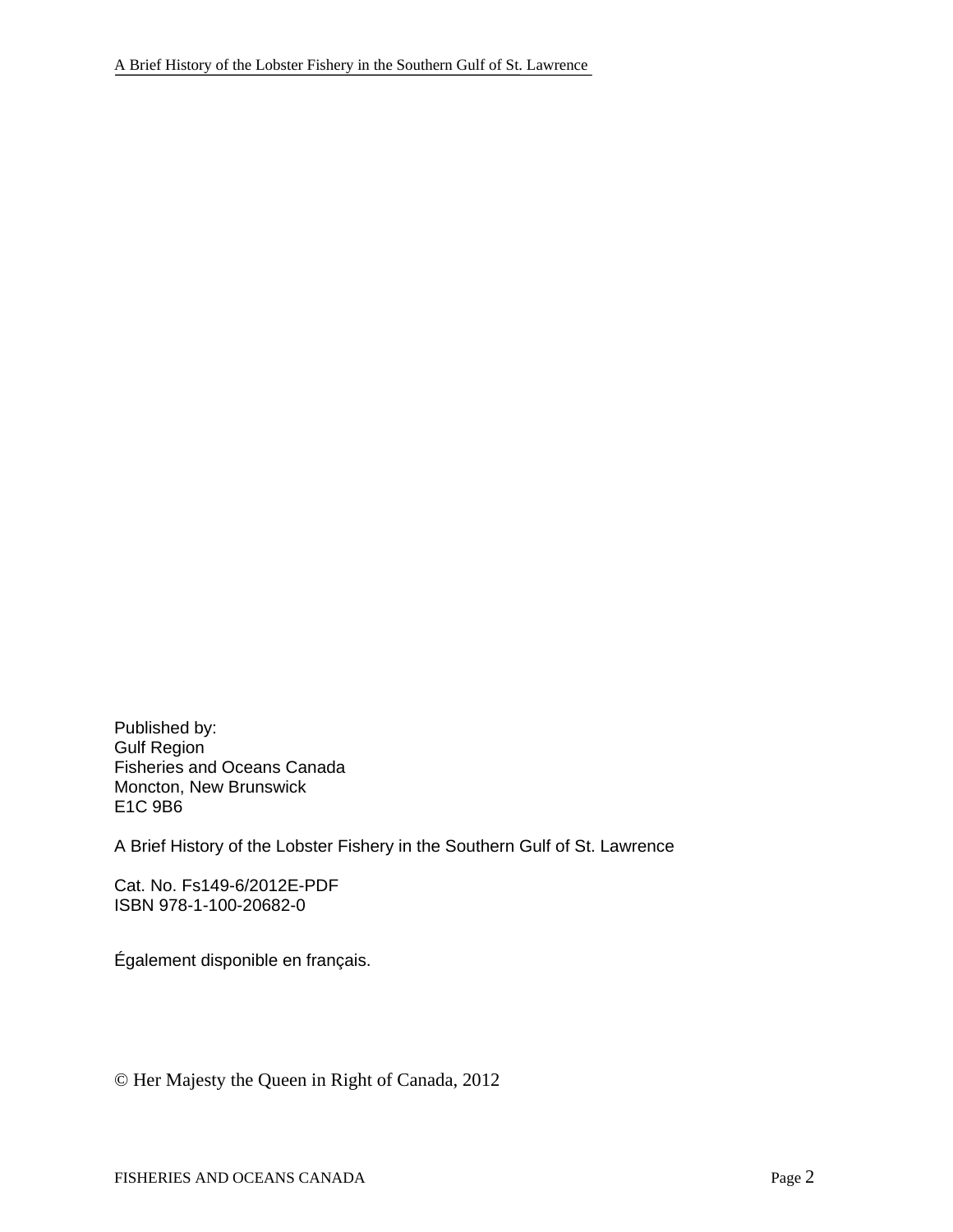### *Foreword*

This document was compiled by John Hanlon as one in a series of publications designed to capture the history of important fisheries in the southern Gulf of Saint Lawrence managed by the Department of Fisheries and Oceans' (DFO) Gulf Region.

For those unfamiliar with DFO organizational structure, the Gulf Region can be described as those areas of eastern New Brunswick (NB), northern Nova Scotia (NS) and the province of Prince Edward Island (PEI) touching on the Gulf of St. Lawrence, as shown in the map below. Within this Region, the lobster fishery is considered to be the most important fishery.



### **Map of the Gulf Region**

The initial work for this project was carried out by Stuart Beaton of Nova Scotia, Jim Jenkins of Prince Edward Island and Jean-Marie Nadeau of New Brunswick. These three independent researchers provided the local history and background of the lobster fishery in their respective provinces and their information has been compiled into this document.

The research provided by these three qualified individuals with varied backgrounds has proven to be a boon to this initiative. A former commercial lobster fisherman, a former DFO official and a former member of key fishermen's organizations, they have lent their unique expertise and perspective to the project, providing valuable quality and depth of information. Each researcher interviewed numerous individuals and referenced countless documents. Every effort has been made to ensure that the appropriate acknowledgments are provided at the end of the document.

The author uses the term "fisherman" throughout the document as an acknowledgement of the term used by the industry to describe those who work in the lobster fishery whether they be men or women.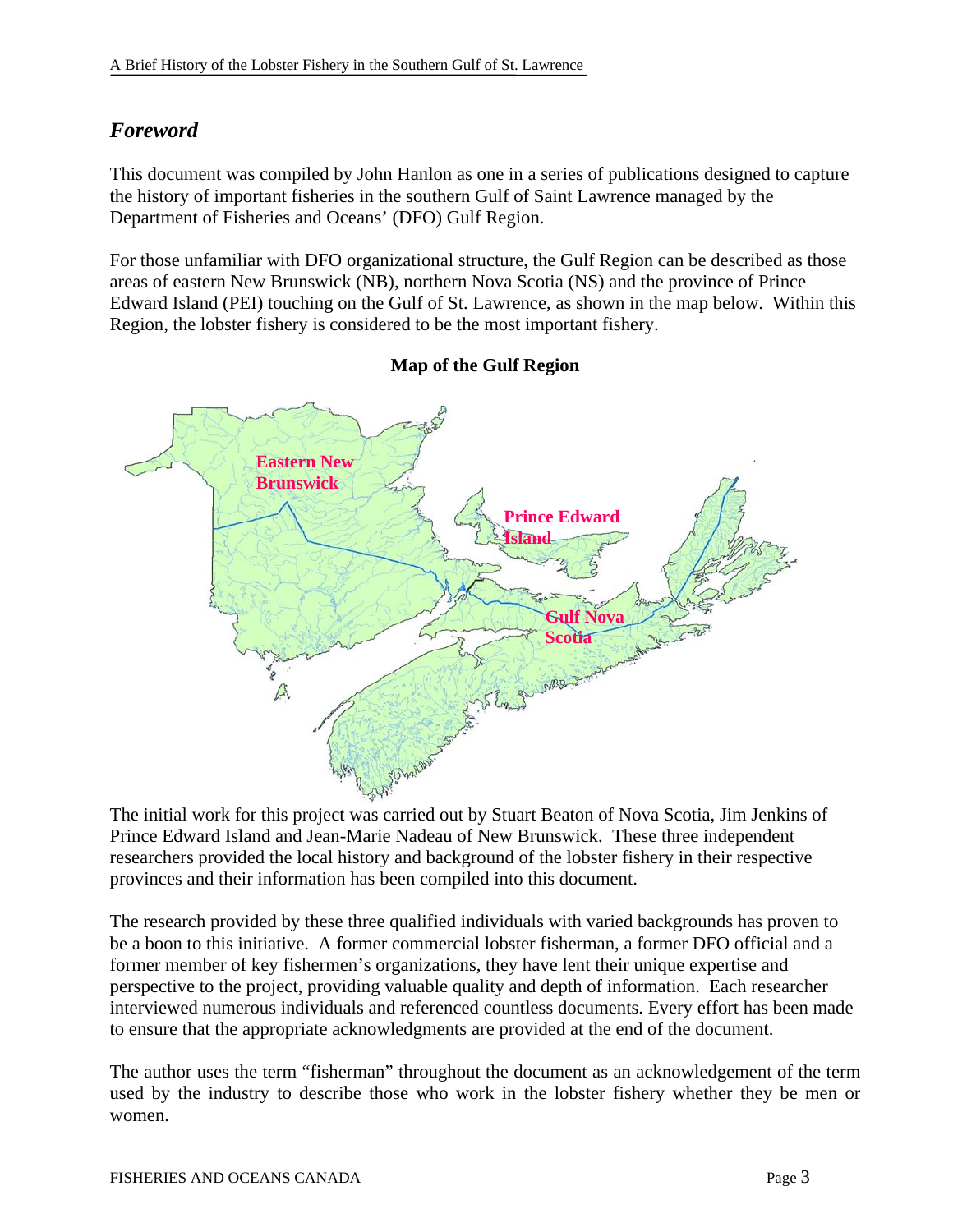# *Table of Contents*

| 1)                      | <b>Lobster Biology</b>                                                                               | 5  |
|-------------------------|------------------------------------------------------------------------------------------------------|----|
| 2)                      | <b>The Early Days</b>                                                                                | 6  |
| 3)                      | The Evolution of Harvesting in the Commercial Fishery                                                | 9  |
| 4)                      | The Evolution of Processing and Market Development                                                   | 14 |
| 5)                      | The Rise of the Owner-Operator Licensing and<br>the Demise of the "Company-Boat" and "Company-Store" | 16 |
| 6                       | <b>The Co-op Movement</b>                                                                            | 18 |
| 7)                      | <b>Fishermen's Organizations</b>                                                                     | 19 |
| 8)                      | The Evolution of Regulations and Policy                                                              | 20 |
| 9)                      | Poaching                                                                                             | 26 |
| <b>10)</b>              | <b>Fishing "Territory"</b>                                                                           | 27 |
| <b>11</b> )             | <b>Employment Insurance - UIC/EI</b>                                                                 | 28 |
| 12                      | <b>Limited Entry Licensing</b>                                                                       | 29 |
| 13)                     | The Moonlighter Policy and Class A, B & C Licences                                                   | 30 |
| 14)                     | <b>Lobster Buy-Back Programs</b>                                                                     | 31 |
| 15)                     | The Creation of the Gulf Region                                                                      | 31 |
| 16)                     | <b>The Bonafide Licensing Policy</b>                                                                 | 32 |
| 17)                     | <b>Lobster Science</b>                                                                               | 34 |
| 18)                     | <b>The Business of Lobster Fishing</b>                                                               | 35 |
| 19)                     | R. v. Sparrow and R. v. Marshall                                                                     | 39 |
| 20)                     | <b>The Fisheries Resource Conservation Council</b>                                                   | 40 |
| 21                      | <b>Abundance, Subsequent Decline and Recovery</b>                                                    | 41 |
| 22)                     | <b>The New Millennium</b>                                                                            | 42 |
| <b>Acknowledgements</b> |                                                                                                      | 44 |
| <b>References</b>       |                                                                                                      | 46 |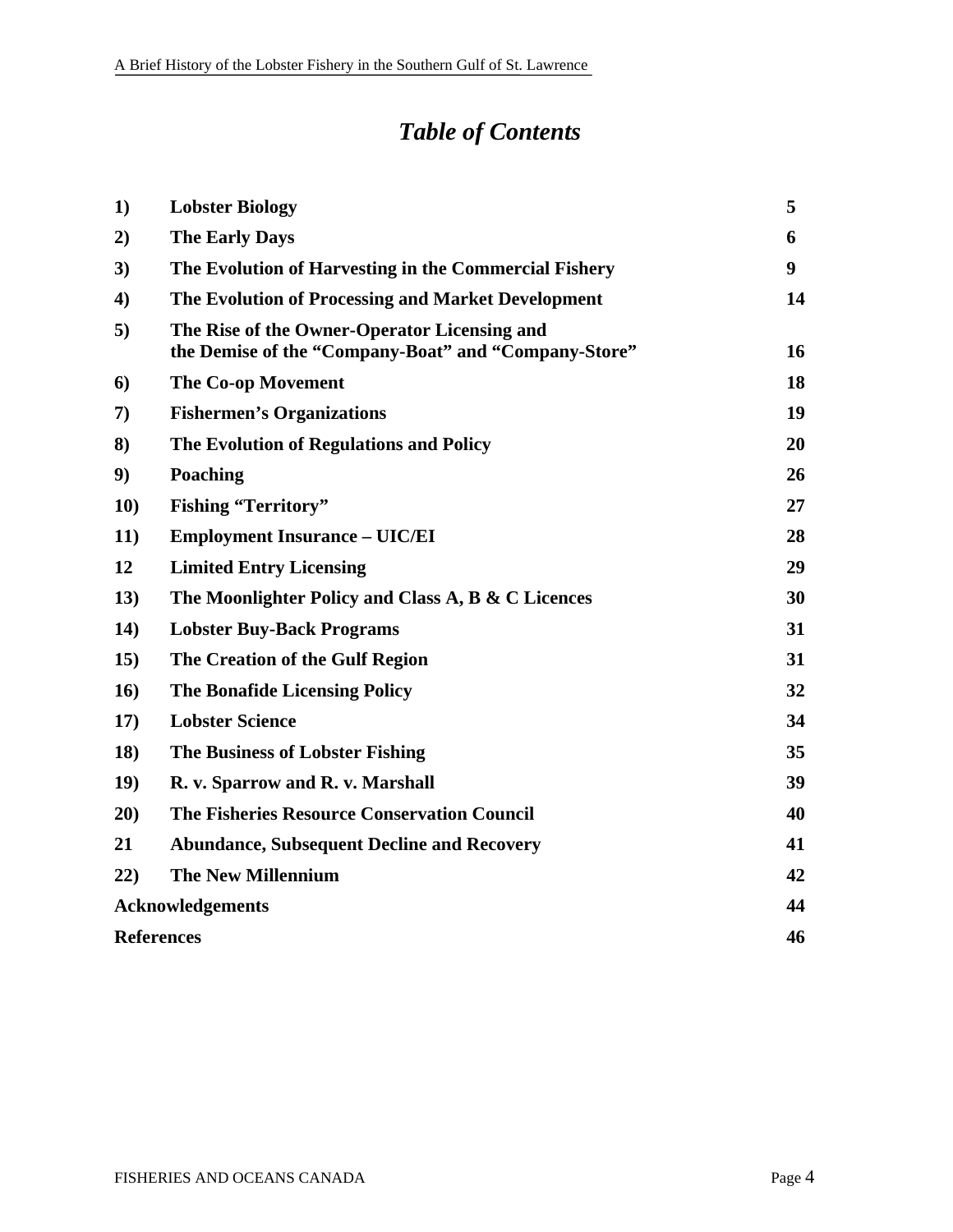# **1) Lobster Biology**

The Fisheries Resource Conservation Council's (FRCC) 1995 and 2007 reports provide a brief section on lobster biology, which can be summarized as follows:

The lobsters found on Canada's East Coast, *Homarus americanus* (commonly known as American lobster or Atlantic lobster), are unique to the northwest Atlantic Ocean. Lobsters live on the ocean floor in a variety of combined environments, from mud and silt through to bedrock. Generally they are found in commercial numbers at depths less than 40 metres. Seasonal migrations related to depth are well documented. In spring, lobsters move towards shallow waters to reproduce and hatch eggs. Larvae are hatched between the months of July and September and are planktonic for three to ten weeks depending on temperature.



post-larval lobsters find shelter, but then generally increases when juveriles emerge from their cryptic phase.

Lobster moulting is influenced by the size (or age) and gender of the lobster and also by temperature and food conditions. Mature females grow slower than mature males. In the southern Gulf of St. Lawrence it typically takes 15 to 20 moults for lobsters to reach minimum legal harvesting size over a period of six to nine years.

Mating occurs immediately following female moult with eggs becoming evident on the underside of the female approximately one year later (berried female). In the southern Gulf of St. Lawrence, 50 per cent of females mature at a carapace size of approximately 72 mm, except on the western coast of Cape Breton and in St. George's Bay where they mature at 75 mm. The number of eggs produced by females increases exponentially with size. Also, first-time spawners produce eggs of lower quality than those of older females.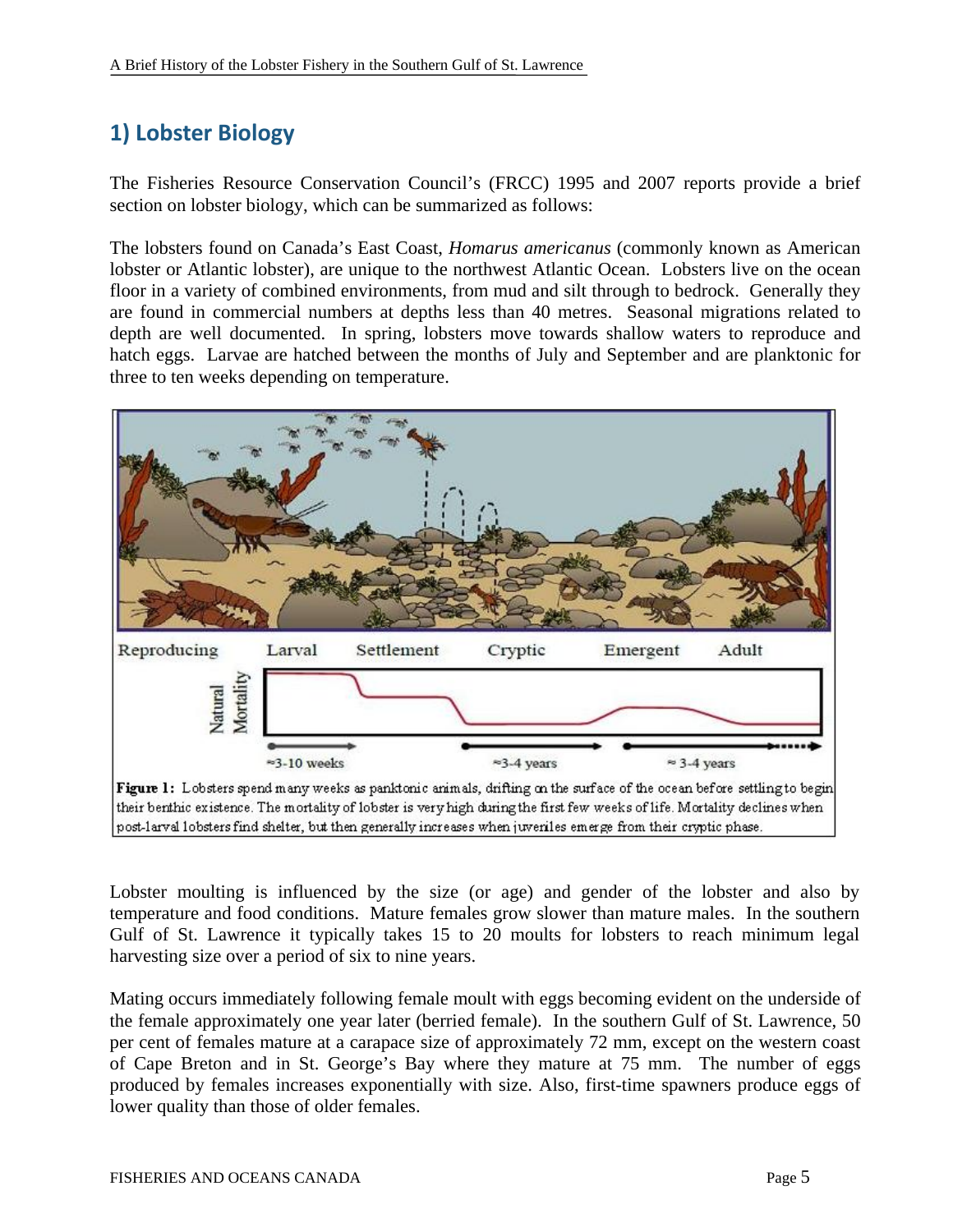It is unknown how many eggs are sufficient to ensure the sustainability of the biomass since there are no evident stock-recruitment relationships. Important factors include the survival of eggs and larvae under different environmental conditions and the carrying capacity of the environment to sustain certain numbers of young lobsters settling on the bottom.

The actual biomass of lobsters on the ocean floor is not known. Because ageing of lobster is difficult, models of population dynamics such as those currently used for other species cannot be used. As well, there are no tools developed well enough to forecast future recruitment. Scientists and fishermen believe that lobster biomass fluctuations have been experienced but they do not fully understand the causes. Many hypotheses have been proposed but it is unlikely that a single factor can explain the dynamics of population changes.

### **2) The Early Days**

### **2.1 Pre‐contact Aboriginal Lobster Fishing**

For perhaps 13,000 years, indigenous peoples inhabited the lands adjacent to the southern Gulf of St. Lawrence. They lived in considerable numbers in territories defined by tradition and tribal rights. These people lived in harmony with the rhythm of the seasons and moved within their lands as resources and conditions changed throughout the year.

In the winter months the Mi'kmaq sought shelter inland from the cold and wind and access to game and firewood. With the coming of spring they established their quarters near the shore and particularly around estuaries. Among the bounties available were lobsters that could be taken by wading near the shore with spears, hooks and, incidentally, in fishing weirs. Lobster, known as "Wolum Keeh", was a source of food and fertilizer. Lobster shells were used for totems and decorations.

From the post-contact and colonial period until present times, there has been an ongoing presence of Aboriginals in the fishery. The Mi'kmaq were encouraged by early governmental authorities to engage in trade. The "truck house" system of trading posts dealt in marine products and became the basis of treaty claims to the commercial fishery two centuries later.

### **2.2 Early Uses by Non‐Aboriginals**

As with Aboriginal people, there are anecdotal and oral historical accounts of lobsters used by early settlers for food and for fertilizer prior to the development of a commercial fishery.

Fisheries historian Joe Gough recounts the widespread use of lobster in corn and potato agriculture in the Chaleur Bay area of northeast NB and elsewhere. Numerous commentators remember the abundance of lobsters available along the coastline and cite instances of labourers and domestics complaining of having to eat lobster several times a week. After storms in PEI, the settlers would gather the lobsters from windrows along the beach and spread them on the land for fertilizer. For eating purposes, they were so plentiful they could be gathered by hand in shallows and tide-pools.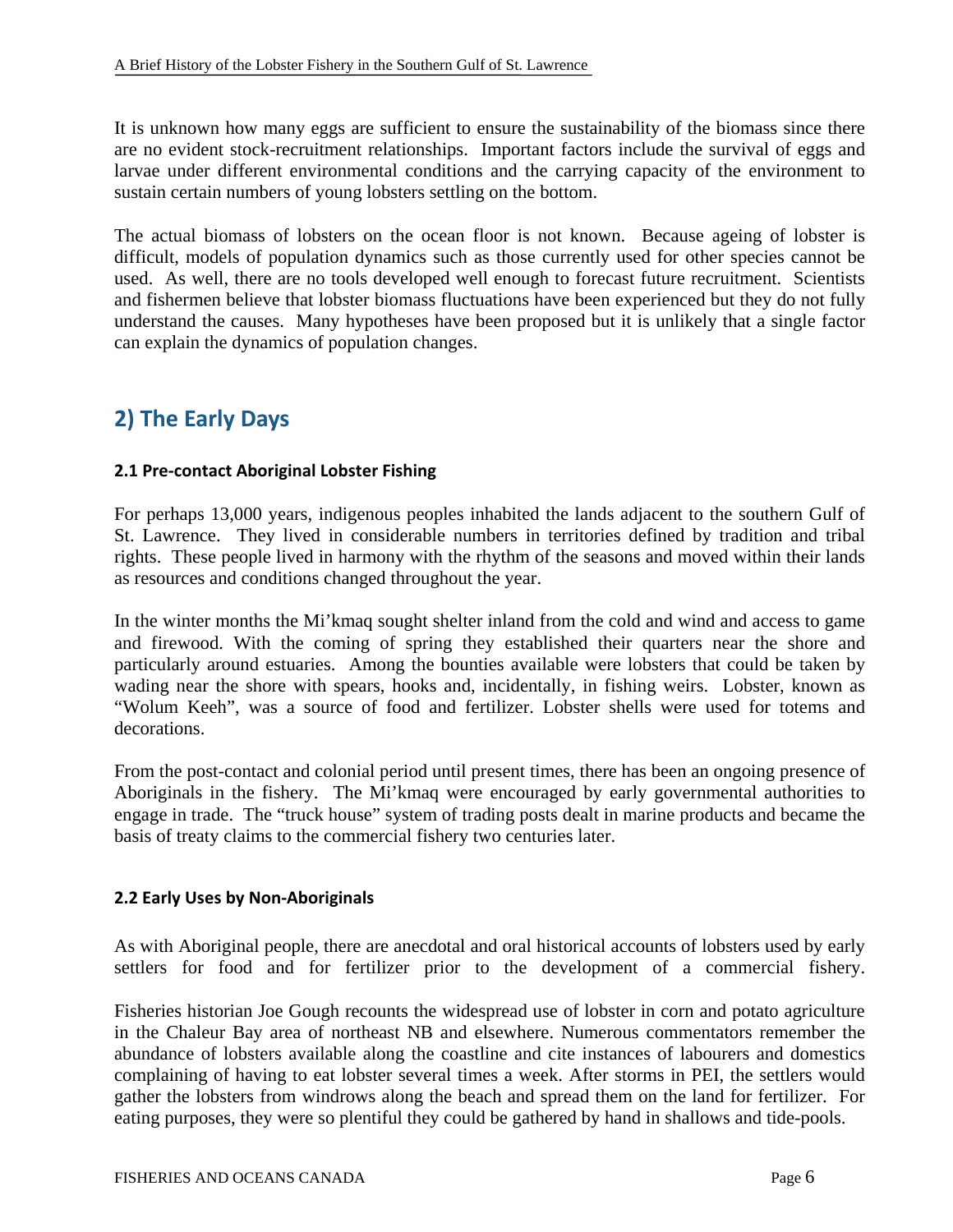In his book *The Fishery of Prince Edward Island*, Kennedy Wells offers an account by S.S. Hill who wrote: "As to lobsters . . . they should never be permitted to appear at dinner, and should not be eaten for breakfast or supper above once a week . . . they are in great plenty in the harbours, but the best are caught at sea. When brought to the wharf at Charlotte Town (for I do not know whether they are ever carried to the market), the boys who usually catch them, sell them for halfpenny or a penny a piece."

### **2.3 Canning Technology and Commercial Fishing**

Until the latter half of the 1800s lobster markets were limited to local consumption as transportation systems were not developed enough to allow highly perishable lobsters to be shipped any great distance.

The beginnings of the commercial fishery actually followed the invention and evolution of the canning process. With this new technology, lobster meat could be packaged in a stable, nonperishable form and shipped to markets in the United States and overseas. Furthermore, improved rail transportation opened the way for live exports to east coast American cities where there had long been a market for live lobster which had been supplied by New England fishermen.

### **2.4 The Canning Process**

Canning, processing, putting down and putting up lobster all meant the same thing. That is, cooking the live lobster whole, breaking the animal into parts, extracting the meat, placing it in cans and heating it to sterilize the product.

In the Gulf of St. Lawrence in the mid-1800s, small lobster canneries were springing up all along the coast. Several of these earlier companies were in fact American enterprises that had moved north following a marked decrease in lobster abundance in Maine. According to noted fisheries economist A. Gordon DeWolf, the first Canadian lobster cannery was constructed in eastern New Brunswick at Portage Island at the mouth of the Miramichi River in about 1845.

The factory, cannery or plant, was a simple wooden structure. The cooker was a wood fired affair that used large, black iron pots. The vats were filled with fresh water and brought to a boil. The lobsters were cooked then dipped in cool water. While still hot, they were piled on a wooden table where preparation for the packing work began. Workers separated the claws and tails from the body, cracked the claws to remove the claw meat and picked the meat from the arms or knuckles.

The meat was washed rather superficially and headed for the packing table. A flat or tall one-pound can was filled with cooked meat and called "one pound". Actual weighing probably entered into the picture at a later date. The cans were packed with tails on the bottom, fine meat or hash in the middle and claws on the top. Although not regulated, this was the industry custom.

George A. Leard, in his booklet "*Claws, Tales and Tomalley, Prince Edward Island Lobster Lore*", describes the steps as follows: "The lobsters, after being shelled and washed, were packed in cans which, after the tops were soldered on, were bathed or boiled (terms interchangeable with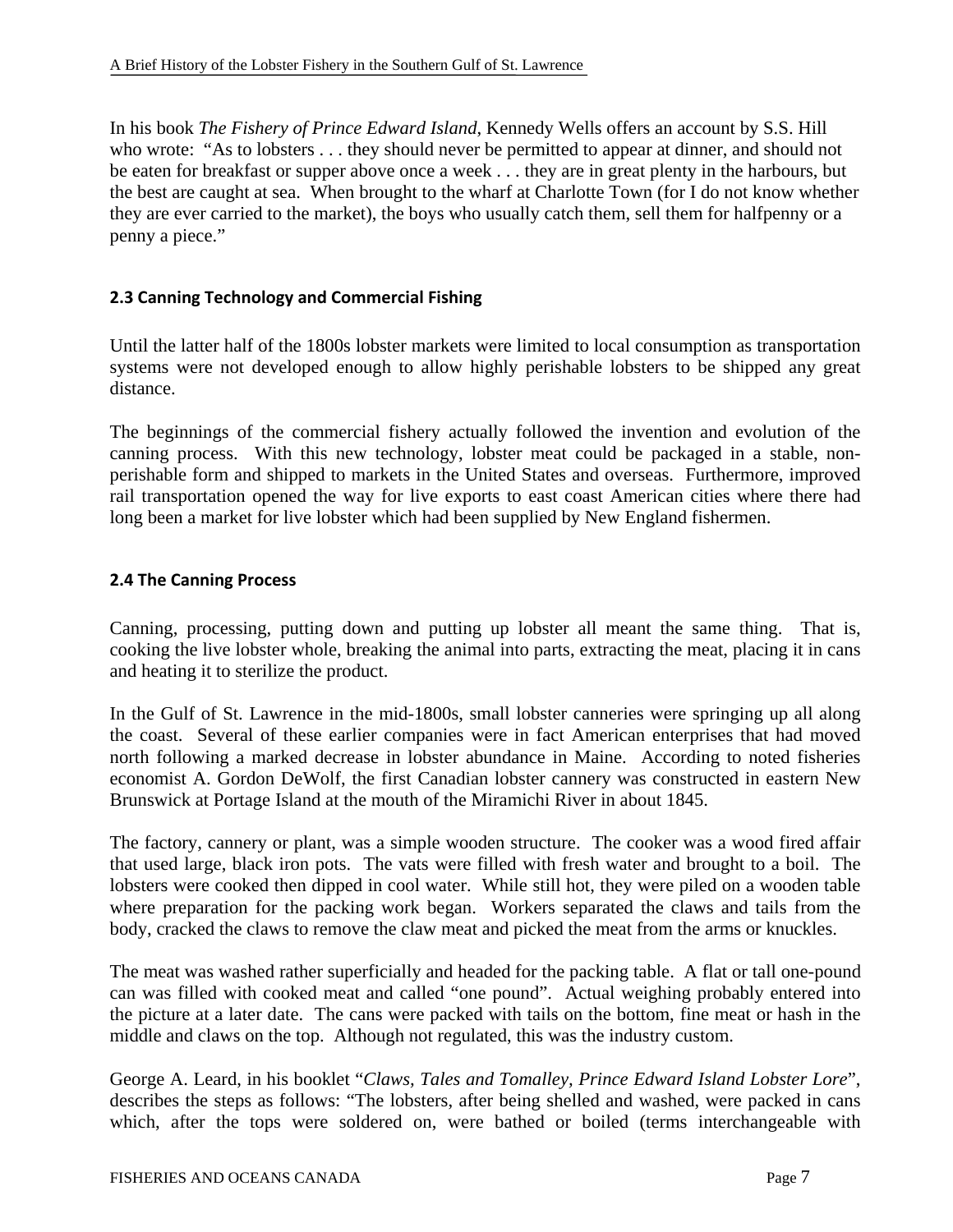processing) for one and one-half to two hours. When the cans were taken out of the boiling water (generally sea water), they were sealed with a drop of solder and processed again for an hour." The water bath was eventually replaced by the industrial pressure cooker. Steam replaced the water and double-rolled, hermetically sealed cans replaced the lead soldered, handmade cans.

Mr. Gough reports that by the beginning of the 1900s, government policy was to encourage Canadian entrepreneurs to enter the lobster canning business in order to eventually displace the pioneering American interests. By the very early 1900s there were over 700 canneries in Atlantic Canada.

### **2.5 Early Over‐exploitation**

In these early days, numerous observers raised concerns about over-exploitation of lobster, including Canadian Commissioner of Fisheries, W.F. Witcher. Mr. Gough quotes Commissioner Witcher, who warned in 1873, "... it seems that excessive fishing has exhausted the lobster fishery along the north coast of the United States: and that the enterprise which was embarked in same (canneries) has now been transferred to Canada."

Mr. Gough further states that the Atlantic lobster fishery expanded explosively as Canadians followed the American lead. Commissioner Witcher's warning came to pass; landings began to decline and the number of canneries likewise reduced to just a few of the larger and more modern facilities. In Chéticamp, NS for example, numerous factories that had dotted what is now the main street of the village disappeared over time. Packers such as E.P. Melanson, and the United Maritime Fishermen's Co-operative had developed large-scale plants in eastern New Brunswick and trucked lobsters off the Cape Breton Island.

### **2.6 The Beginnings of a Regulated Fishery**

As a result of these serious concerns for the state of the lobster fishery, the first regulations began to appear. Initially, a ban on the processing of egg-bearing females and soft-shell lobsters was instituted. Later, separate fishing seasons were developed in an attempt to avoid the moulting periods in July and August. These early measures were instituted in 1873-74 and as Mr. Gough reports, "The Maritime industry made vigorous objections."

Once initiated, regulations immediately began to have impacts on the nature of the Gulf lobster fishery. For example, an objective during the first seasons was to, ". . . take lobsters when they were in the best condition, partly to reduce exploitation." Fisheries economist Gordon DeWolf points out that "... an important effect of the long closed season was to make lobster fishing a parttime activity."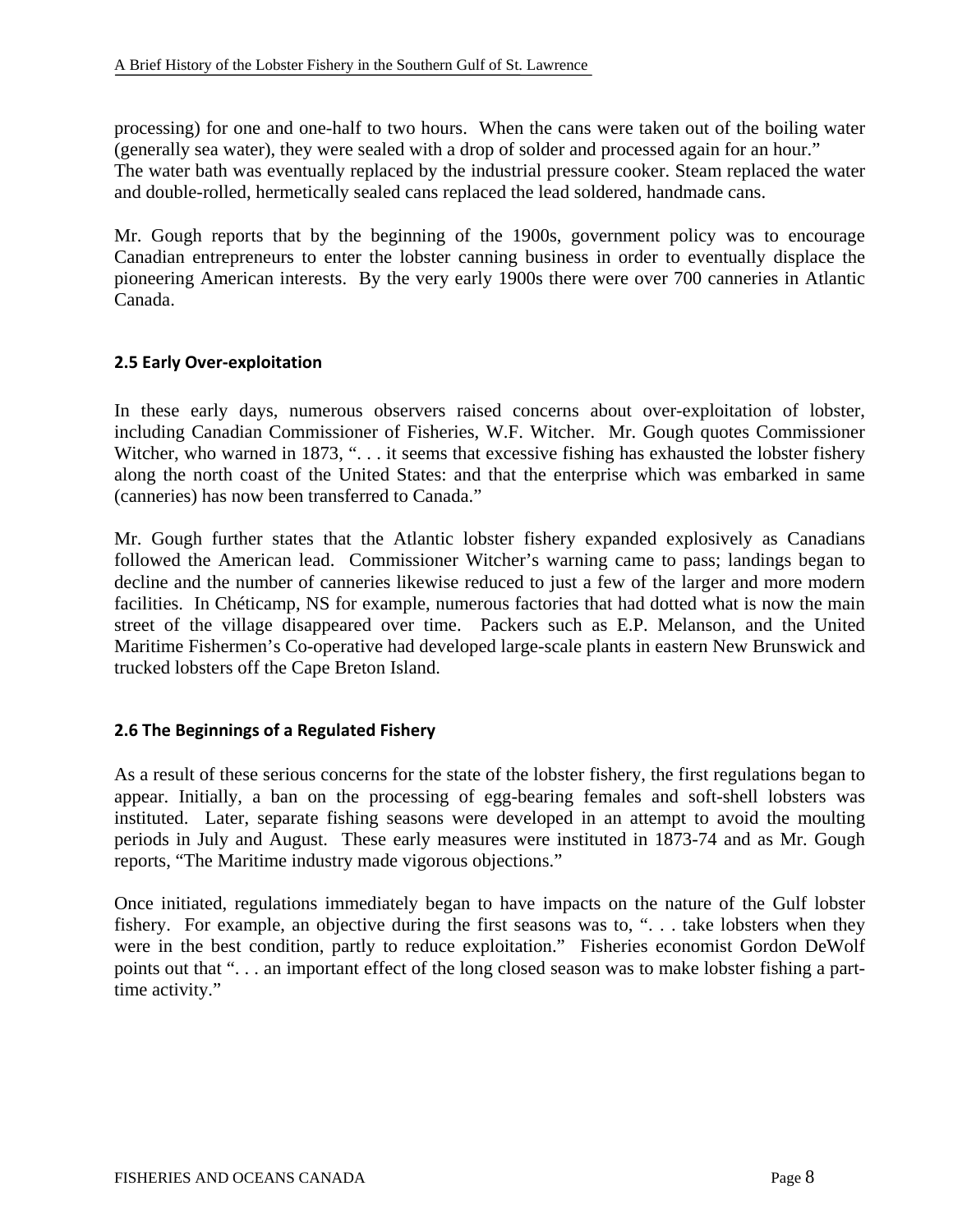### **3) The Evolution of Harvesting in the Commercial Fishery**

#### **3.1 First Inshore Lobstermen**

In its early days, the lobster fishery was very amenable to small-scale operations. Lobsters could be caught relatively close to shore with small, affordable vessels. Traps and gear were made by the fishermen themselves with locally available wood for frames and lathes. Gear was fairly rudimentary and lobster could be fished by one or two people.

Lobster fishing was not very capital intensive: the product was sold at the point of landing so there was no great need for infrastructure such as salting and drying facilities which the cod fishery required. As a result, lobster fishing became a small-boat, small-scale and ultimately seasonal activity.

For these reasons, the industry came to be seen as a good opportunity for people to make a living, or at least contribute to subsistence, along the coast. The explosion of markets as a result of the numerous canneries attracted participation in the boom. In many areas the local inhabitants were primarily farmers or crofters. Cattle, sheep, crops, forestry, and lobster fishing all contributed to their livelihood.

### **3.2 Gear Changes: Traps, Equipment and Bait**

In the earliest days, various hoop nets were employed to catch lobsters. However, it didn't take long for the fishery to become, as it still remains, a trap fishery. From that time on, there began a long period of developing more efficient lobster traps that continues to this day. Like the proverbial "better mouse trap", new and improved traps spawned rapid adoption throughout the Gulf fleet. One might say that traps, gear and technology developed in a sort of "arms race", with innovative fishermen everywhere seeking a competitive advantage in the lobster fishery. Any advantage, however, was short-term as imitators lurked on every wharf.

There were also a number of significant changes in other components of the fisherman's tool kit with respect to fishing gear. While some of these innovations and changes may seem trivial, to fisherman on the water, they had very significant impacts.

A giant step forward in the mid-1960s was the change from cotton twine for lobster trap heads to more durable and long-lasting nylon and synthetic twines. Anyone who fished in the days of cotton twines will remember the constant battle to keep trap heads in repair, as the natural cotton material was very susceptible to wear and rot. Nylon trap heads largely solved this problem.

Another key development in the 1960s was the adoption of polypropylene rope to replace the earlier and ubiquitous "Manila" or sisal rope. The new synthetic cordage was much stronger and not nearly as susceptible to rot or degradation, although fishermen soon discovered that lengthy exposure to the sun's ultraviolet (UV) rays would indeed degrade these new cordages. Synthetic ropes could, however, better withstand the strain of mechanical haulers and larger vessels. These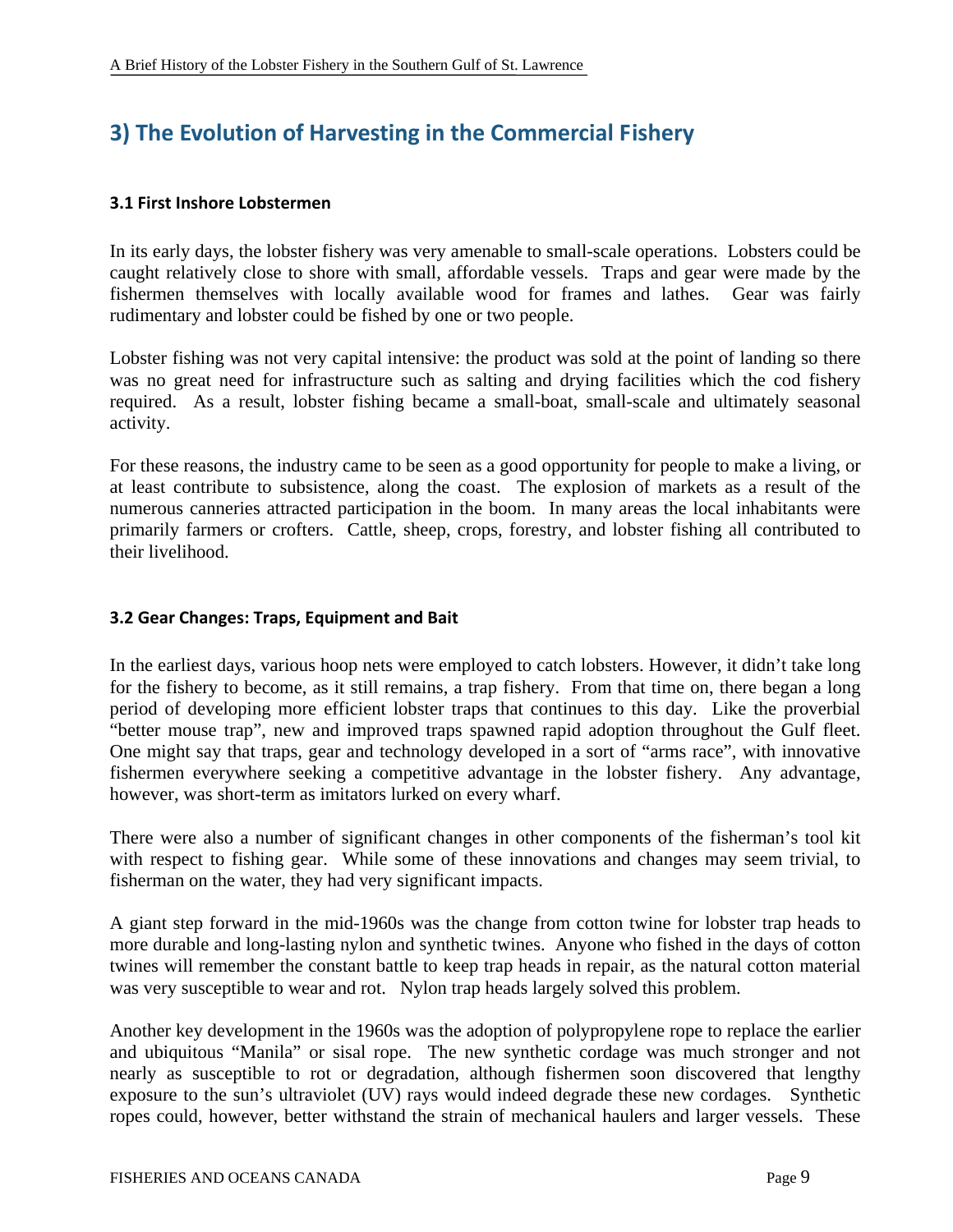advantages served to reduce the number of fishing days lost to weather for smaller vessels with hand hauling or mechanical hauling of weaker ropes.

Pre-formed laminated bows proved to be stronger and more uniform than the traditional steamed and bent saplings that had previously formed the frames of "round" or half round traps. No longer did fishermen venture to the woods in wintertime to cut and prepare saplings for trap bows.

The "Rule" brand electric bilge pump was also a well-appreciated development and eliminated laborious hand pumping of vessel bilges. When it first appeared fishermen referred to the Rule pump as the "third man"!

The ingenuity of fishermen is remarkable and at times the simplicity of an innovation belies its elegance. A striking example adopted almost universally is the "hockey puck" toggle. This device is a simple three-inch ring of rubber made from recycled automobile tires. It provides a quick and totally fail-safe method of securing a trap to its back line without a knot to wear or over-tighten. The first response by anyone seeing this device for the first time is, "Why didn't I think of that?"

While innovations have improved the lives of fishermen, it is worth noting that there is perhaps a hidden cost. The old traps made entirely of wood and cotton twine, as well as sisal or hemp ropes, were totally biodegradable. Modern ropes, twines and traps will endure in the environment with possible unknown, negative consequences for the resource. To account for this, traps are now required to have a biodegradable component integrated into their construction.

### **3.3 Trap Design and Construction**

The use of round or bow traps has given way to increased numbers of square traps. As well, a growing number of wire traps are replacing the more traditional wooden traps.

Wire traps have the advantage of requiring much less maintenance but being manufactured items, they displace the homemade nature of conventional traps. Also, they are not biodegradable, so lost traps will remain on the ocean floor for decades.

Fishermen are of mixed minds regarding the relative merits of trap types, shapes and materials. Invariably, an individual fisherman will maintain that he has the best available model for local conditions. However, his neighbour may well have a different trap style and make the same claim!

#### **3.4 Bait**

In the early years of the fishery, bait was anything one could get to attract lobster. It didn't take much to bait lobster, as they were very common and plentiful. As fishermen moved to deeper water using hoop nets and the old bow trap, the choice of bait became more important. Bait was usually the common fish found in shallow waters. These included herring, mackerel and groundfish offal. Since refrigeration was nonexistent, the bait was salted or pickled. In the early days, salting was the only way to make bait last and this method lasted for about one hundred years.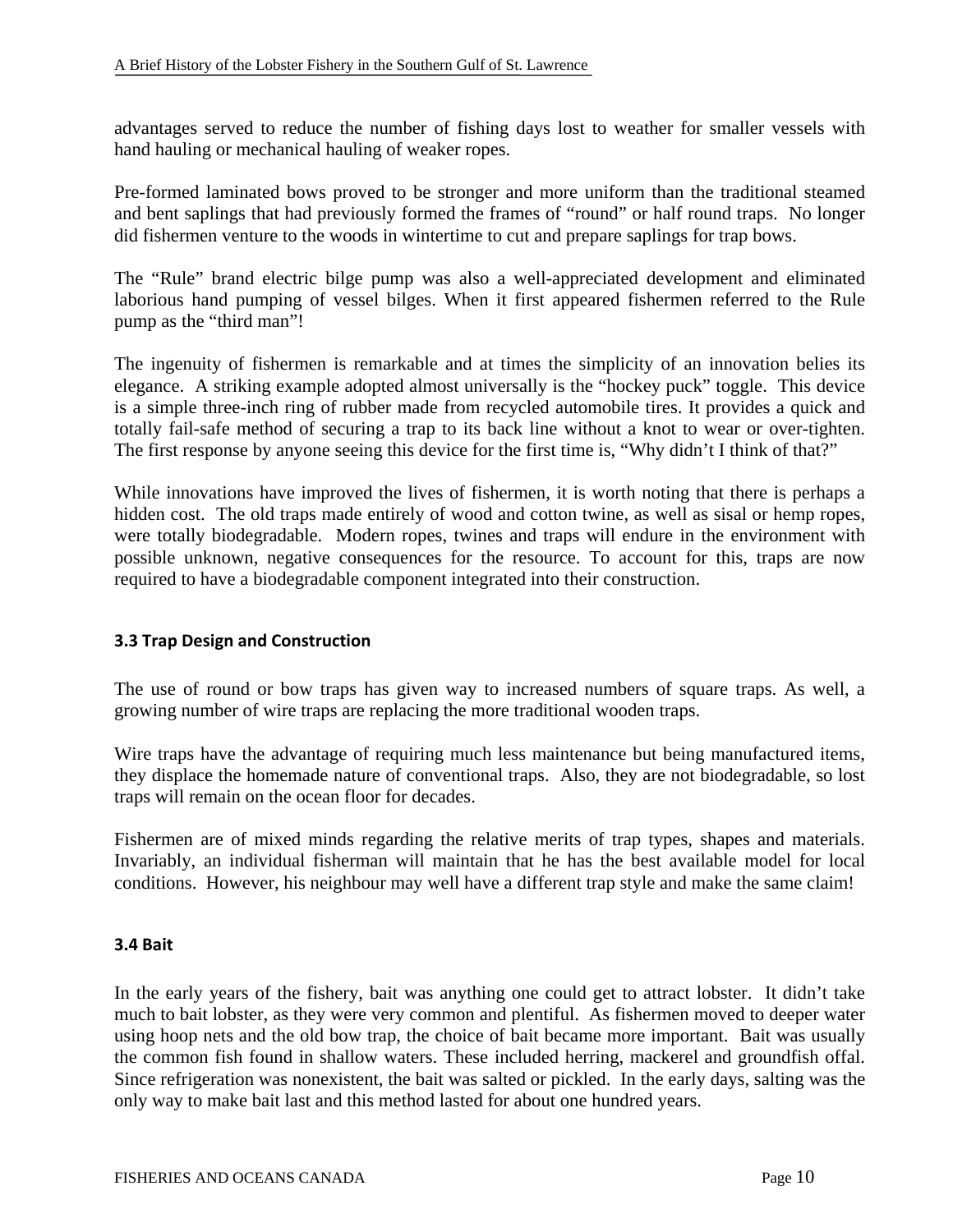Refrigeration technology came into the fishery after the Second World War and over time, bait was also frozen. Today bait is used fresh, frozen, and more rarely, pickled. The preference for certain types of bait varies with the fishermen: while one may use herring, another will prefer mackerel.

Fresh herring is available in the spring and fall. Fresh gaspereau usually shows up late May, early June and fresh mackerel usually comes in around the first week of June and is present all summer and fall. Frozen bait is now common as there is usually not enough fresh bait to supply fishermen across the Maritimes. The most common frozen bait is herring and mackerel. When available, flatfish of smaller sizes and flatfish frames (a by-product of the flounder food fishery) are used in some areas.

### **3.5 Boats: Oars, Sail and Power**

Fishermen initially used small rowed or sail vessels. Flats, dories and stemmers were three of the more common types. These vessels were small, often 16 to 19 feet in length. Boats were typically launched off the beach but in some areas, wharves and harbours existed. In other areas, boats rode at anchor behind whatever shelter was available.

Over time, the use of early gasoline engines replaced oar and wind power. The famous "onelungers" (variously known as "jump spark", "make and break" or "hit-and-miss" engines) appeared in droves and dozens of models were available from various foundries throughout the Maritimes. Acadian fisherman Louis Godin of Maisonnette, NB, talked about fishing "en pok-pok en 1947". It is difficult for people today to appreciate the technological impact of the simple little gasoline engines and there are many anecdotes from old timers expressing scepticism that such a small lump of cast iron could have the power of four horses!

Innovations in vessels and engines continued and the use of automotive gasoline engines in marine conversions added to the speed, endurance and safety of fishing vessels. Now more distant grounds could be safely exploited. By the late 1940s, these converted gasoline automobile engines became the norm in lobster boats. They were cheap, reliable and readily available either new or used. As a result of these more powerful engines, boats began to get bigger once again. Typical boats in the early 1950s were 32 to perhaps even 40 feet in length. Such vessels could not easily be hauled up or launched from beaches, so fleets began to aggregate in harbours along the coast. This had the effect of establishing more clearly defined fishing communities.

In early times, just about all components of a new boat were either locally available or produced in the Maritime Provinces. Wood was locally cut and milled, engines were produced at local foundries and shafts and propellers were tooled and cast locally.

Boat builders in the Northumberland Strait area developed a distinctive model of launch-type fishing boat characterized by strip plank construction, a pronounced flare to the bow and a relatively shallow draft. These vessels were easily driven, fast, safe and stable. As time went on, boatbuilding shops became more specialized and fewer in number. However, many smaller builders survived in scattered communities all along the coast. It was not at all uncommon for some fishermen to build their own vessels.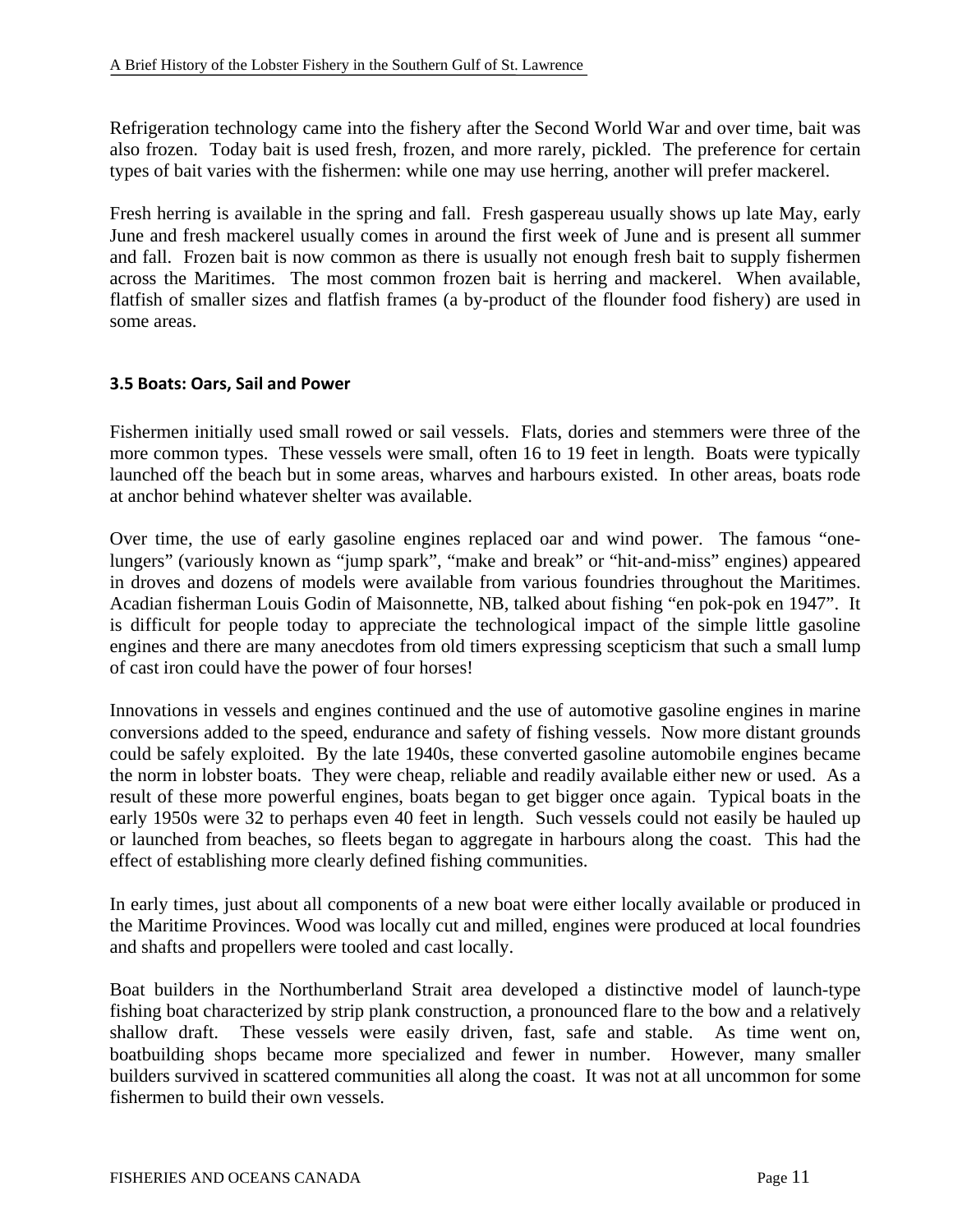In the early 1980s, wood construction began to give way to FRP (fibre-reinforced plastic) fibreglass construction. This material is tough, leak-proof and very long-lived. Northumberland Strait builders began to shift to this new method and numerous new boat shops arose in places like Tatamagouche, NS, Kensington, PEI, Cocagne, NB and elsewhere.

One of the major outcomes of the shift to fibreglass was that now almost nothing in the construction material of a new vessel was locally produced or even from the Atlantic region. This was quite a change from the earlier days when every part of a boat was locally produced.

By the 1980s, diesel power had replaced gasoline engines to a great degree. The diesel engine is more economical in terms of fuel consumption. It is also a less volatile fuel than gasoline which makes it much safer. However, gasoline engines were easier to maintain and repair because most fishermen had the required expertise.

In terms of the local spin off and "multiplier effect", supplying the fishery has pretty much gone from having a major local impact to a very minor impact. Virtually nothing in or aboard a modern lobster boat today is manufactured in Canada, much less locally. Engines come from the U.S., Japan and Sweden. Electronics are mainly from Japan. Fibreglass materials are primarily petroleum based, and so on.

Although materials are no longer a factor in the local economy, Atlantic Canada still retains a strong reputation for quality design and construction of fishing vessels and some boat yards remain in production.

### **3.6 Hauling Equipment**

In the early days, traps were either set individually or in stationary lines. In either case they were hauled by hand. This, as well as the size and mobility of oar-powered boats, greatly limited the number of traps that could be fished in a day. After the introduction of small gasoline engines, boats became bigger and could more actively seek out lobster grounds. Still, much of the work was done by hand. The development of gurneys powered by stationary make-and-break type engines made life easier for the fishermen of the 1930s and 1940s. Of course, these mechanical haulers also served to increase the overall fishing effort.

Once automotive conversion engines became commonplace, hauling gurneys were driven by power take-off systems from either engines or transmissions. The combination of larger, faster and more reliable vessels with effective hauling systems led to an ability to haul more traps per day and to actively seek out more distant fishing grounds.

The final step in the refinement of the trap hauling systems came about with the development of the hydraulically powered, hands-free trap hauler. This innovation lightened the workload of crewmen.

### **3.7 Electronics.**

One of the most recent developments in vessel equipment and fishing aids is acoustical depth sounding equipment. Prior to its development, fishermen sounded out the ocean bottom using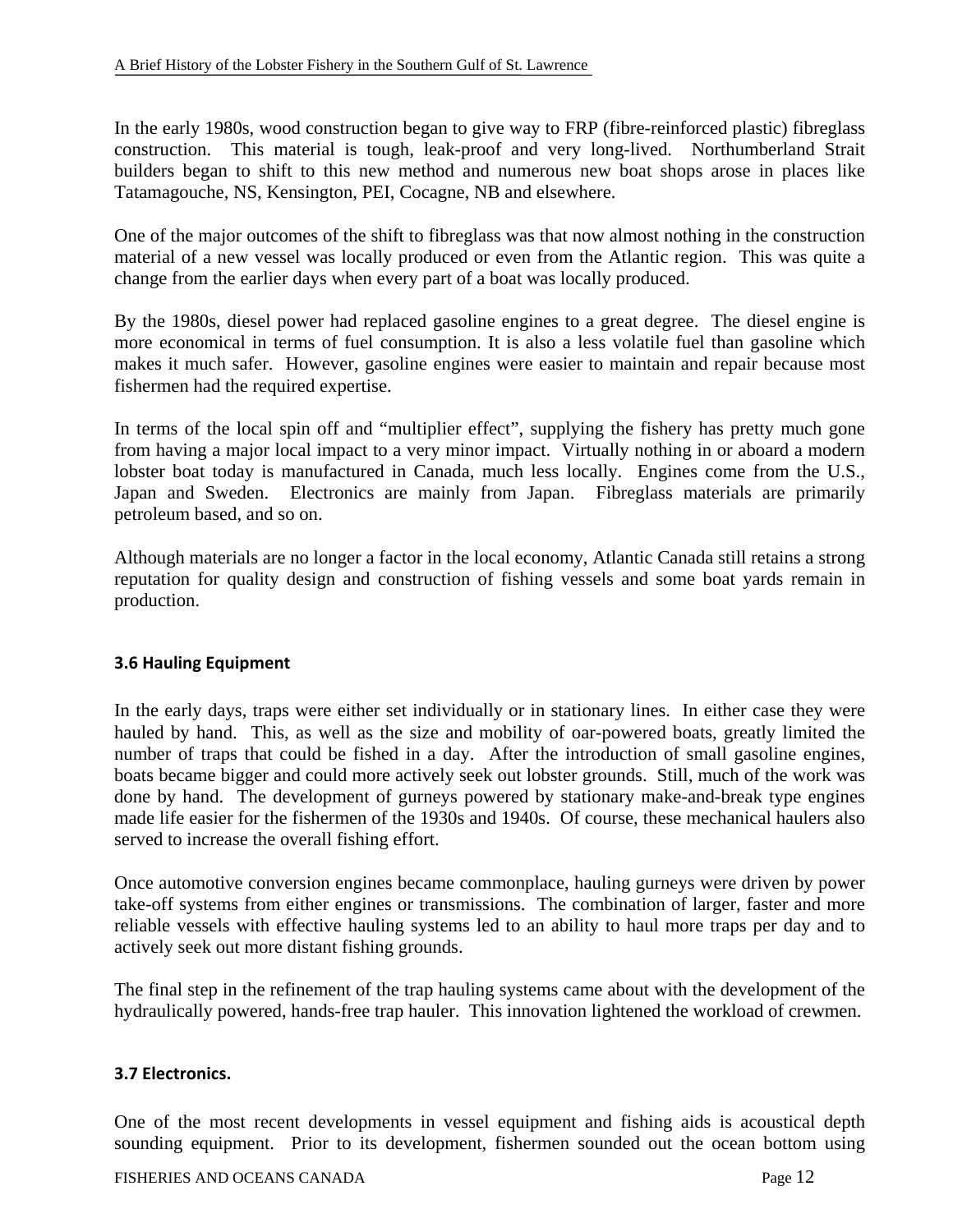greased weights or grapnels to determine depth and bottom type. Once reefs were located, the fishermen plotted them by triangulation from landmarks and they plotted courses by time and compass heading. In some cases, marker buoys were set out to indicate the presence of a rocky shoal.

So called "flashers" were the first acoustical devices to appear and gave fishermen the depth of the water but not much information as to the type of bottom substrate. The first "paper sounders" appeared in the late 1960s to early 1970s and enabled fishermen to identify appropriate lobster habitat in deeper waters. The paper sounder produced a graphic picture of the contours of the ocean bottom and through the thickness and darkness of the stylus line. This information gave clues as to the ocean bottom type as well as profile.

Prior to the introduction of sounders, fishermen relied on landmarks from previous experience to locate hidden reefs and rock piles. Of course these could be obscured by fog and other adverse weather conditions. Fishermen with sounders could now accurately find the "good" ocean bottom. This gave the first owners of the technology an edge, so competitors quickly followed suit to level the playing field once again.

Sounders became more refined and now have digital displays, can interface with navigational computers, and have actual seabed mapping functions which refine existing charts in real time. No refuge exists today for lobsters as every inch of the coastal waters has been scoured at one time or another. It is safe to say that no rock is left unfished in the course of a season.

Marine navigational aids systems have also evolved over the years. The early positional locating system – Decca – became available after the Second World War. It used hyperbolic low-frequency radio wave positioning. Decca was followed by the more accurate Loran A and Loran C systems, which were widely used. In recent years, the more refined Global Positioning System (GPS) has proven to be a great aid to modern fishermen. GPS, coupled with video screen displays and accurate charting and plotting systems, has taken much of the mystery out of modern fishing. With GPS, fishermen can retrieve lobster traps in restricted visibility and locate favoured fishing locations reliably and with ease.

In the past, fishermen used landmarks, triangulation and "dead reckoning" with clock and compass to locate gear and choice fishing shoals. Experience was a big factor in a fisherman's success. With GPS, years of learning on the water were replaced to a great extent by a video screen. One older fisherman remarked that fishing had become ". . . a video game, like Pac Man." You just put the cursor on the screen to your target and follow the arrow to get to your destination.

Another senior fisherman remarked that the old timers kept track of the shore in thick fog because they could ". . . hear the lambs bleating in the pasture . . ." So navigational aids such as time, course, wind direction and direction of swell were augmented by anything useful, even lambs!

GPS has proven to be a great tool for fishermen and has, among other things, significantly improved safety. A vessel in trouble can be located immediately from its GPS coordinates. Charting systems let the fisherman know exactly where he is at all times.

The fishery has gone through a quantum change over the years: from the row boat and stationary lines of traps to a modern fleet with the latest in electronics and technology mounted aboard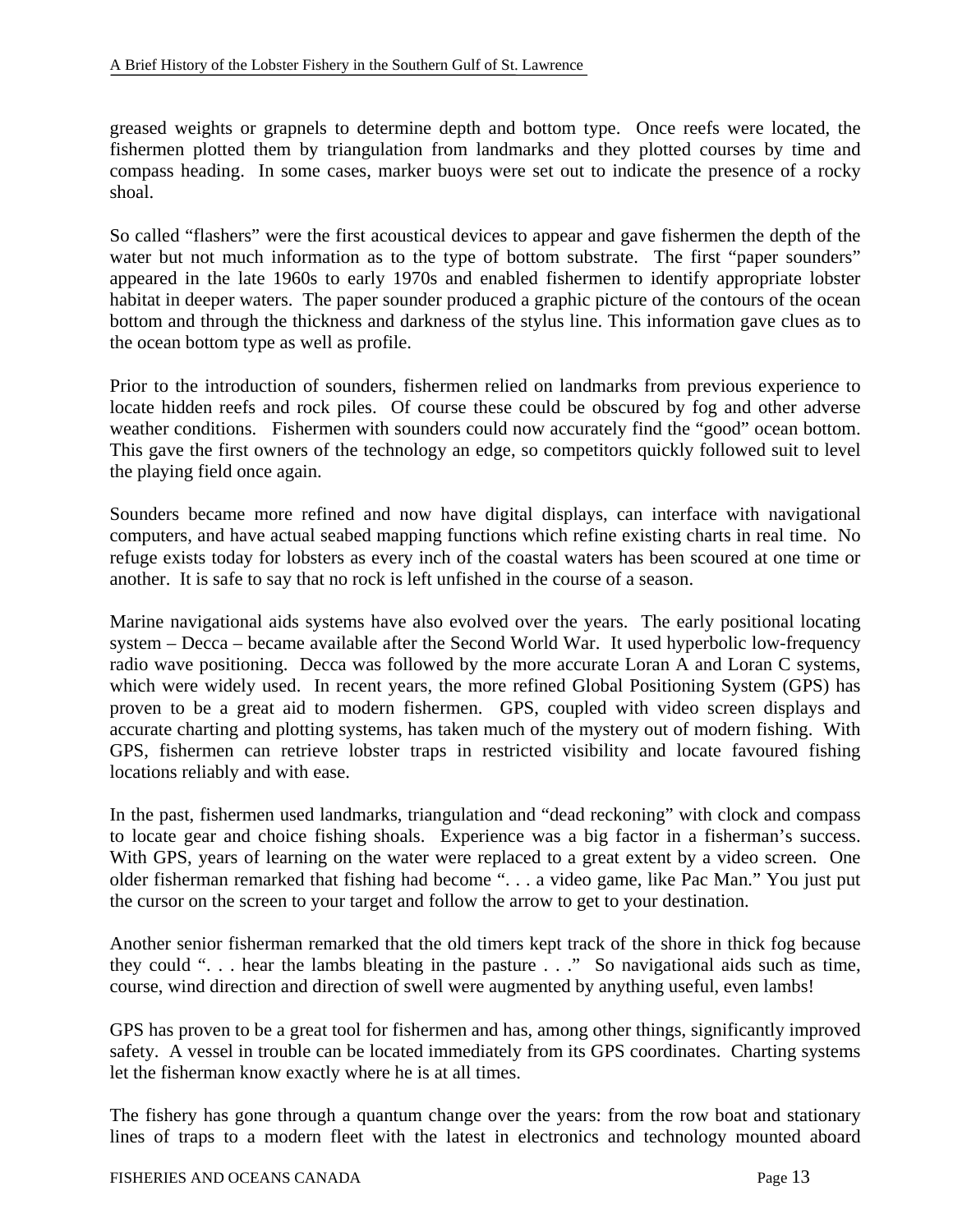fibreglass vessels up to 45 feet in length, driven by powerful diesel engines. Though these developments have been very rapid, there are still a few active fishermen who fished in the day in 24-foot boats with trusty make-and-break one-lungers, laboriously hauling their pots by hand.

### **4) The Evolution of Processing and Market Development**

### **4.1 Early Processing Woes**

While the fishing side of the southern Gulf lobster industry was evolving using improved technology, the processing part of the industry was also evolving and improving from the squalor of the 1800s.

Hygiene in lobster canneries in the early years was less than acceptable. Shipments of canned (hot pack) lobsters were being turned back for various reasons. The handling of lobsters at sea and on land was abysmal resulting in a poor quality product. Cans of lobster were subjected to any number of problems that resulted in a range of hazards for consumers. Spoiled product, injury from chewing struvite (mineral crystals), the presence of various bacteria, lead contamination etc. could cause illness and sometimes death.

#### **4.2 Government Fish Inspection**

These problems in the earlier days of lobster processing were gradually cleaned up. The Fish Inspection Act was passed in 1914 but it took decades to change processing practices. The Fish Inspection Branch was created in November 1949. Since all fishery officers were also inspectors, the Department had the flexibility of employing these personnel as they deemed necessary.

From the 1930s to the 1970s, the Department was extremely active in preparing information circulars, pamphlets, books, etc. to educate and inform the public, fishermen, processors and workers. In the 1930s and early 1940s, Ernest Hess of the Department of Fisheries published no less than 33 circulars on the procedures of canning lobsters, giving detailed specifications on individual processes. From 1948 to 1971, the Department published a monthly news magazine that was sent to fishermen, processors and staff. This publication reported on meetings, new technology, social programs, and development in fisheries in Canada and around the world.

Various departmental branches began to specialize and in 1995, the Fish Inspection Branch was separated from the Department of Fisheries to become part of the newly formed Canadian Food Inspection Agency.

### **4.3 Markets**

The earliest processed products were canned lobster meat and tomalley shipped to Great Britain and U.S. markets in the latter half of the 1800s.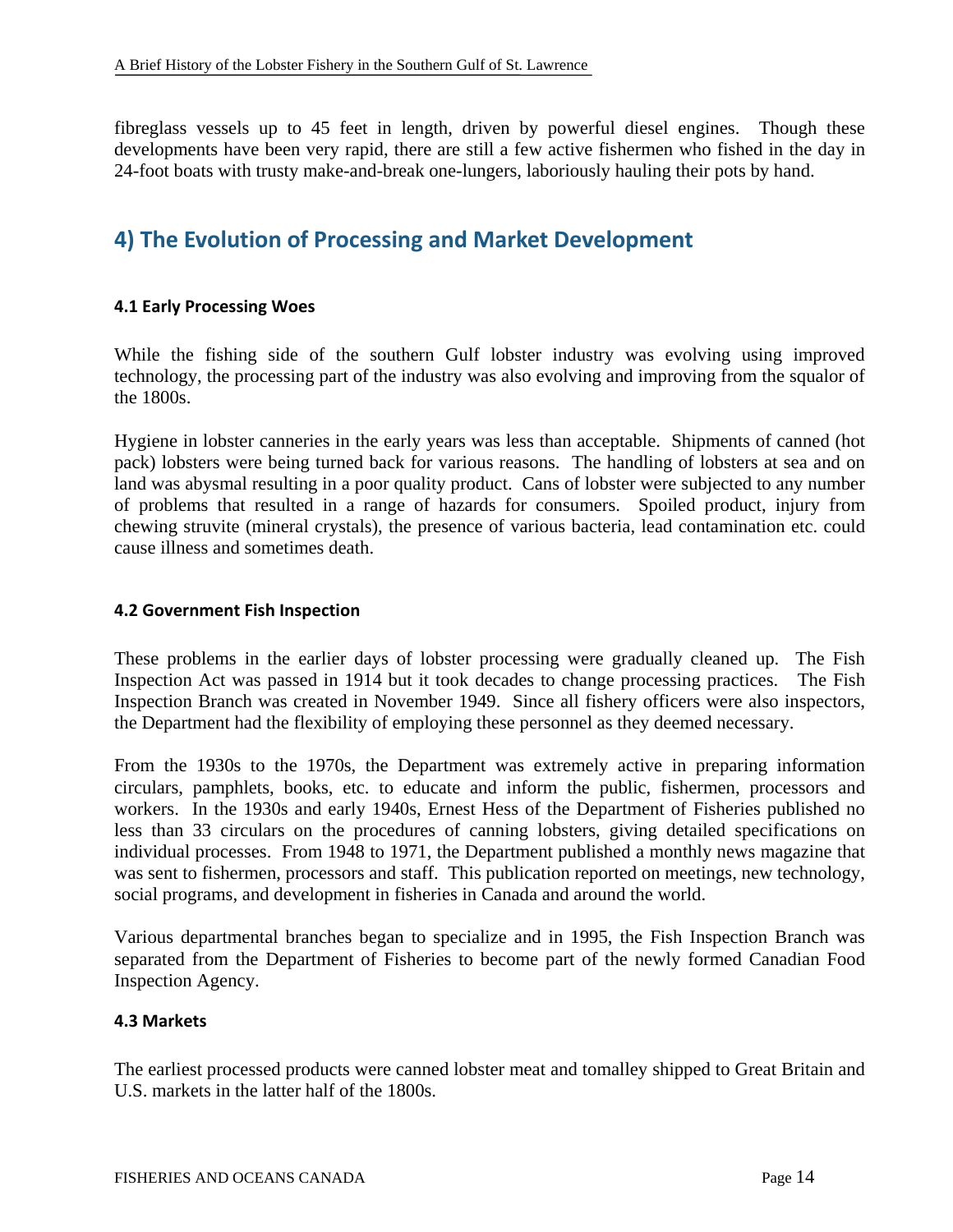As early as the mid-1880s, fishermen in Nova Scotia and New Brunswick were beginning to experiment with shipments of live lobster to the U.S. Canneries from Charlotte County, NB were the first to ship live lobsters into that market. This was due to their proximity to the U.S. and the trade relationship that had built up over the years. The technology they developed led to experimental shipments of live lobster to Great Britain as early as 1892.

Nova Scotia plants shipped to the U.S. using cargo vessels. In 1887, the Yarmouth Lobster Company specifically built the vessel *Electra* for that purpose. It took seventeen hours to make the trip. This venture was successful, which spelled doom for the canneries located on the Atlantic coast and along the Bay of Fundy.

The U.S. market for live lobster has had an influence on the way lobsters are caught and processed to this day. Financial returns were far better for live lobster. In the early days, canneries might pay \$1.60 per hundred for lobster over 9" in length but fishermen could get three cents each (\$3.00 per hundred) for lobsters over  $10\frac{1}{2}$ " length in the live market.

This higher price for live lobster shipped to the U.S. created what is known as the "market size" lobster. In areas such as the Gulf where canneries are plentiful, lobsters under the legal size in the U.S. are processed, hence they are called "canners".

### **4.4 New Product Forms**

The call for hot pack lobsters declined rapidly and was replaced by cold pack cans. The difference between a lobster cold pack and hot pack was in the processing and subsequent storage. Hot packed lobster was retorted (processed and heated) and could be stored in cases in a clean dry warehouse. Cold pack was frozen and stored in cold storage. As refrigeration facilities grew, so did the distribution system for transporting and storing frozen product.

In the late 1970s, Jim Bliss of the Market Development Center in Charlottetown, PEI, formulated a new product. He tried freezing lobsters in a plastic bag with brine added: the Popsicle Pack was created. This product targeted a low price market in Europe. It sold to grocery stores as opposed to restaurants and wholesalers and was aimed at the consumer who wanted lobster for dinner at a reasonable price. Roger Foulem, a New Brunswick processor, credits the Popsicle Pack with saving the lobster industry in the late 1980s. The next new product was Baby Boils. This was whole cooked lobster left in the shell and frozen.

While the Popsicle Pack and Baby Boils created new opportunities, they were also problematic for the industry. Since plants usually found themselves with a surplus of lobster, particularly in May, these lobsters were processed as Popsicle Pack and Baby Boils. Both these products were sold at a lesser price and hurt the market for fresh lobster products.

Frozen tails began to be produced in the mid-1980s followed by various different packs of claws, knuckles, lobster paste, cocktail claws, minced lobster meat, tomalley and roe, etc. Later, pasteurized lobster evolved and with today's new technology, new product forms are constantly being developed and modern lobster processors are able to produce product lines that are attractive to the consumer, easy to use and to ship.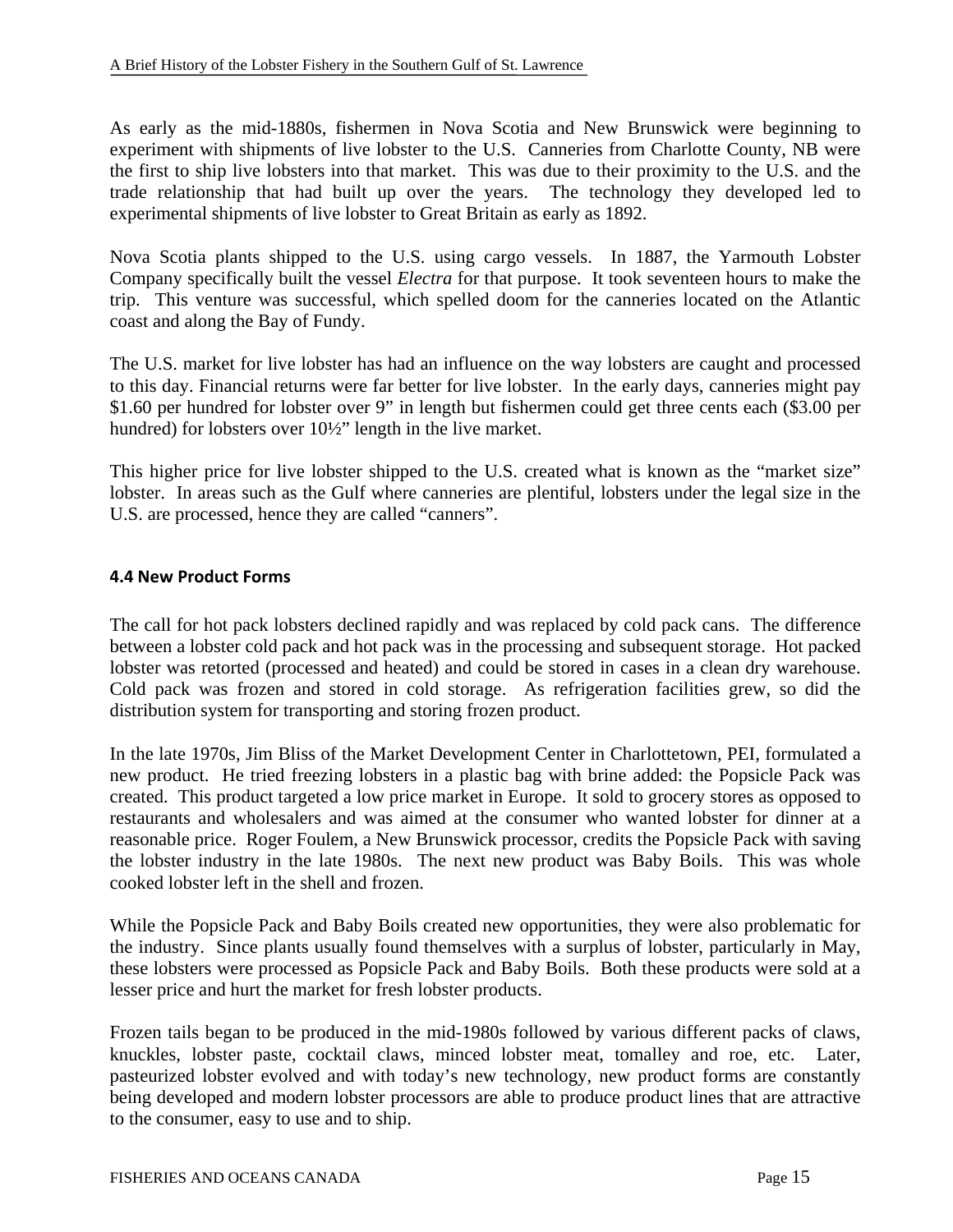### **4.5 The Modern Lobster Market**

Canada and United States are the only countries that harvest American lobster with Canada having the highest landings. In terms of lobster exports, the United States is the primary market for Canadian lobsters, followed by Europe (primarily Belgium, France and the United Kingdom) and Japan. The U.S. exports some of their "soft-shelled" lobsters for processing to Canada (primarily in NB), which is then re-exported back to the U.S. Canadian lobster is sold in different forms, but the main products traded on the U.S. markets are live lobsters, lobster tails and meat.

Usually considered a luxury product, lobster is mostly consumed on special occasions where the restaurant industry plays a leading role. The demand for lobster depends on the economic situation of the country where it is consumed. With more than 80 per cent of Canadian lobster exports destined for the United States, U.S. market conditions have a significant impact on the Canadian lobster industry.

### **4.6 Sustainability Certification Initiatives**

Consumer demand for ecologically sustainable products has led many industries to develop programs to certify that their products are "clean, green and eco-friendly". The certification process is conducted by a specialized company which undertakes sustainability audits on fisheries to determine if they are appropriately harvested and managed. Industry pays the considerable cost of the audit and the process is ongoing, as re-certification is needed every few years. The result for fisheries that satisfy the sustainability criteria is the issuance of certification and an "eco-label" for the product. Several large European grocery chains have stated that they will buy *only* eco-certified products in the near future.

Certification may well become necessary if new markets are to be developed and even to keep existing markets. The process will be expensive and it is very difficult to differentiate lobsters from one zone to the next, hence an industry-wide approach may be necessary.

### **5) The Rise of Owner‐Operator Licensing and the Demise of the "Company‐Boat" and "Company‐Store"**

### **5.1 The Conventional Wisdom on Owner‐Operator**

The notion of an owner-operator fishery (one where the licence holder personally fishes the licences he is issued) is firmly held in the southern Gulf of Saint Lawrence. In the DFO report *A Policy Framework for the Management of Fisheries on Canada's Atlantic Coast* and the attendant report on the extensive consultations conducted by DFO officials, *What We Heard,* support for the principle of owner-operators was robust.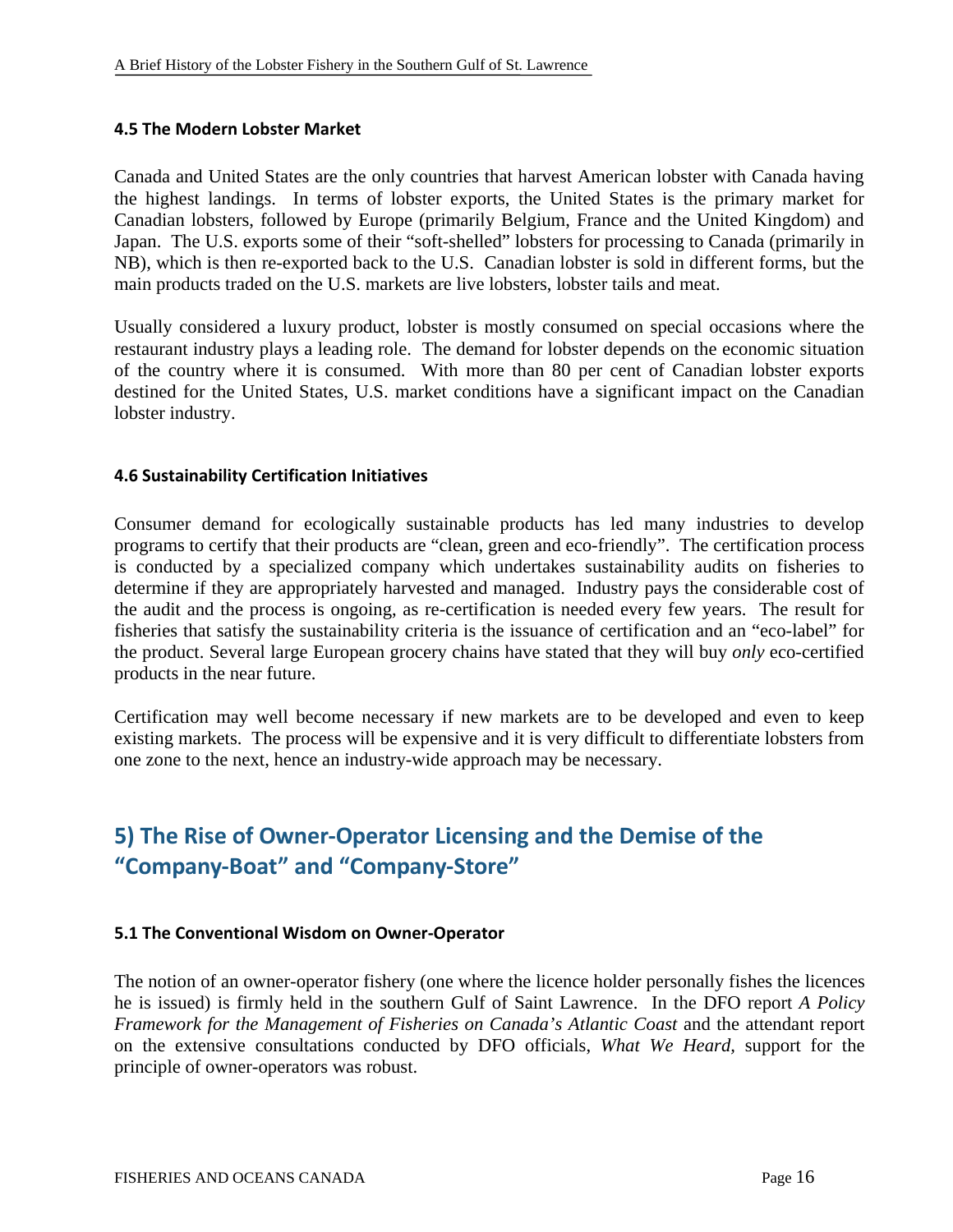In preparing *Intergenerational Succession in the Gulf of Saint Lawrence Lobster Fishery,* Stuart Beaton interviewed a number of fishermen in Lobster Fishing Area (LFA) 26A. When asked if the lobster fishery should remain an owner-operator fishery, 96.6 per cent of fishermen supported the concept of owner-operator. The fishermen in the study also indicated a concern that owner-operator was being eroded in some LFAs through the use of "trust agreements" which will be examined below.

Today very few fishermen have any understanding of the extent to which company-owned boats characterized the early days of the lobster fishery. Around 1929, when the Tuttle King operations relocated from Saddle Island, NB to Pomquet Ferry, Antigonish County, NS, the company was apparently comprised of a mixture of company and privately-owned boats and remained that way until the late 1950s. Approximately 30 boats were owned by the King interests and most of the crews were from the Cape Tormentine area of NB. As many as 60 women worked in the factory, many of them from Cape Bald, NB. When the King operation ended, several families that were involved in vessel operations with the King fleet remained in the area.

### **5.2 Owner‐Operators and the Company‐Store**

The Robin Companies in eastern NB were a clear example of "company control" in the fishing industry. Sue Calhoun, in her book "*A Word to Say",* describes the Robin family as Jerseymen from the Channel Islands south of England who moved into the Gulf cod fishery in the 1760s. The firm "Robin, Pipon and Company" established a base on the Chaleur Bay where they bought cod and furs from the locals and in turn sold them salt. This relationship evolved into the "truck" system already in use in Newfoundland and elsewhere at the time. Instead of paying wages, the merchant provided gear and provisions at the beginning of the fishing season in exchange for the fisherman's catch. No money changed hands and the value of the catch was determined by the merchant himself. The price was never quite enough and the fishermen often depended on the company store to get through the winter, leading to a cycle of dependence and a control relationship. The Robin, Jones and Whitman stores that descended from these early Jersey merchants were active until recent years in communities throughout the Maritimes.

While the truck house system originally evolved in the cod fishery, it is worthy of mention that lobster processors also often maintained considerable control over the lives of fishermen even after the fishermen held actual ownership of their vessels. Gordon DeWolf, Cliff Levelton and others reported the practice of lobster companies providing extensive credit to fishermen out-of-season in order to secure their supply of lobsters. Fishermen frequently were extended credit for fishing supplies, vessel purchases, repairs, vehicles and winter provisions. Many times at "settle up", the landings barely met the bill, which kept the fishermen in a form of peonage and dependence. Though owner-operators were the rule in the fishery, many companies exerted a large measure of control over fishermen into the late 1960s.

By the late 1950s, company ownership of licences and vessels was waning. By 1968, when Limited Entry Licensing had been established throughout the Maritimes, no company licences had survived in the Gulf Region. Eventually, after a number of regulatory efforts had been enacted to broaden employment in the fishery and to limit participation in the fishery to activity in only one LFA, owner-operators became the rule in the lobster fishery.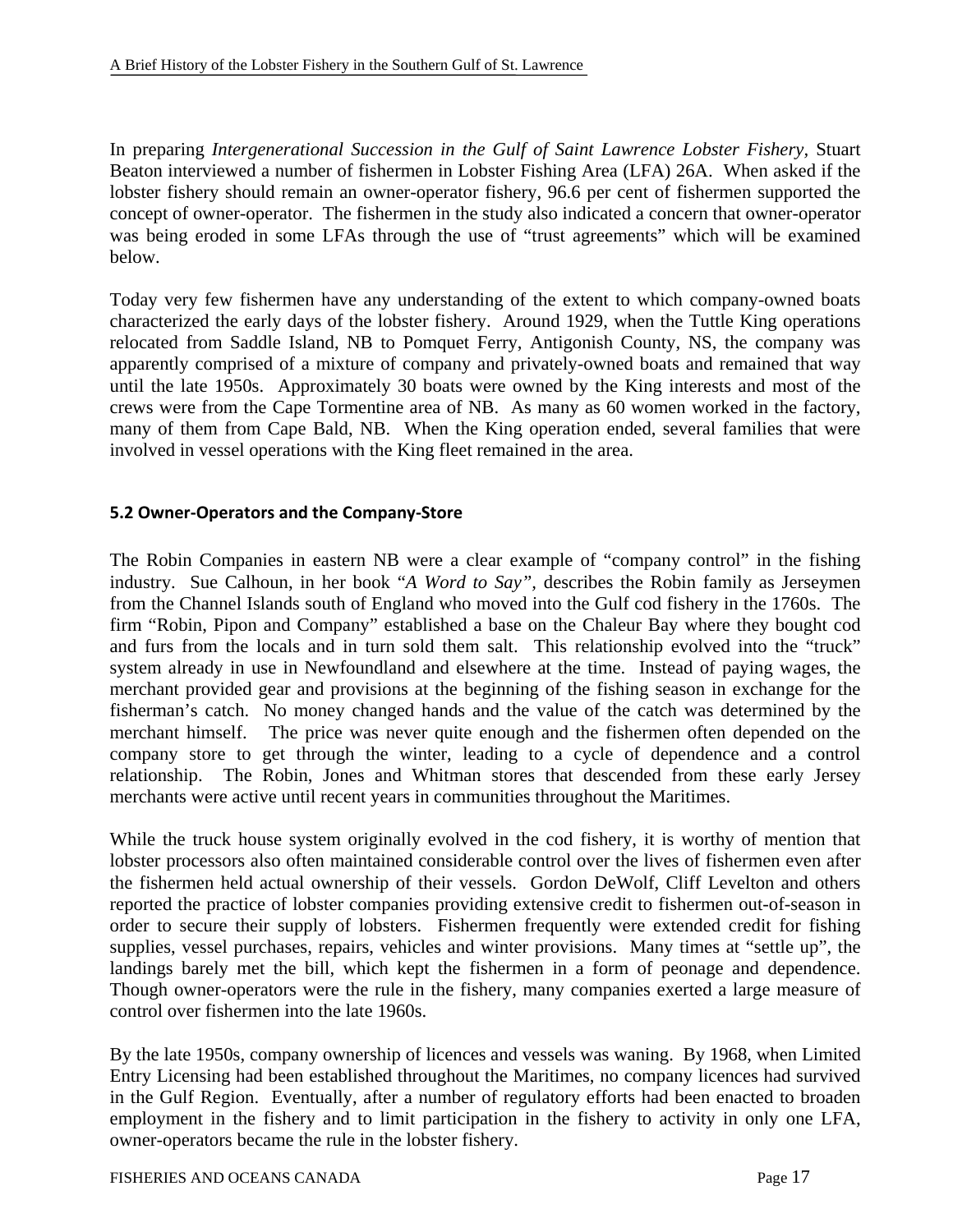It is widely held that the practice of control by credit described above was in large measure the impetus for the development of fishermen's co-operatives.

### **6) The Co‐op Movement**

The co-operative movement in fisheries evolved in the late 1920s, in large part from the social activism of Fathers Jimmy Tompkins and Moses Coady of Margaree Valley, Cape Breton. Father Tompkins was inspired by the deplorable conditions of the fishermen in the Canso, NS area. He and his cousin Moses began an initiative to educate and organize fishermen to become "masters of their own destiny". These two clergymen established the Antigonish Movement for Co-operative Development and the Extension Department (and later the Coady International Institute) at St. Francis Xavier University in Antigonish, NS.

Father Coady began to organize meetings and training sessions leading to co-operative development. His message fell on fertile ground in many areas in the Gulf Nova Scotia region particularly where companies did not own vessels. These were primarily owner-operator fishermen but largely dependent of the largesse of the lobster packers for credit and winter supplies. They were often stuck in a vicious circle; taking credit from the company only to work the year and barely meeting the bill, thus caught in another year of credit dependence. The situation was further compounded by a widespread belief among fishermen that prices they received were neither just nor a true indication of the value of their lobster.

Co-operatives were established throughout the Gulf Region and many remain to this day. The St. George Co-op at Ballantyne's Cove in NS, founded in 1935, operates today as the North Bay Fisherman's Co-op. The first co-op in PEI still exists in Tignish. One of its founders, Chester McCarthy, a lawyer and well-known businessman, went on to become the first president of the group of co-operatives known as the United Maritimes Fishermen (UMF). The Association Coopérative des Pêcheurs de l'Île Ltée (Island Fishermen Co-operative Association Ltd.) in Lamèque, NB has been operating since 1943.

During the evolution of the co-operative movement, consolidation was the order of the day in the lobster processing industry. This gave rise to large privately owned companies such as Paturel, E.P. Melanson, Cape Bald Packers and others that became giants in the business.

The co-operatives followed suit with the consolidation of numerous small groups into the processing and marketing umbrella of the UMF. This organization became a major player in the lobster business, with a large plant at Richibucto Village, NB, and numerous other facilities around the Maritimes. Over time, local co-ops began to feel a loss of independence and support weakened for the UMF until it eventually went out of business in 1983.

One of the unheralded aspects of the co-op presence in the Gulf was that they built and developed a tradition of leadership among fishermen. This later translated into a strong movement toward fishermen's organizations as a voice to be brought forward to DFO.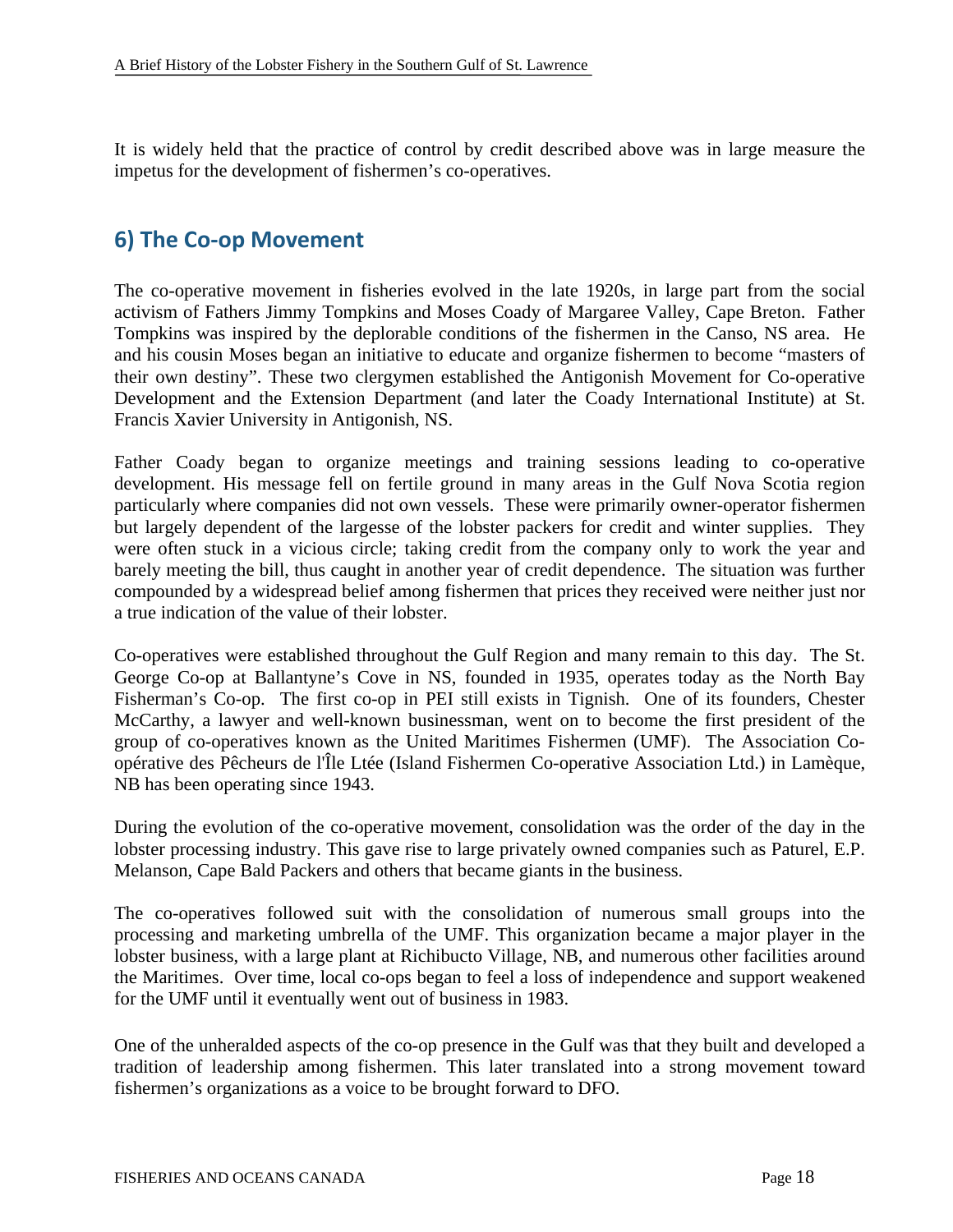# **7) Fishermen's Organizations**

In Romeo LeBlanc's first major speech as Fisheries Minister, he put the independent fisherman first and foremost. (J. Gough p. 308). He said, ". . . In licensing and all these associated matters. I intend to listen closely to the bona fide fisherman, the man whose life is fishing. . . . But I would remind the fishermen that we can't consult every single one of them. In a word: organize. Be sure your voice is heard and be sure your spokesmen are properly mandated and accountable to you." It is interesting to note Minister LeBlanc's use of the term "bona fide" to describe fishermen who were dependent on the inshore fishery. Those same inshore fishermen later took up this term as they developed the "Bonafide Licensing Policy" which will be discussed later.

While it is true that there were fishermen's organizations in the early days, it was not until Minister LeBlanc encouraged fishermen to organize that the role of these organizations began to take on the work they are well known for today.

### **7.1 The Maritime Fishermen's Union**

The Maritime Fishermen's Union (MFU) got its start in 1977 in eastern NB, representing small-boat multi-purpose inshore fishermen, particularly lobster fishermen. J. Gough cites ". . . the MFU took an assertive stance, holding demonstrations, provoking incidents, and gaining a radical reputation. LeBlanc soon recognized the organization's vigour and drive. DFO decisions began to reflect MFU influence. Relations with the Department improved, especially after LeBlanc created the Gulf Region." Many key fisheries leaders emerged from this important organization over the years including original organizer Gilles Thériault, Guy Cormier, long-time Executive Director Mike Belliveau and organizer Reg Comeau.

The MFU expanded with success into NS where Local 4 in Gulf Nova Scotia produced leaders like Percy Hayne Jr. and Hasse Lindblad, both of whom held the position of MFU President in later years. The MFU worked hard to establish a presence in PEI. Calhoun notes that Gilles Thériault, with a lot of hard work by organizers like Jamie Ellsworth and Ivan Shaw managed to establish MFU locals in Miminegash, PEI in 1978 and later in the Savage Harbour-Rustico area. Despite these initial successes, little inroad was made towards an all-encompassing presence in PEI.

The MFU, with its strong leadership from the inshore industry, began a campaign to gain legislation to support unions. In 1982, the Province of New Brunswick enabled collective bargaining and the MFU eventually won rights to bargain and for mandatory dues in Gulf New Brunswick. The MFU currently represents over 2,000 owner-operators throughout the Maritimes.

### **7.2 The Prince Edward Island Fishermen's Association**

The Prince Edward Island Fishermen's Association (PEIFA) was formed to represent the views of fishermen on government policies and to make their issues known to all. In Kennedy Well's book, he lists the PEIFA as being formed in the mid-1960s, when trap limits were being discussed. The Association's own website refers to the early 1950s, when trap limits were being put into place. While this point may be up for discussion, the existence and importance of the PEIFA itself is not.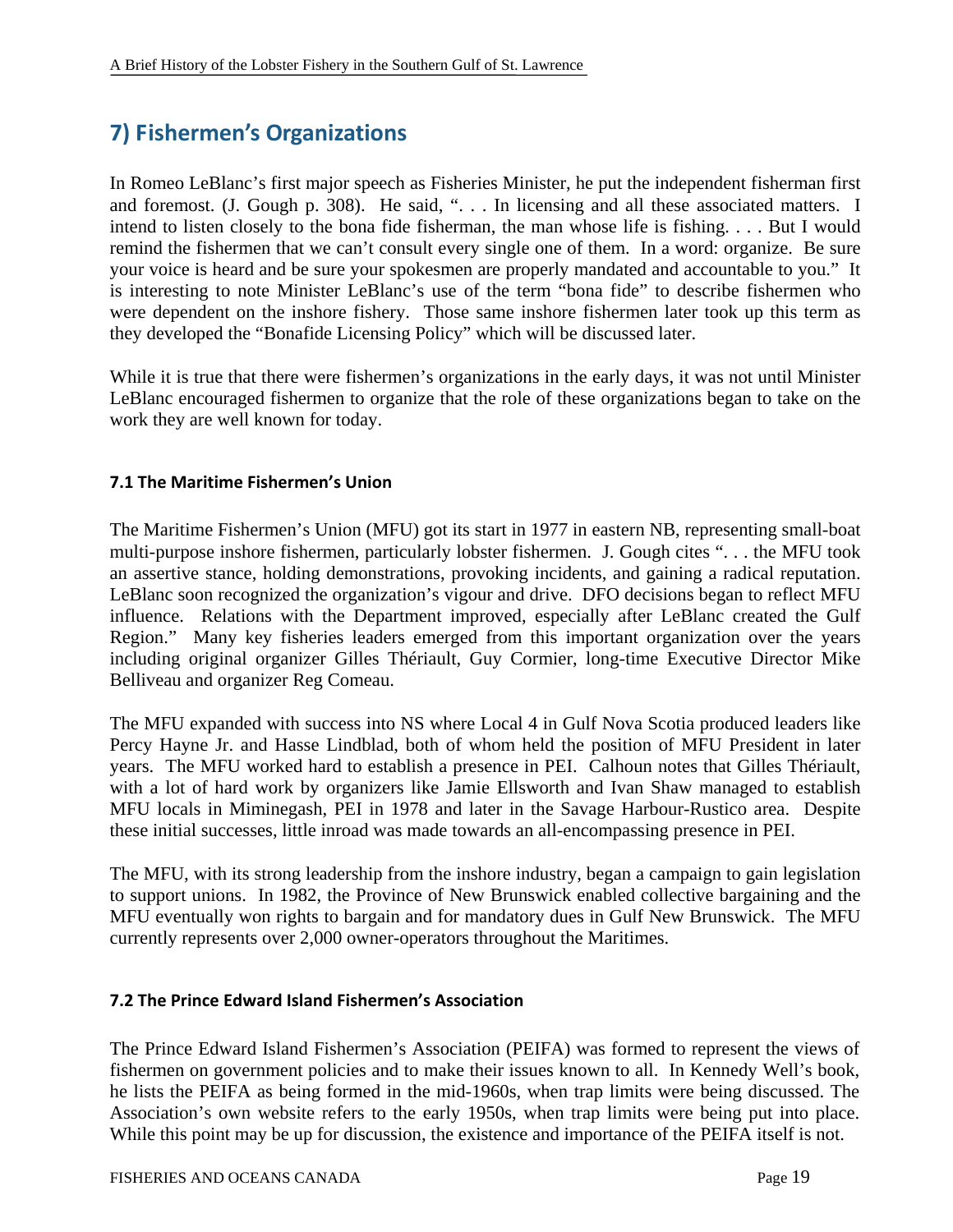In the early 1970s, the Association participated in a federation of fishermen, processors and government called the PEI Fisheries Federation. In 1979 the Association voted to opt out of the Federation, detaching itself from government grants and becoming financially self-sufficient. At the time, PEIFA had a total of 691 members. In 1982, the Association was incorporated.

In 2004, the provincial government passed into law The Certified Fisheries Organizations Support Act. PEIFA is the only organization to meet the criteria of the Act and, as such, is now recognized as the representative organization for all core fishermen in the Province of Prince Edward Island. PEIFA is comprised of six local fishermen's organizations that represent fishermen from around PEI.

### **7.3 Gulf Nova Scotia Organizations**

In Gulf Nova Scotia, the MFU was a key player in the late 1970s when fishermen were first organizing. However, the fishing industry in that area is spread along a coastline from the NB border to the northern tip of Cape Breton and has a long history of smaller groups representing local fishermen. Groups such as MFU's Local 4, the Northumberland Fishermen's Association, the Bonafide Fishermen's Organization and the Chéticamp and Area Fishermen's Association have been around for many years, representing Gulf Nova Scotia fishermen. In the late 1990s, the Nova Scotia Department of Fisheries and Agriculture established the Nova Scotia Fisheries Organization Support Act. This Act provides for a system of accreditation for core fishermen's organizations and Gulf Nova Scotia organizations were some of the first be accredited.

These fishermen's groups have become the key industry voices in a comprehensive consultative process used in the development of government policies. In the early days, they were supported by having their travel to fisheries meetings paid for by government. In the 1990s, the federal government policies and direction shifted to address the deficit in which Canada found its finances. Cutbacks, layoffs, and shifting of priorities all fed into the mix. The result was that the vast consultative process formulated by the federal government was downsized and one of the first hits was paying fishermen to attend consultative meetings. This has been a major challenge for the all fishermen's organizations.

### **8) The Evolution of Regulations and Policy**

### **8.1 Changes in Management Measures**

The beginnings of the commercial lobster fishery came about from the development of the canning process, which made it possible for lobster to make its way to market. The earliest days of the fishery were characterized by a gold rush mentality coupled with a sentiment prevalent in those times that ocean resources were virtually inexhaustible.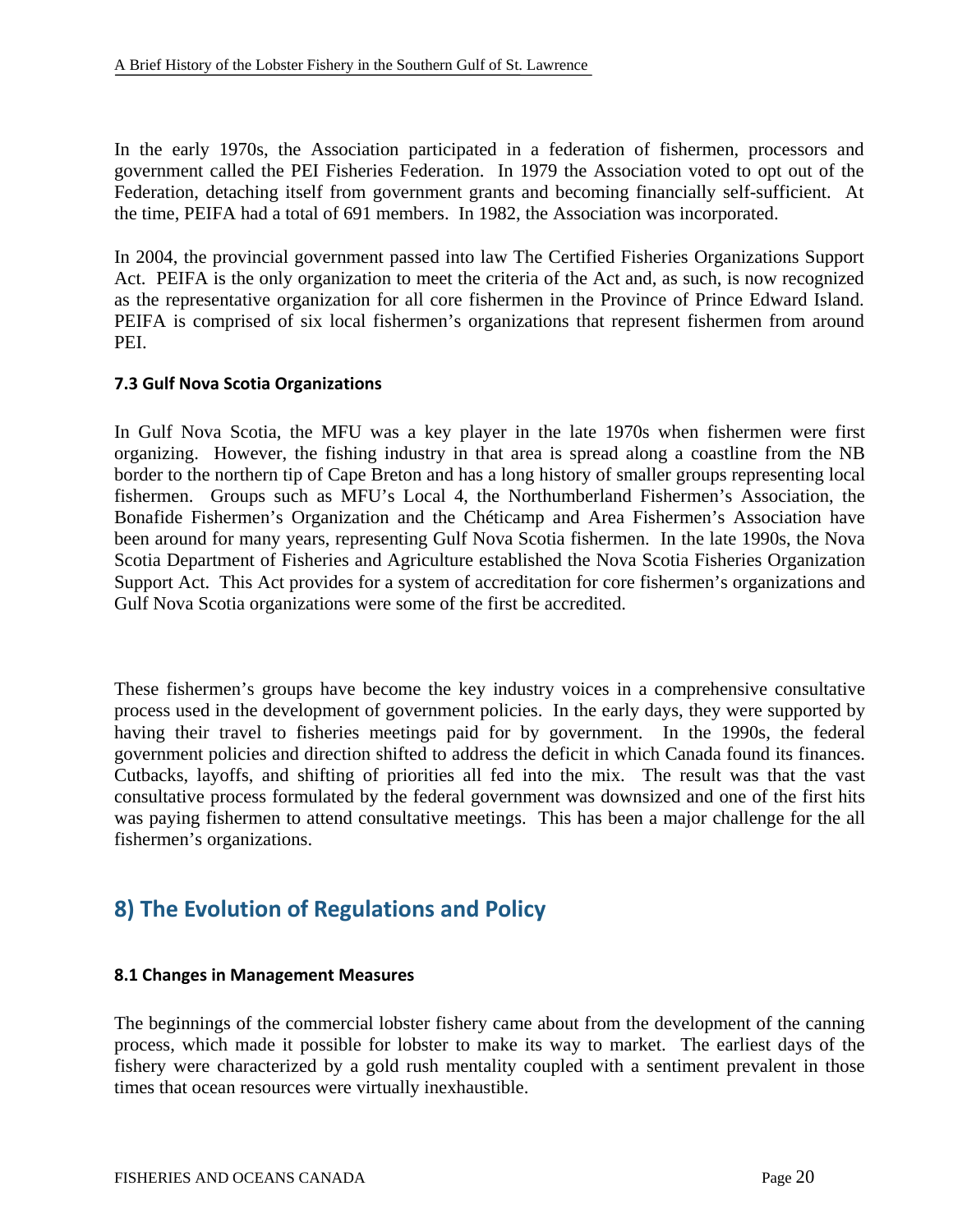As previously noted, several early officials had reported that the lobster fishery was in a serious state of decline even before 1900. W.F. Witcher, then Commissioner of Fisheries, reported that the very reason American enterprises had moved to Atlantic Canada was that the lobster resource in New England had been so sorely depleted and that ". . . There is nothing easier than to exhaust a shellfish fishery, and nothing harder than to revive it." (J. Gough, p.124). In appreciation for such concerns, the first of a long, slow and sometimes contradictory process of regulating the lobster fishery emerged.

The first Fisheries Act was enacted in 1868. The first known regulation in 1873 forbade the taking of egg-bearing lobsters weighing less than one and a half pounds as well as soft-shelled, newly molted lobsters.

From 1887 to 1913, the Federal Government convened no less than eight commissions to investigate the lobster industry, resulting in numerous recommendations. In general, the results were progressively more restrictive. In 1913 (as he had done in 1898) E.E. Prince of the Marine Fish Department and the Biological Board once again advocated limited entry for the lobster fishery. "So long as the taking of lobsters on Canadian shores is a free fishery, so long will it be difficult to carry out the preventative measures that are desirable, not to do so would exhaust the fishery." (J. Gough, p.125) Limited entry into the lobster fishery did not fully take hold until 1968.

This process of commissions and studies continued over the years. In addition to those mentioned above, some other notable reviews were Mr. Prince's examination in 1918, the 1927 Royal Commission, Minister Romeo LeBlanc's commissioned study in 1974 and the Fisheries Resource Conservation Council (FRCC) Reports of 1995 and 2007.

This practice of review followed by regulatory or policy change has a long history in the lobster fishery in Canada. Joe Gough and others have listed the various regulatory changes over time. The following represents a summary of some of the key management tools, both regulatory and policy that have been developed over the years.

### **8.2 Protection of Spawning Female Lobster**

As previously noted, the very first known regulatory restriction involved the taking and processing of spawn female lobster. At first, only females of a certain size were targeted. Over time, however, this prohibition became virtually universal and remains in place to this day. The goal is to allow spawning females to complete the reproductive cycle in support of future recruitment.

### **8.3 Seasons**

In 1874, the first closed season was established during July and August to protect lobsters during the spawning period. This practice expanded over time in concert with the establishment of different lobster districts. In 1877 and 1879, various closed seasons were established for different parts of the coast rather than having a uniform closed time.

In 1887, "closed times" changed to the span of July  $1<sup>st</sup>$  to December 31 $<sup>st</sup>$  in the Atlantic area, and</sup> from July  $15<sup>th</sup>$  to the end of December in the Gulf. In 1898, these seasons again changed to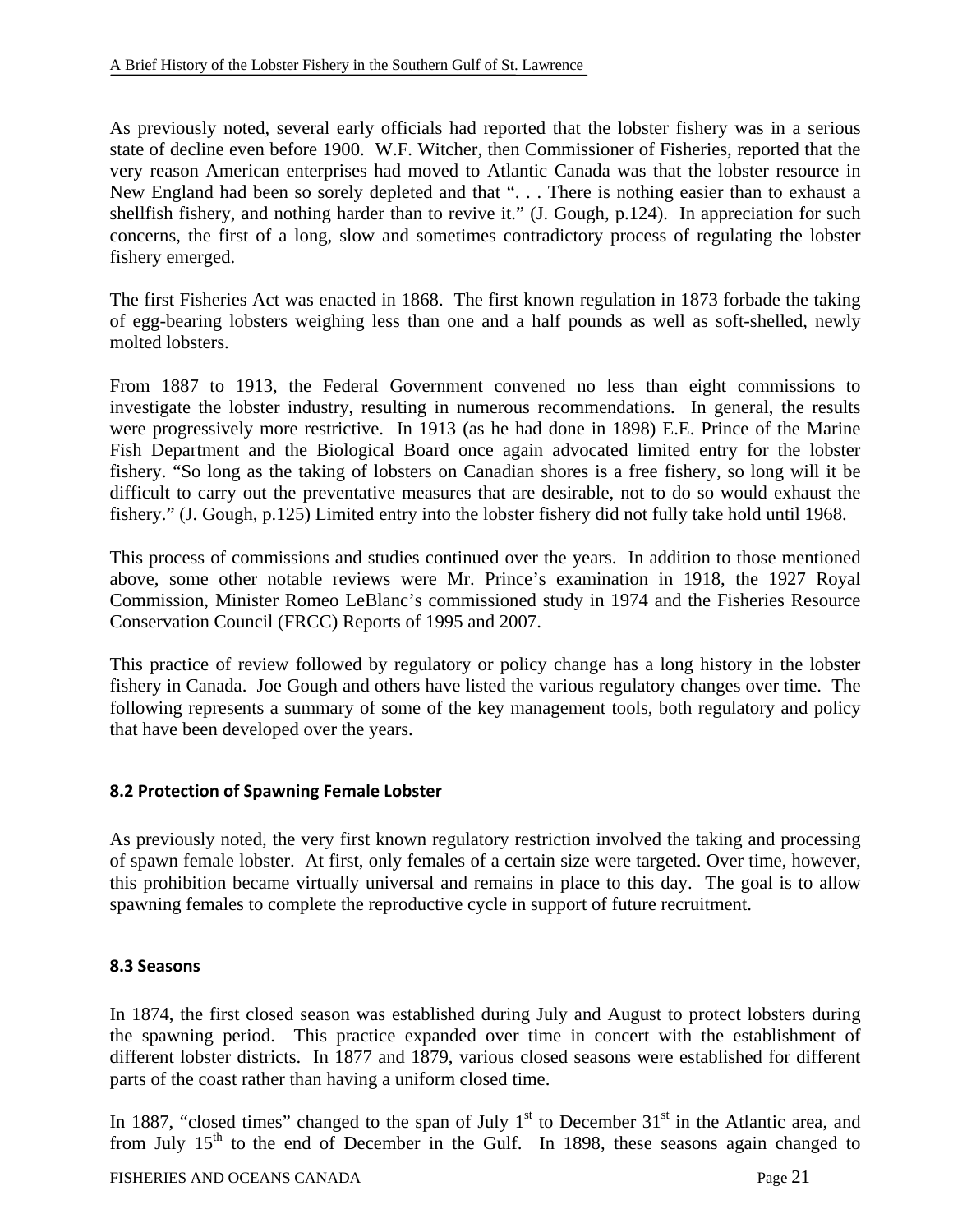establish longer fall and winter seasons in the south and shorter summer seasons in the north. This was the beginning of the fishing pattern of a spring fishery in the Gulf of St. Lawrence. The fishery usually opened in early May and closed by the end of July at the latest when the water was warmer and lobster moulting was underway.

In 1934, this changed again to provide for a later fishery in the western Northumberland Strait. The exact reason for the change to this later season is not clear. Various explanations have been offered including difficulty navigating through spring ice, water temperature and its impact on when lobster begin to trap in that area, and the desire to ensure a season was always open in the Maritime Provinces to supply markets. Nevertheless, since that time there have been two main seasons in the Gulf of St Lawrence fishery. These are known as the "spring fishery" which occurs from the beginning of May to the end of June, and the "fall fishery" which usually opens in the first half of August and runs two months to the first half of October.

In April of 1969, Sunday fishing for lobster was banned. This ban remained in effect until 1984 when it was challenged and deemed unconstitutional.

### **8.4 Management Areas**

The creation of the first Lobster Fishing Districts (see map) came out of the 1898 Royal Commission under E.E. Prince. In 1934, the Atlantic fishery was subsequently divided into 17 fishing areas and an important new regulation prevented fishermen from fishing more than one district. This was to have a profound effect on the fishery over time. Regulatory changes in 1984 established Lobster Fishing Areas (LFAs).

### **Map of Lobster Fishing Districts 1899**

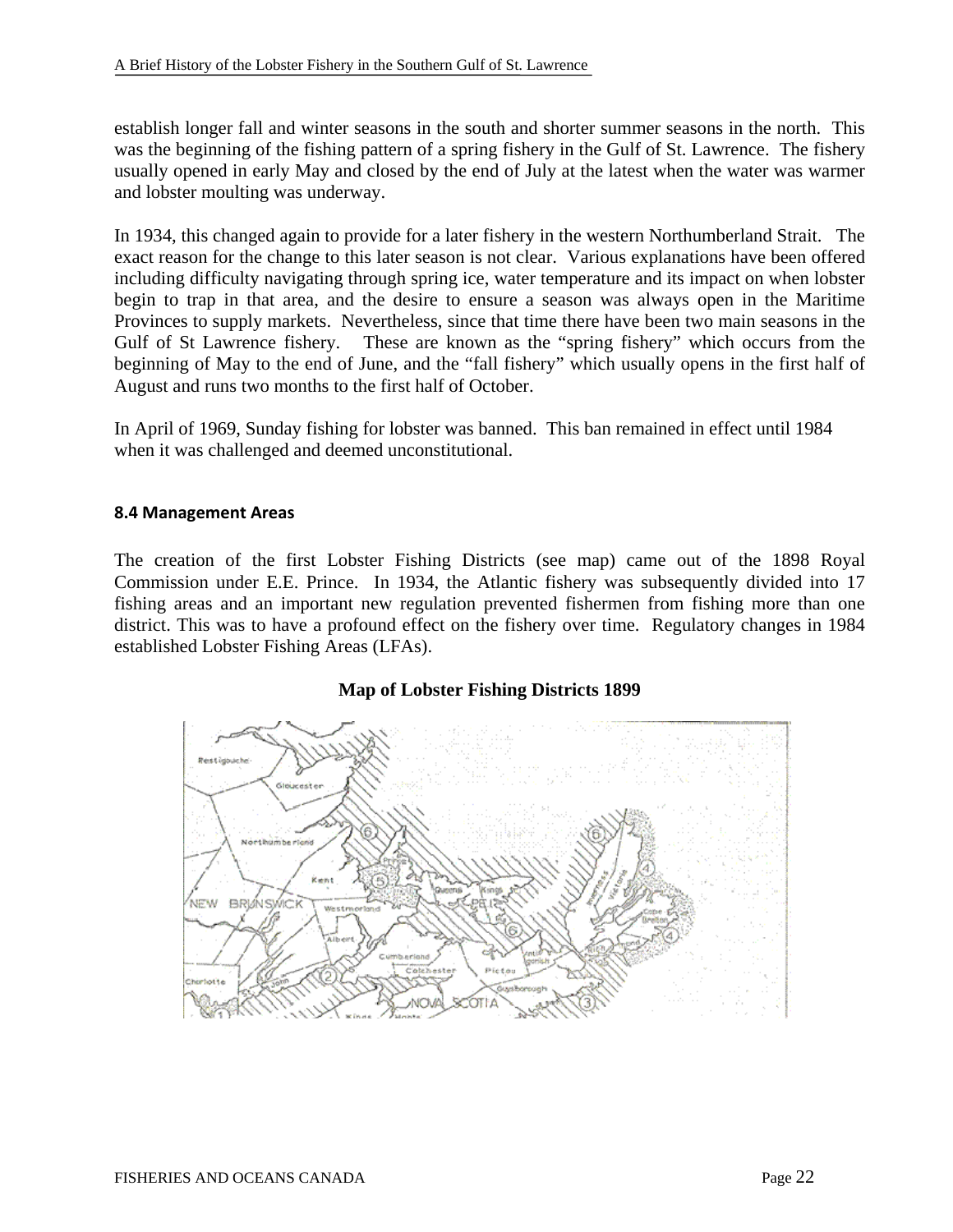



### **8.5 Size Restrictions**

In 1874, the first size limit of nine inches overall length was established over vigorous opposition from both canneries and fishermen.

In 1913 the Dominion Shellfish Fishery Commission re-established size restrictions and, since that time, some form of minimum size limit has been in place. Until the early 1950s, these limits were "length overall" restrictions but eventually the measurements related to carapace length which was easier to measure and enforce. In the earlier years, the minimum size ranged from as small as six inches to as large as 10½ inches for the canner districts. These different sizes ranged up and down over the years. For example in 1929, a six inch size was established and then raised one inch each year to a minimum length of eight inches. Then in 1940, a six inch limit was once again put in place for canner areas.

In 1941 the market lobster size limit became 3 3/16 inches carapace length; this was to harmonize with the legal U.S. minimum size. Again, for the next few years, these sizes fluctuated for various reasons, not the least of which was to co-ordinate with the American market, which was fast becoming the primary target for Canadian lobsters. In 1952, a 2 3/8 inches carapace size was introduced and then changed to 2½ inches in 1953. With this new canner size and the market carapace size at 3 3/16 inches, the carapace size picture was to remain stable until the late 1970s.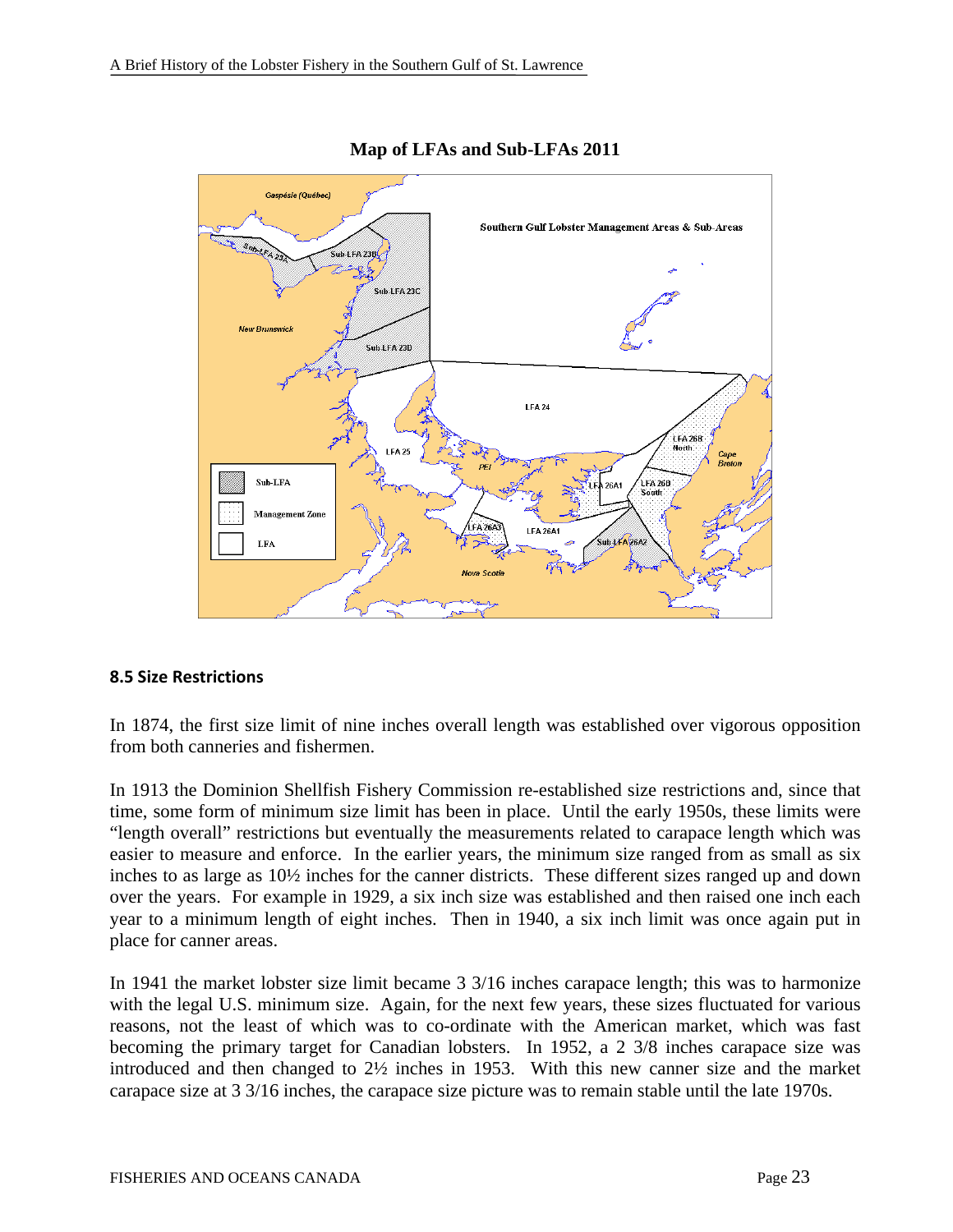In the late 1970s, the Department of Fisheries and Oceans and the Province of Nova Scotia began to push fishermen to consider carapace size increases in the Gulf. The concept at the time was to advance to 2¾ inches in carapace size and thus allow more females to spawn at least once. This issue kindled a series of boisterous demonstrations that caused a great divide within the industry. Although the effort failed in its initial attempt to convince fishermen to accept a larger lobster, it eventually resulted in the creation of a pilot project area in Gulf Cape Breton. LFA 26 was subdivided into 26A and 26B. In 1986, 26B (the Cape Breton portion) initiated a four-year project to increase the carapace size from  $2\frac{1}{2}$  (63.5 mm) inches to  $2\frac{3}{4}$  inches (70 mm). This early work lead to the Gulf-wide carapace size increases of the early 1990s. Today, the regulated minimum carapace size of lobster is set with the objective of ensuring at least 50 per cent of female lobsters reach sexual maturity before capture.

### **8.6 Regulating Trap Configuration**

The first attempt at regulating the configuration of traps used in the fishery came in the early 1890s, when minimum lath spacing in traps was instituted to provide a means of escape for small lobsters. The Dominion Shellfish Commission lifted this requirement in 1914, following pressure from canneries that too many lobsters were escaping. This Commission was also the first to reference a "standard trap".

In 1949, lath spacing was again regulated with the canner areas set at 1¼ inches and the market areas set at 1 5/8 inches. This was rescinded in 1955 as it was not at all popular with the fishermen and enforcement was a problem.

Things did not change again until the late 1970s. Governments began talking about escape mechanisms which would allow small lobsters to escape, and they produced a number of devices that were distributed to fishermen. Several different types were tried but rejected. Nevertheless, the work led to the development of mandatory "escape vents" in the 1980s, which are widely used and supported today. Furthermore if the escape mechanism was attached to the trap with biodegradable fasteners, the escape vent would eventually lift off providing escape from a lost trap for inadvertently caught lobsters. Biodegradable panels are mandatory in the fishery.

### **8.7 Trap Limits**

New fishing gear and vessel technologies led to a steady increase in the number of traps in the fishery by as much as a threefold from 1917 to 1927. In 1919, E.E. Prince first recommended trap limits; however the first trap limit to appear in Atlantic Canada was a voluntary measure instituted by the fishermen of the Port of Lismore, Pictou Co. NS in the 1950s.

Landings began to decline in 1960 and the government shifted its focus to managing the resource and "effort control" became the phrase of the day. Government studied traps, fishermen and boats. In 1966, the first regulated trap limit appeared in District 8 (LFA 25), with a limit of 250 traps. This was followed by a myriad of different limits by district which changed over the years.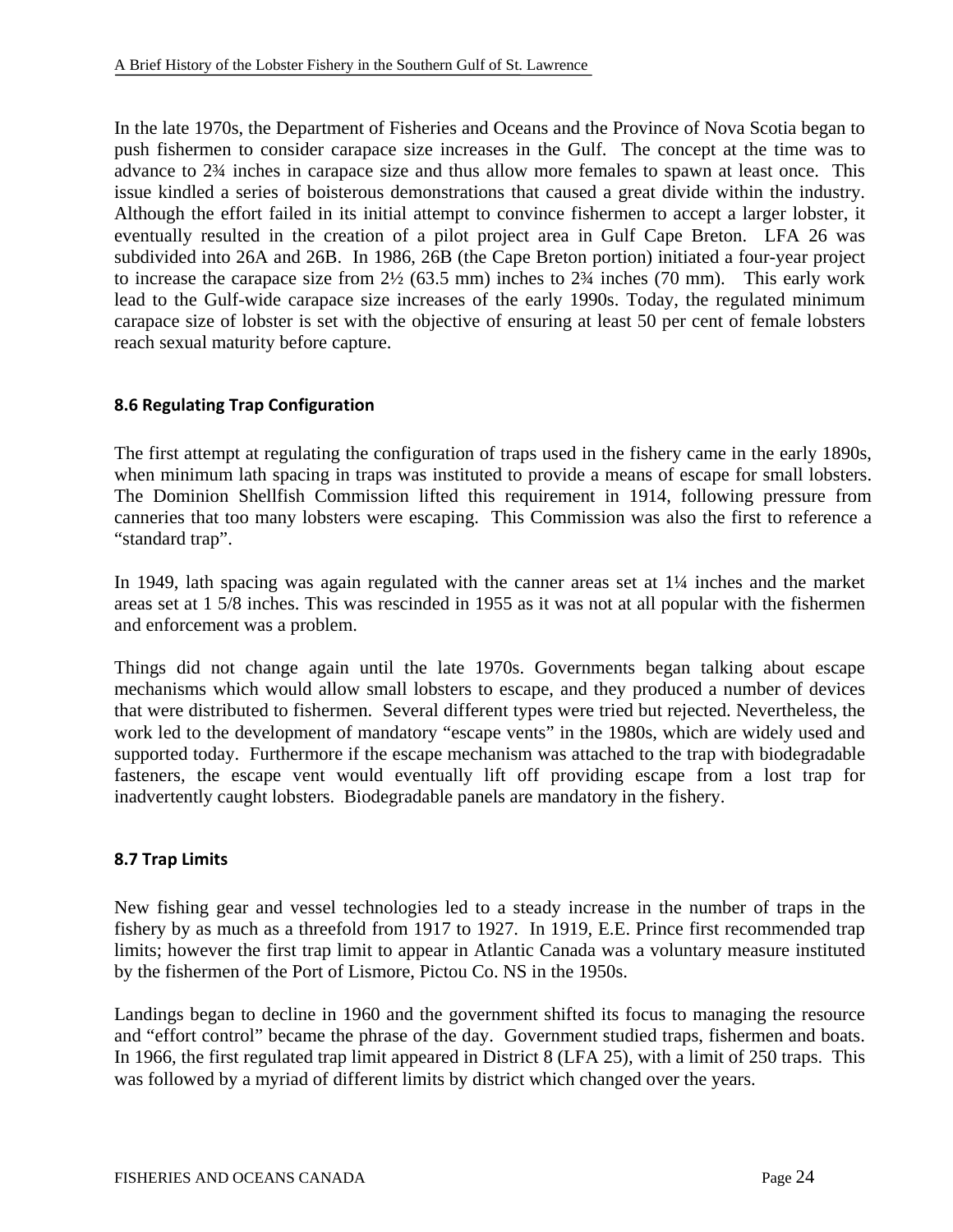Trap tagging was introduced in the late 1960s to prevent fishermen from cheating the system. At first, aluminum tags were used and this evolved into plastic tags. Today trap limits are seen as a key effort control mechanism in the fishery.

### **8.8 Production Controls**

The processing industry has had a major influence on the evolution of regulations in the lobster fishery over the years. Seasons, size limits and trap configurations have been important to processors because they can affect their supply of lobster. As recently as the 1990s, processors were actively engaged in the debate on the issue of carapace size increases. Often they would try and influence decisions through their employees, many of whom were spouses of the lobster fishermen. As noted previously, the first regulatory restrictions included prohibiting the processing of berried females. This was later reinforced by penalizing canneries that broke this "spawn lobster" law more than three times with the loss of their processing licence for one year.

As stated in an earlier section, with the increase in the number of canneries and the decline in production quality, attempts were made to educate and regulate the activities of processors. Subsequent regulatory elements included a prohibition from purchasing broken lobster meat, the inspection of plants before they opened and the requirement that the cannery be issued a processor's number specific to that plant. This was reinforced in 1914 when the Fish Inspection Act was enacted. This registration number was embossed on the can cover and became integral to the can package.

### **8.9 Policy Development**

In simplest terms, a policy is a statement of intended direction and is usually supported by a regulatory tool that is enforceable so as to bring effect to the policy.

As discussed earlier the development of the canning industry was the catalyst for the development of the commercial lobster fishery. In the early years, it is unclear that policy was anything more that reactionary. The growth of canneries led to an increase in the number of fishermen eventually leading to overfishing. The first regulations were attempts at curtailing this increase in fishing and controlling cannery production quality.

As time went on, the government held review after review, resulting in a myriad of regulatory changes to lobster size, seasons, districts, etc. Concern was expressed repeatedly regarding conservation of the lobster resource and its capacity to withstand increased fishing. Some early interveners showed their understanding that to address resource conservation, controlling the number of participants in the fishery was needed. However, this was not addressed until 1967.

Signs of "policy" thinking related to aspects other than conservation started to show up in the mid-1930s. In 1934, a regulation was enacted to allow fishermen to fish in only one lobster district each year; a person could not fish the spring season and fish again in the fall season. The rationale was viewed by the government as a measure to protect the fishermen who conserved the resource. This is an example where a policy concept is supported by a regulation.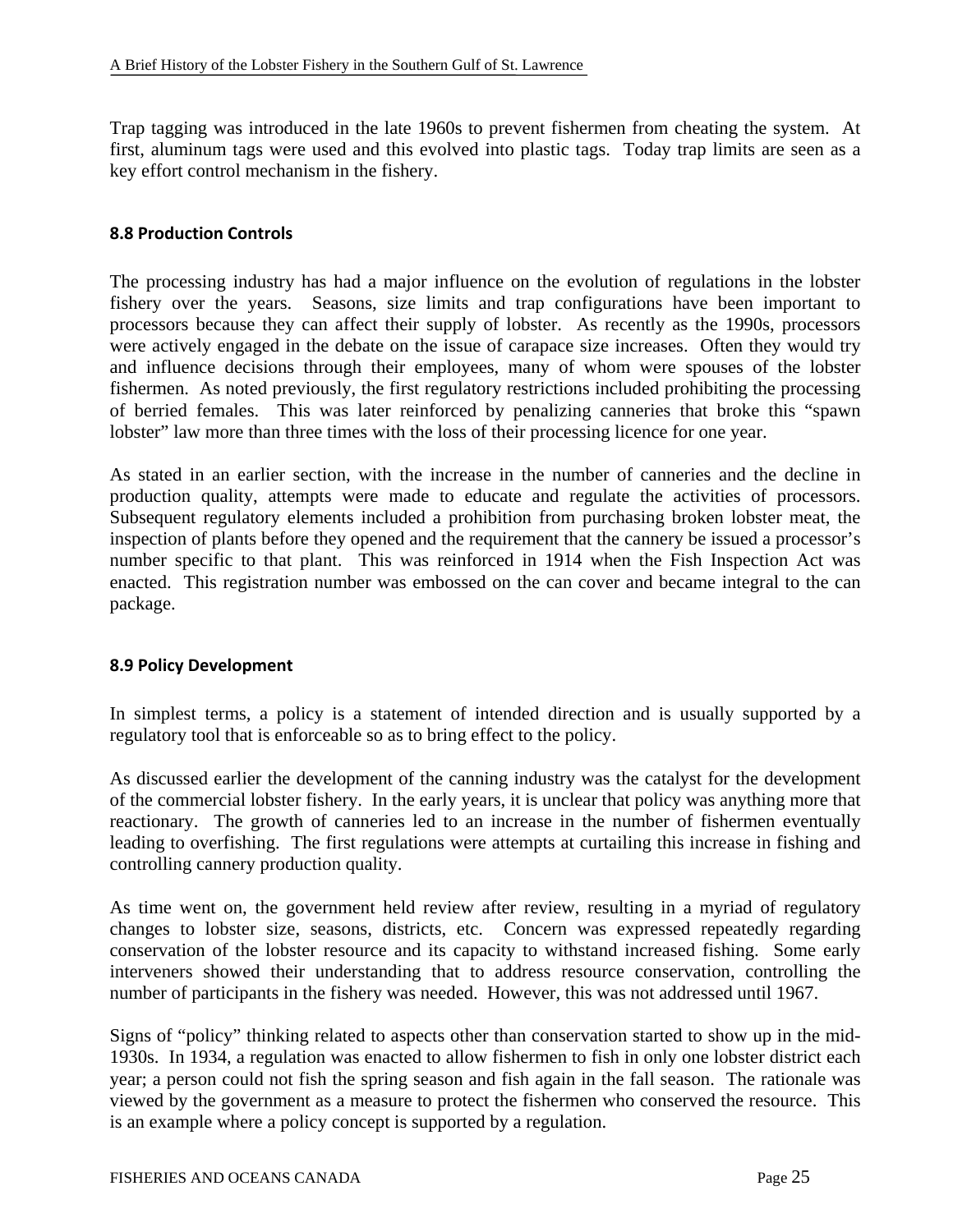From that time, a number of government policies have been announced and implemented that have had a significant impact on the Gulf lobster fishery. Included among these are Unemployment (or Employment) Insurance for Fishermen, Limited Entry, The Moonlighter Policy, Licence Retirement, and the Bonafide Licensing Policy, all of which will be discussed in more detail.

### **9) Poaching**

#### **9.1 In the Beginning**

Poaching, in the context of this document, means activities such as fishing of sublegal sized or berried lobsters, fishing more than the legal number of traps, having untagged gear, fishing out of season, fishing without a licence, etc.

When the lobster fishery first began in the 1850s-1860s, there were no rules or laws to govern fishermen's activities. Berried lobsters and non-berried lobsters alike were harvested. There were no size limits, no gear standards, no seasons as such, and no fishery officers. The first Fisheries Act passed in 1868, and the first comprehensive sets of regulations were enacted in 1889. These regulations were simplistic by today's standard and were virtually ignored.

As the lobster fishery grew and vessels began to be motorized, overfishing was becoming a problem. The taking of berried females and sublegal sized lobsters was commonplace. Hygiene standards were poor, as was the quality of canned lobster products. Fishermen were selling shucked meat to the plants for packing and it was becoming more difficult to sell canned lobster because of the poor quality. The Fish Inspection Act was introduced in 1914 in an attempt to control plant processing and improve quality.

Through a series of Royal Commissions and committees, the federal government realized the Fisheries Department needed more manpower as well as vessels to patrol at sea. They also knew they had to focus on the canneries, the prime user of illegally caught lobster.

These resources were not available until after the Second World War. With men returning from the war, the federal government expanded, enabling the Department of Fisheries to hire fishery officers. These officers had authority to apply the laws and regulations related to the Fisheries Act and Regulations, as well as the Fish Inspection Act and Regulations.

It remained, however, that if the Department wanted to control poaching it had to have the cooperation of honest fishermen. Poaching had become a full-time business for many fishermen after the war, especially in the western portion of PEI and around the Baie-Ste-Anne area of eastern NB. Communities condoned the practice as a normal way of life. Warning systems were in place to assist poachers including various types of signals such as lights, flags, clothes on the lines, etc. Of course the plants or canneries were complicit in the process as they provided the outlet for poached lobster.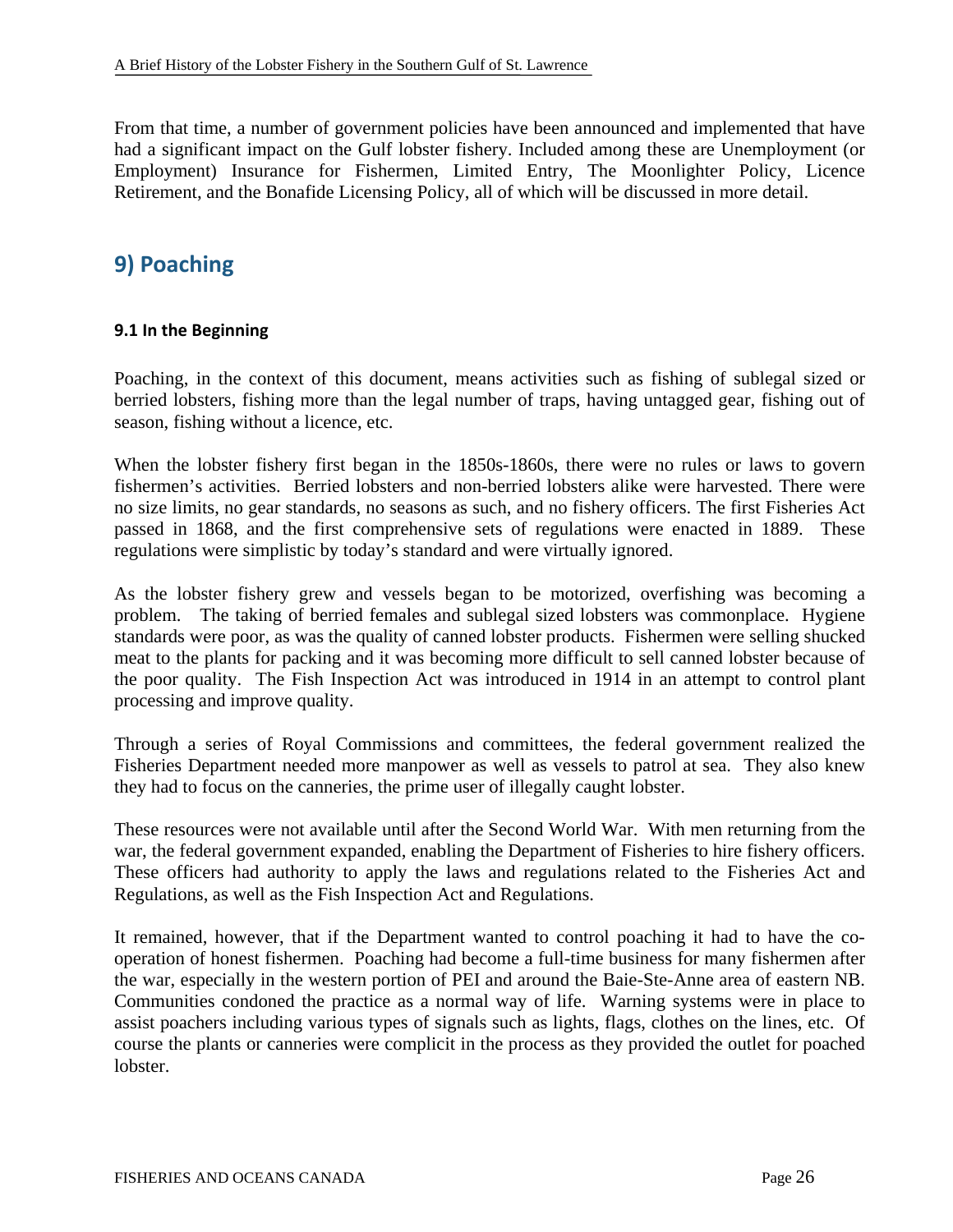The Department hired, trained and equipped officers with modern tools. The "men in green" began their efforts to push back the wave of poaching and provide some order in the lobster fishery. They complemented their efforts with a program to target the plants where the product was processed. The Department also launched a communications campaign to demonstrate to the honest fishermen that it was actually their money the poachers were stealing. This educational aspect became important in helping stem the tide and turn honest fishermen and their communities against poachers.

In the 1950s and 1960s, the Department positioned men from all over Atlantic Canada in hot spots around the Maritimes. This "Special Force", often referred to by fishermen as "Goon Squads", tackled poaching in a coordinated way using stakeouts on known poachers and processors, patrolling key problem areas and dragging for traps.

The key to stopping poaching lay with the packers. Without canneries providing a market, poaching would be reduced to local sales, which were minimal. The legal tools employed were dramatic and effective. Illegal traps were smashed and any lobster as well as vessels, vehicles, or other gear used in commission of illegal fishing was seized and forfeited to the Crown. If a processor was implicated in an operation, he had the threat of losing his processing licence which would essentially put him out of business.

### **9.2 Changing Years**

In the 1970s, honest fishermen began to realize that poaching was hurting them financially. Fishing communities began to resent poachers and eventually became a powerful force in influencing the hard-core poachers to quit their illegal work. They began co-operating with DFO and working with fishery officers in exercises to destroy illegal traps.

Hard-core poachers are now reduced to a few in isolated areas. In a series of interviews with fishermen, processors and organizers from the NB fishery, researcher Jean-Marie Nadeau found their comments regarding poaching very interesting with the most telling being: ". . . in the past poaching was a way of life . . . today, those who do it are bandits."

This comment certainly gives an indication of the degree to which poaching has been brought under control. There are, of course, pockets of illegal poaching activity still active. However, DFO has a well equipped group of fisheries officers with modern investigative tools who see lobster poaching as a priority to be addressed wherever it occurs. More and more, fishermen and their organizations are providing concrete information and aid to DFO's enforcement efforts in the battle against illegal activities.

### **10) Fishing "Territory"**

### **10.1 Traditional and Customary Fishing Practice**

FISHERIES AND OCEANS CANADA Page 27 The holder of a lobster licence for a given LFA is entitled to fish anywhere within the LFA. However, in practice, fishermen's freedom of movement is quite constrained by tradition.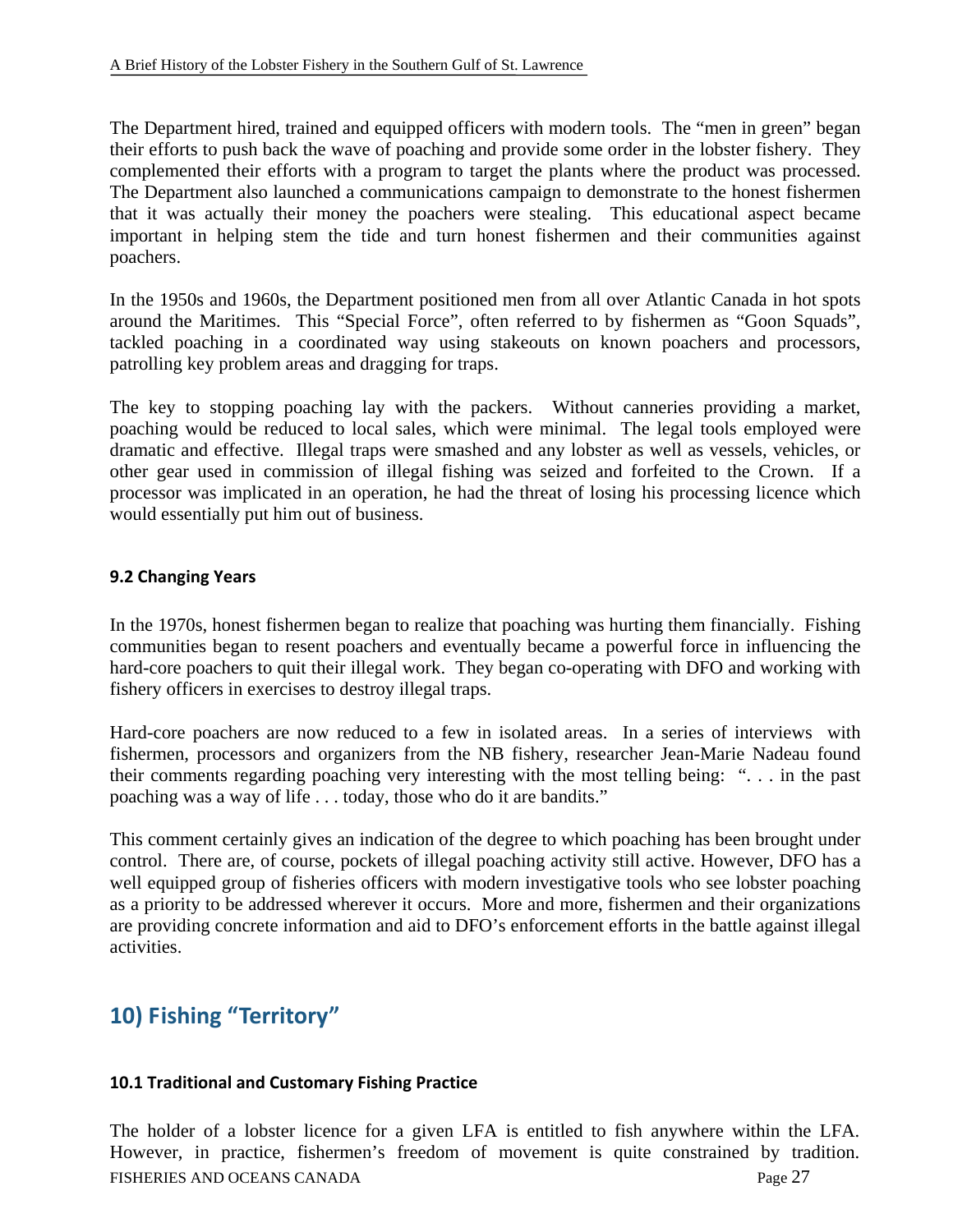Movement of licences from port to port within an LFA is generally discouraged by social pressures. Even in very early times, a fisherman attempting to encroach on the grounds of other fishermen was frowned upon and there are well-documented instances of "lobster wars" over territory.

It is important to note that there are local variations to a general rule. For instance, LFA 25 is characterized by far greater operational mobility than LFA 26A or 26B. This may be because parts of the Northumberland Strait are so narrow and that three provinces (NS, NB & PEI) share that LFA. Other LFAs experience less fleet mobility. In practice, vessels often travel considerable distances from their home port and may not fish the same area from one year to the next.

In general fishermen fishing from one harbour have a collective territory and may butt up against and mingle a bit with fishermen from the next port but there is a "line" or point beyond which neither side will normally venture.

### **10.2 Berths**

Berths exist only along the shore and do not apply in offshore areas where fishermen mingle on the grounds and move about as the fishing dictates. Researcher Stuart Beaton has 32 years of experience in this traditional berth scenario. He notes that in the earliest times, the waters adjacent to farm property were considered an extension of the boundaries of the farm. Fence lines, hedgerows etc., were extended out to sea as far as the "hard bottom" or lobster habitat went. These fence lines were like ranges and defined the berth. Each fisherman fished alone in his berth, just as he would work alone in his field or his woodlot.

### **11) Employment Insurance – UIC/EI**

### **11.1 Fishermen and UIC**

As early as 1935, with the beginnings of unemployment insurance in Canada (UIC), fishermen were excluded from the program as self-employed "co-adventurers" as opposed to wage employees. The government agency in charge of the administration of UIC and the Federal Department of Fisheries resisted the inclusion of fishermen in the program. Fishermen were guaranteed to be unemployed every year and the concern was that it may be perceived as a subsidy in U.S. markets and therefore trigger a countervailing duty on seafood products. There was also the view that UIC income support would prevent fleet rationalization by propping up otherwise non-viable enterprises.

Jack Pickersgill, MP for Bonavista-Twillingate, NL and a cabinet minister, championed fishermen to be included in the system. Virtually single-handedly, he managed to achieve this goal in 1957, overriding objections from bureaucrats who had stubbornly excluded fishermen for over 25 years. The question persists as to whether or not UIC for fishermen has been a benefit to the industry.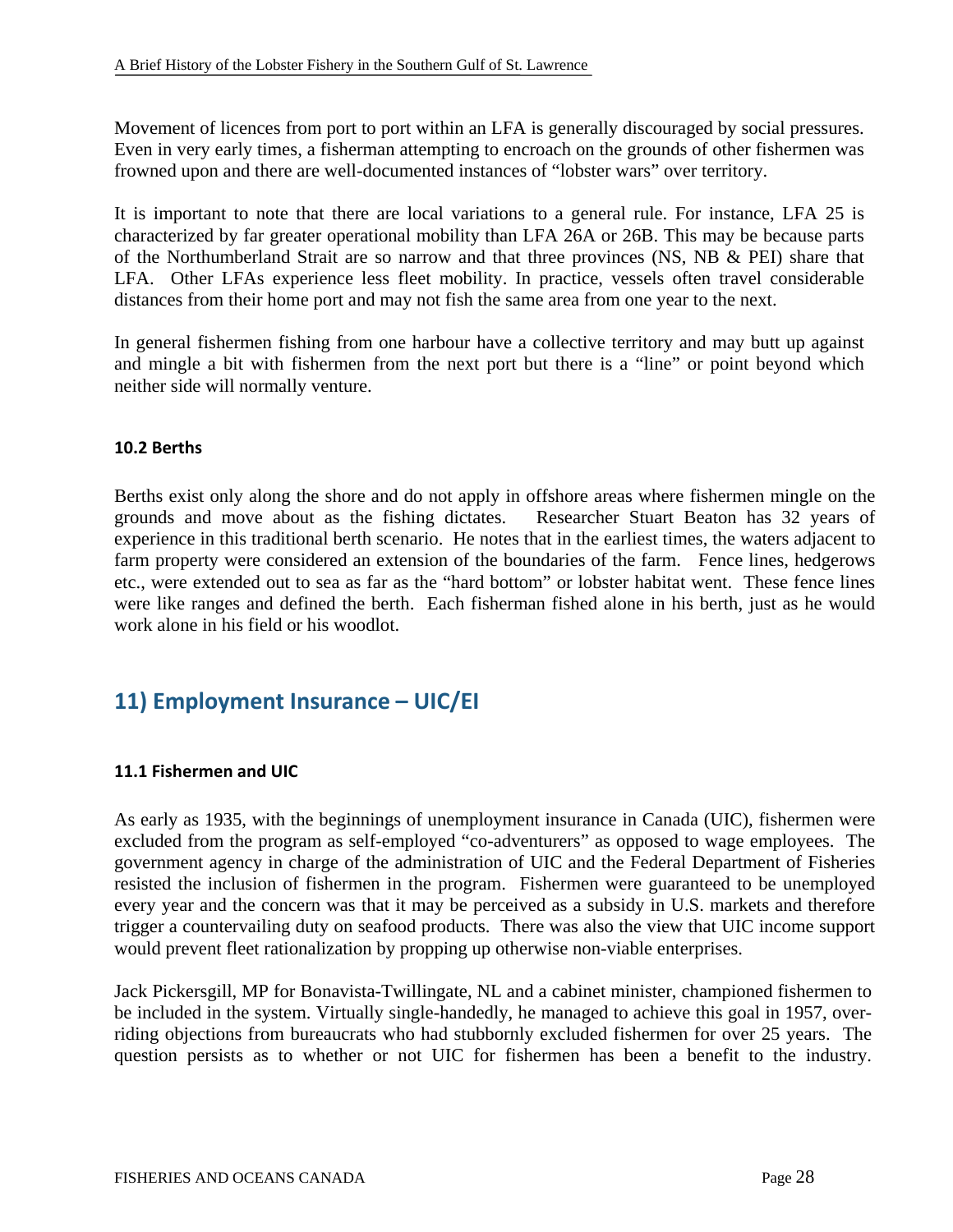### **11.2 EI's Impact on the Fishery**

Today, the level of dependence of fishermen on employment insurance (EI) varies directly with their income. Fishermen in areas with low landings are highly dependent of EI and/or second incomes. Likewise, fishermen who are highly leveraged as new entrants or who have high debt loads for a new vessel and so on, are highly dependent also.

EI dependence has, in the past, provided a perverse incentive in fisheries. For example, in the years prior to the collapse of the cod fishery, effort and participation actually increased as fishermen struggled to become eligible for EI ("getting their stamps"), since earnings were low and alternative employment was unavailable.

### **12) Limited Entry Licensing**

### **12.1 The Debate**

Perhaps the most significant development in the management of the southern Gulf lobster fishery was the institution of limited entry in PEI in 1967, then across the fishery in 1968. Seasons, trap limits, size limits and all sorts of various conservation measures and methods to control lobster fishing have been important and continue to be refined and developed today; but limited entry changed the fishery completely.

The concept of limited entry was not new by any means. It was the subject of considerable debate and it took nearly 60 years for the system to be adopted. It is worth repeating the advice of E.E. Prince in 1913, who recognized that limited entry was a starting point to effective effort control: "So long as the taking of lobsters on Canadian shores is a free fishery, so long will it be difficult to carry out the preventative measures that are desirable, not to do so would exhaust the fishery."

E.E. Prince realized that it would be impossible to control or reduce effort in the fishery if, as soon as any conservation measures had resulted in an improvement of the available resource, new entrants emerged to dissipate the benefits of conservation. Entry limitation was seen as a bedrock first step in effective effort control.

Nevertheless, limited entry remained contentious. First, it was politically difficult to limit entry since the fishery was such a major source of employment in areas with little other economic activity. Two world wars and a major depression occurred in the intervening years between E.E. Prince's recommendation and the ultimate implementation of limited entry.

"As the Great Depression took hold and employment shrank, more people entered the fishery" (J. Gough, p.186). Joe Gough also quotes economist H. Scott Gordon who noted: "By 1939 there were more than 50 per cent more fishermen in Prince Edward Island than there had been ten years before." In addition, numerous commentators questioned the legitimacy of granting exclusive access to a public resource to a select few. Long-time DFO official Cliff Levelton questioned the ethics of having individuals benefit from a "windfall" profit from a privilege granted by the State.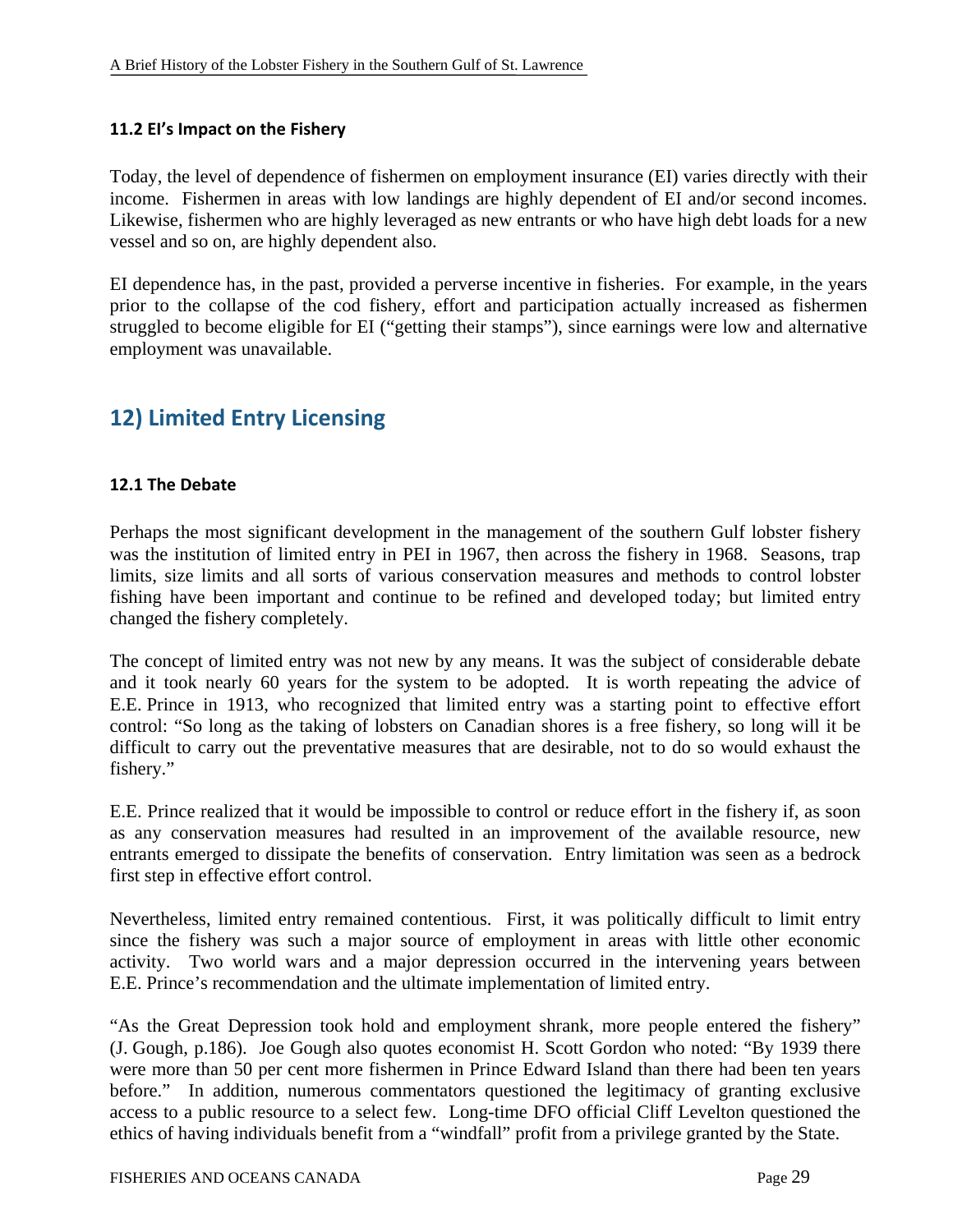Fisheries economist Gordon DeWolf recognized that once limited entry came into place, several outcomes were likely. "Licence limitation and trap limits as introduced in the late 1960s will distribute incomes more equally, will not effect (sic) effort substantially, may lead to an increase in the total number of traps, may have adverse effects on economic efficiency and will increase the value of boats as the right to fish for lobsters becomes capitalized."

All of Mr. DeWolf's contentions have proven to be true. The number of traps did increase somewhat after limited entry because there were considerable numbers of enterprises fishing lower numbers of traps than some of their compatriots. Once limited entry was implemented, fishermen were in a sense more professionalized. Cliff Levelton's concern about the capitalization of licences and the likely increase in vessel values likewise proved correct. (At the time of his writing, licences were attached to the boat. Today the licence is attached to the fisherman, as is discussed later in the Bonafide Licensing Policy section). In effect, it is the licence itself that has become capitalized.

### **13) The Moonlighter Policy and Class A, B & C Licences**

### **13.1 The Policy**

The Moonlighter Policy came out of Minister Romeo LeBlanc's 1974 commissioned study on the lobster fishery. It was announced on November 9<sup>th</sup>, 1976, establishing category A, B and C licences. The Minister was sending a clear message that he was reducing effort and that those who depended on the fishery for their livelihood were being given preference. The people holding B and C licences were going to disappear from the fishery. Essentially, the Moonlighter Policy was to rid the fishery of people with other employment, and reserve it for those who were most dependent on it.

A screening process was carried out and fishermen were categorized. A fisherman could appeal to a fishery officer, produce evidence of his participation and review the evidence the officer had. If dissatisfied with his classification, he could then approach a local Appeal Board to hear his case. If still not satisfied, he could appeal directly to the Minister. The final verdict would categorize him as the evidence would direct, and this decision was final. The following briefly describes the various categories.

### **13.2 Category Class A**

This licence category was granted to fishermen who had a lobster licence the year before, who depended on the fishery and who had neither full-time employment nor any full-time seasonal employment.

In applying this policy, the Department defined limits. Fishermen could hold a job as long as their income did not exceed the minimum wage for the area, plus 25 per cent. Earnings from primary resource jobs and unemployment insurance were not used in the calculations. Licence holders could transfer their licences under certain circumstances. If a fisherman took full-time employment once he had been categorized as Class A, his licence was to be cancelled as opposed to being downgraded.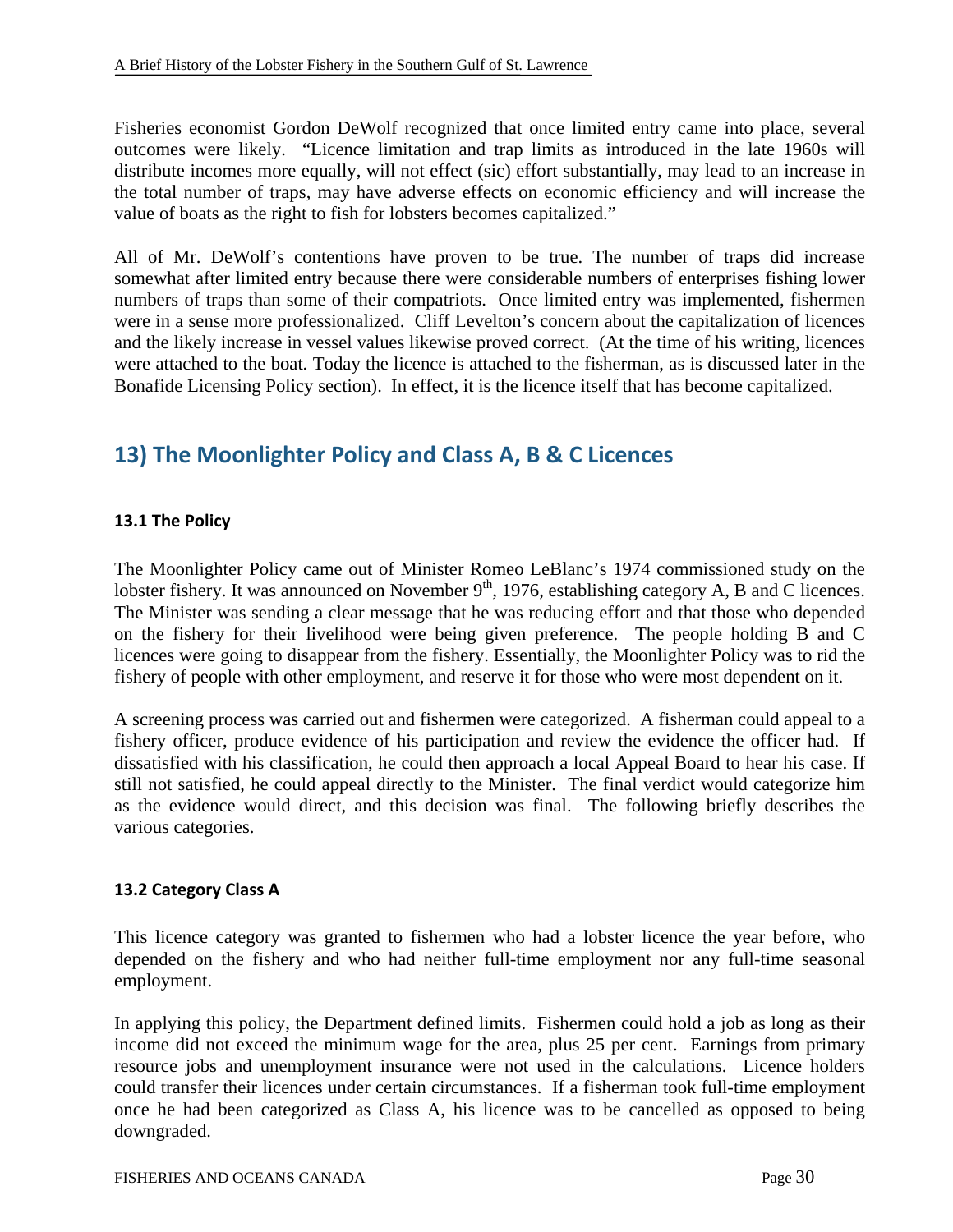### **13.3 Category Class B**

In this category were part-time fishermen with long attachments to the fishery. Their licences had limits on the number of traps: 30 per cent of the maximum commercial number of traps for their LFA. They could remain in the fishery as long as they held the licence but transfers of these licences were not permitted. If the fisherman changed his work situation so that he did not have full-time employment, he could upgrade his licence to category A-1. Initially this A-1 licence meant he could fish commercially but it was not transferrable. The policy later changed to allow for the A-1 licence to be treated the same as an A licence. The upgrading could only be done in the offseason as opposed to during the lobster season. This upgrading was discontinued in 1985. It is important to point out that the Moonlighter Class B licence should not to be confused with earlier, similar designations announced in the 1960s which were never upgradable.

### **13.4 Category Class C**

These were given to part-time fishermen licensed after 1968 who did not meet the requirements for A or B licences. The plan was to let these licences die within two years or go until the summer of 1979.

### **14) Lobster Buy‐Back Programs**

While the reductions in licences dictated by the Moonlighter Policy were being felt, a licence buyback program was instituted on PEI, from 1976-1978. The program was an offshoot of the G. DeWolf report of 1975 and the later C. Levelton report. The Fisheries Minister at the time, Romeo LeBlanc, agreed with the concept of reducing effort in the lobster fishery. The PEI buyback program was negotiated between the two levels of government in 1976 at a time when PEI had nearly 1,500 lobster fishers. A similar program was expanded to include NS and NB in 1978, which resulted in almost 1,600 lobster licences being retired at a cost of \$5 million.

As a result of these buy-back programs, coupled with the impacts of the Moonlighter Policy, there were almost 3,000 fewer lobster licences in the Maritime Provinces in 1983 than had been in the early 1970s. Following these efforts, the fishery went on to enjoy high returns over the next twenty years.

### **15) The Creation of the Gulf Region**

In 1980, Minister LeBlanc announced that he would create a new DFO administrative region to manage fisheries in the Gulf of St. Lawrence. This new region was to include parts of NB, NS, and Newfoundland and Labrador (NL) as well as the provinces of Quebec and PEI. The rationale for this decision was to manage the fishery in the Gulf of St. Lawrence through an ecosystem approach.

The Gulf Region of DFO became official on April  $1<sup>st</sup>$ , 1982 under the leadership of its first Regional Director General, Len Cowley. Over time, the Gulf Region has seen a number of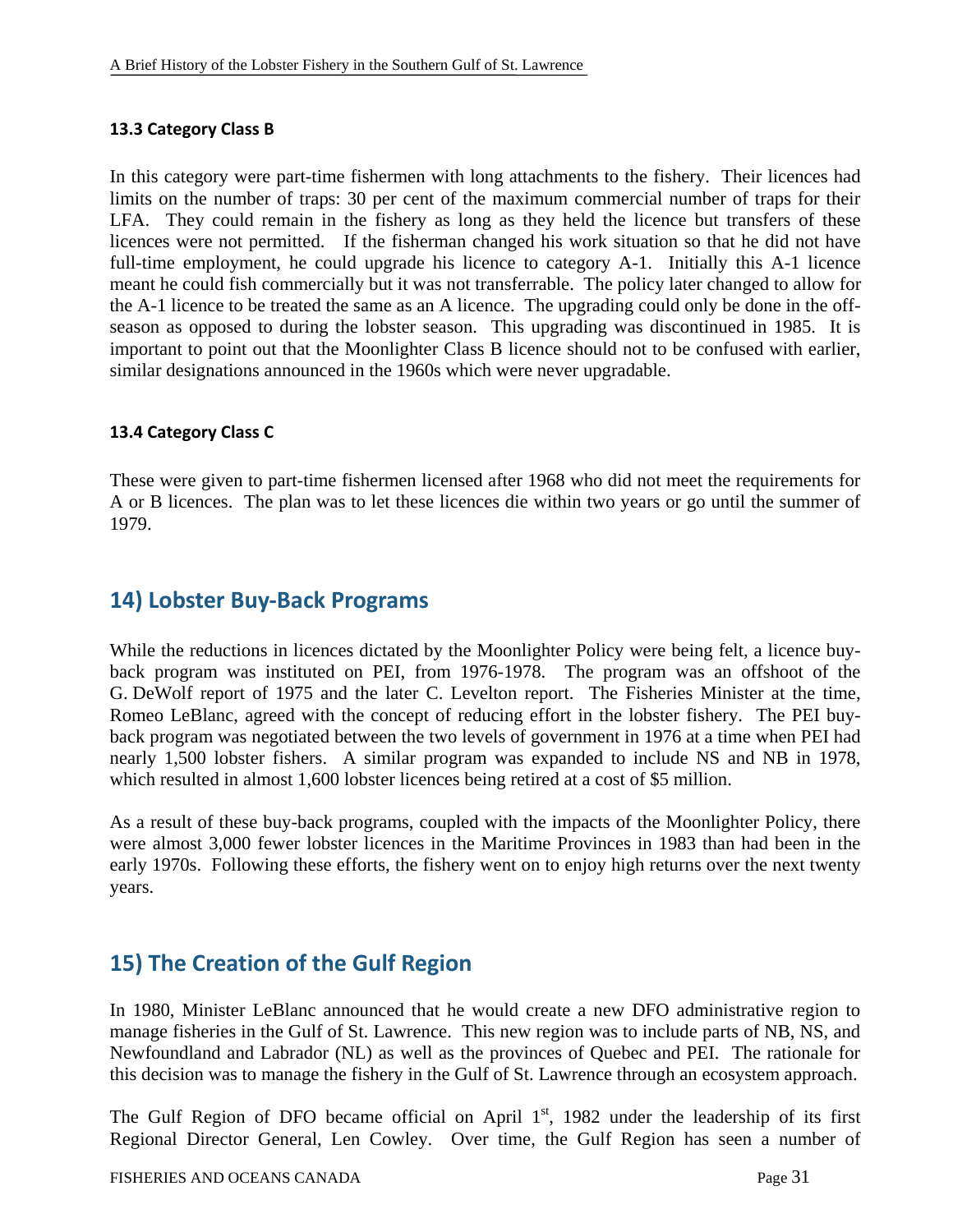adjustments from an organizational perspective. In 1984, Quebec was removed and made into its own administrative region and in 1993, the west coast of NL was returned to that province. Since then, there have been further adjustments in DFO's management structure. However the Gulf Region is still operating and managing fisheries for the three Maritime Provinces touching on the southern Gulf.

Joe Gough states: "In the 1970s, the Gulf had at times been a wild place, with even wharf-burning in one instance. Demonstrations and protests in Eastern New Brunswick, many organized by the fledgling Maritime Fishermen's Union had become common. By the mid-1980s, they had almost disappeared." He cites the leadership of Len Cowley and subsequent leaders as well as the presence of the new region as having improved relations.

It can be said that Minister Romeo LeBlanc was "Father" of the Gulf Region. He made clear his views about the role of the Department in managing the fishery for the fishermen. This philosophy could not help but drive the approach of the managers who worked in the Gulf Region. One of the best examples of managing the fishery for fishermen was the development of the Bonafide Licensing Policy.

### **16) The Bonafide Licensing Policy**

### **16.1 C.R. Levelton**

After 1968, limited entry became the norm and licensing policy went through several models with common practice becoming that the licence would be attached to the vessel. Licensing policy was confusing and unevenly applied and in 1979, long-time DFO official C.R. (Cliff) Levelton conducted a review of licensing policy for the Department in an attempt to improve the situation.

Mr. Levelton determined, in the discussion on limited entry, that assigning the licence to the vessel artificially increased the value of the vessel beyond its stand-alone value. Furthermore, attaching the licence to the vessel rather than the fisherman created operational difficulties for fishermen who wanted to diversify or expand their operations.

He further noted: "The current licensing system is not easily understood by those in the fishing industry or even by those administering the system. It has become overburdened, cumbersome, inconsistent in application and unresponsive." He had prepared a report following extensive consultations with industry with the view to simplifying and re-organizing licensing policy.

Mr. Levelton identified numerous troublesome elements in the policy of the day. For example, if a fisherman with a vessel licensed for lobster and herring wanted to enter the scallop fishery, he had to buy a second vessel to which there was a scallop licence attached.

In addition DFO had a "use-it-or-lose-it" policy with respect to species licences. That is, if a fisherman did not participate (have sales) in a given fishery in a calendar year, he was in danger of not having that licence renewed the following year. This policy had several unfortunate effects. Fishermen were forced into activity in non-profitable fisheries as well as fishing weak resources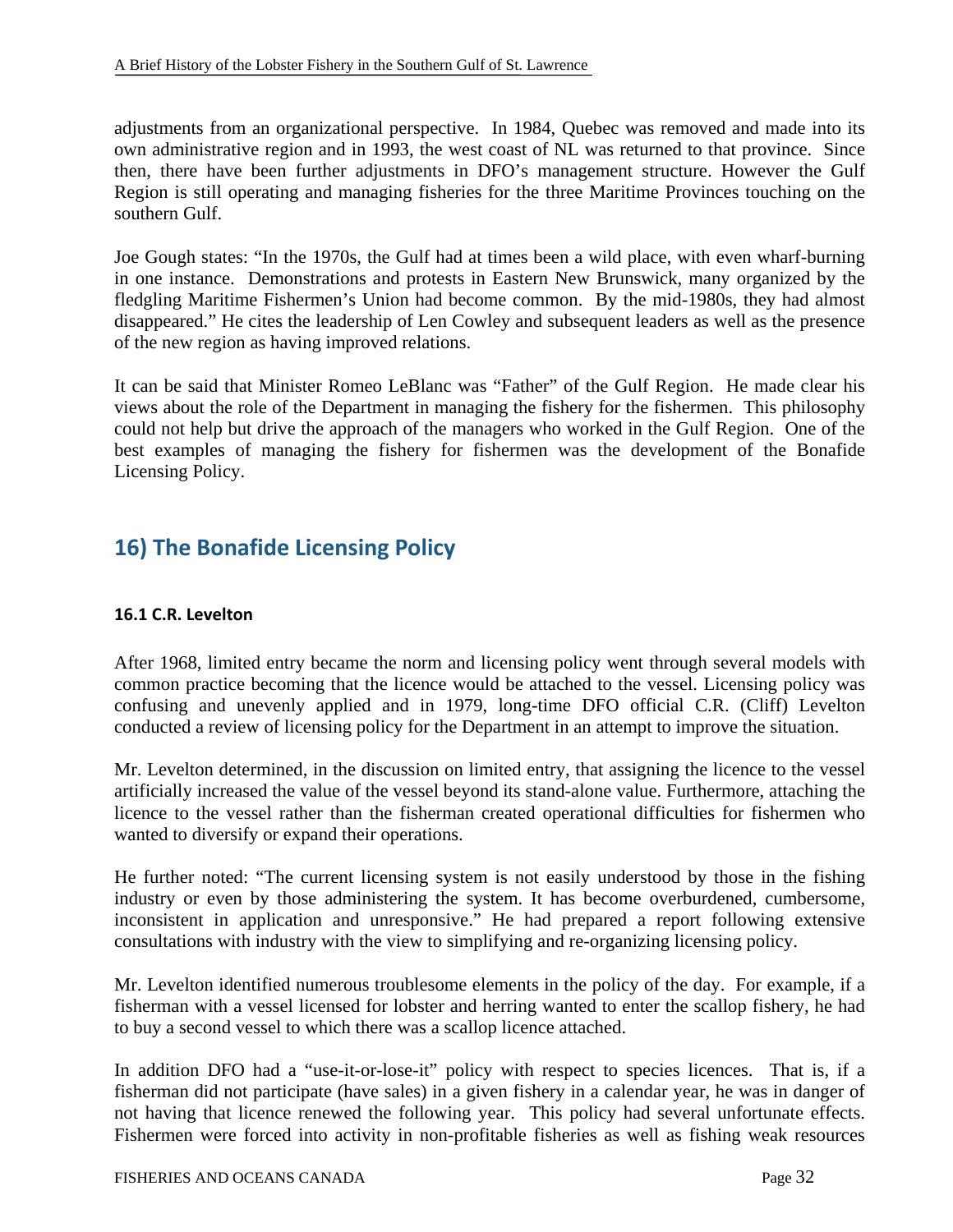merely to hold on to their licence package. This was often done to the detriment of stressed fishery stocks.

It was proposed that the Department create "full-time/part-time" categorization of fishermen based on dependence on the fishery. The Department introduced the concept to the fishery industry and began working on defining what a fisherman would need in terms of fishing activity to be considered "full-time".

Despite natural limitations, the Gulf inshore fishery has a long tradition of multi-species fishing. Numerous individuals have a high dependence on the fishery and fish from "ice to ice". Species such as groundfish, scallops, herring, mackerel, salmon and snow crab were important species harvested over the years. Nevertheless, this inshore fishery was clearly dominated by lobster fishing where no season was longer than two months.

For this reason, the initial approach resulting from Cliff Levelton's work of identifying fishermen as "full-time" did not sit well with the inshore fishermen in the southern Gulf. Their reaction to the proposed changes was to dig in their heels and devise their own approach to solving their problems. This approach was to have Atlantic-wide repercussions in the years to come. Today, the development of the Bonafide Licensing Policy stands as one of the best examples of a fishermendriven management initiative.

### **16.2 Fishermen‐Driven Initiative**

A number of fishermen from Local 4 of the Maritime Fishermen's Union (MFU) in the Pictou and Antigonish areas in NS, led by Percy Hayne, set out to develop what they believed to be a more reasonable, flexible policy to the proposed full-time/part-time approach being put forth by DFO.

Instead of using the full-time/part-time categorizations proposed by DFO, they developed a policy which set out one-time qualification criteria in order to determine who "Bonafide" fishermen were. Licences could then be held for various species and gear types and could be transferable between Bonafide fishermen only.

The analogy was that a Bonafide "card" or status was like a hand, and species licences were like playing cards in that hand. The cards could be moved around among the players but fishermen had to keep at least one card in their hand to remain in the game. To extend this analogy a bit further, fishermen couldn't have two of the same cards, that is they couldn't hold two licences for the same species.

The qualification criteria for attaining Bonafide status was that a fisherman had to have at least one major species licence and/or meet a one-time income test. Once a fisherman met the one-time qualification, species licences could be bought, sold or transferred as a part of his normal operational flexibility. The Bonafide fisherman had to retain at least one major licence (usually but not always a lobster licence) to remain a Bonafide fisherman. New entrants had to purchase the "Bonafide Status" as well as at least one major licence in order to replace a retiring fisherman. In this way, limited entry was respected and at the same time fishermen gained flexibility in their operations.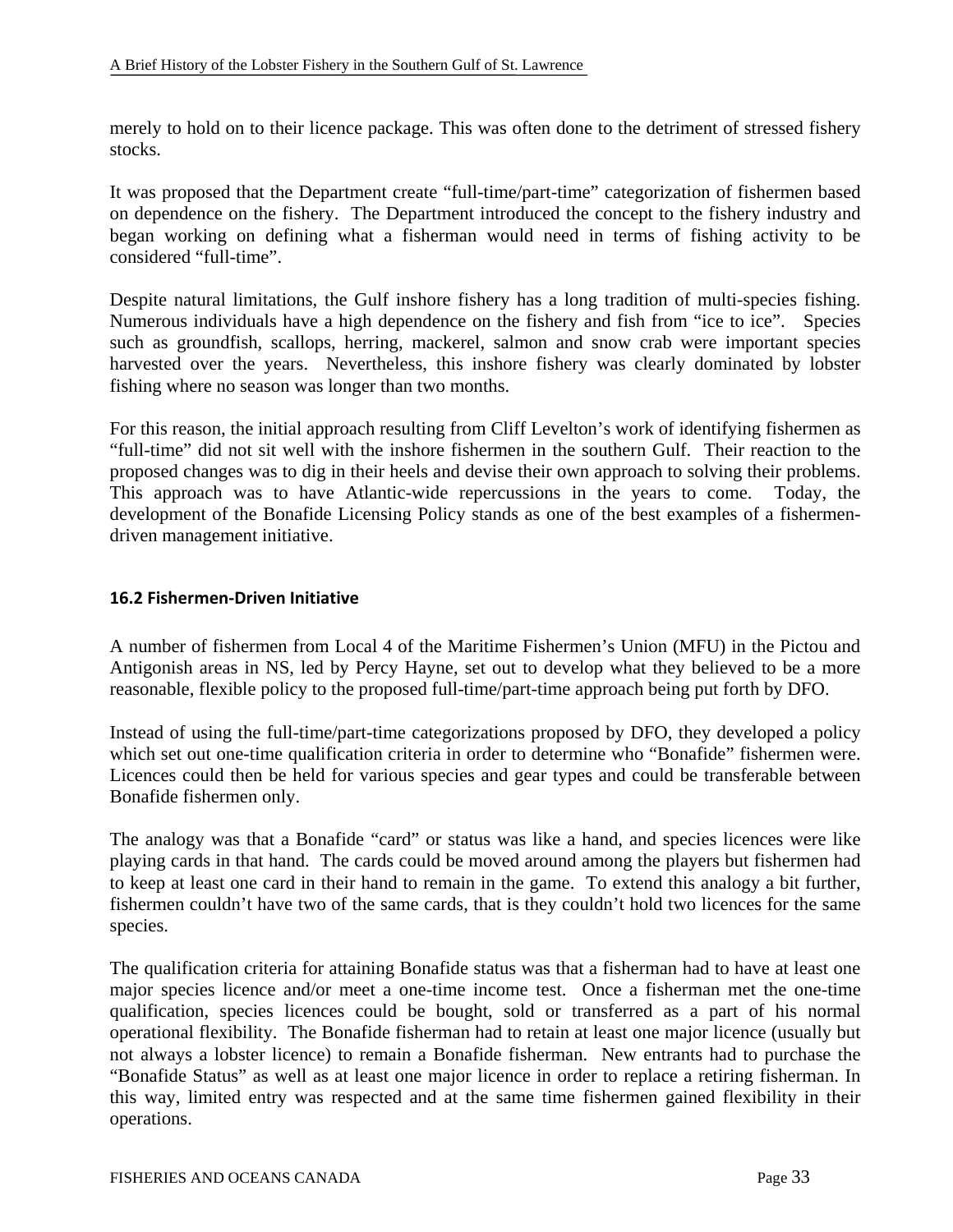The policy's theory was that the number of fishermen would remain constant or even reduce over time and the total number of species licences would remain constant. What would change would be the distribution of various species licences among the total number of fishermen.

The goals of this policy were twofold: the number of "professional" fishermen would be capped; and fishermen would gain the ability to diversify, buy or divest elements of their operation in a sensible manner without the "use-it-or-lose-it" provision. This would greatly improve the flexibility of operations for fishermen and remove stress from weak stocks as fishermen would no longer have to participate in a fishery merely to retain the licence for that fishery.

The MFU ratified the plan and pushed it forward to DFO. Although Percy Haynes and his MFU Local 4 leadership team had developed the plan, an Antigonish, NS fisherman named Cameron MacKenzie made it his personal crusade to travel to as many southern Gulf ports as possible to sell the idea and gain the written support of fishermen. In the end, with the overwhelming support of fishermen in all three provinces, DFO worked in consultation with the policy developers and fishermen's groups to fine tune and implement the Bonafide Licensing system.

It is safe to say that the Bonafide Licensing Policy was one of the most significant measures to have been developed by fishermen and ultimately accepted by DFO. This policy, started in the southern Gulf of St. Lawrence in the mid-1980s, would eventually form the basis for the Core Licensing Policy of 1996 that was to become the guiding policy for Canada's east coast fishery today.

### **17) Lobster Science**

### **17.1 Early Scientific Work**

Joe Gough mentions that during the Second World War, the DFO's Alfred Needler recruited David Wilder, a University of Toronto graduate, to work on lobster at the St. Andrews Biological Station. He was given six technicians and soon became the Fisheries Research Board's leading expert on lobster biology. His work stretched from 1942 to 1975.

The Fisheries Research Conservation Council (FRCC), in its 1995 report, notes that scientists have been studying lobster for a very long time. Prior to the mid-1970s, lobster research focused on general biology: growth, distribution, general movements of adults, fecundity, etc. In the mid-1970s, models which combine several kinds of biological information to assess stock status in relation to exploitation (in particular yield per recruit) were adapted for use with lobster.

### **17.2 Modern Stock Assessment**

Today, the lobster fishery is managed based on input controls rather than output controls (amount of removals). Principal management tools include: trap limits, length of season, number of fish harvesters, minimum and maximum carapace sizes, return of egg-bearing females to the water, gear configuration, etc.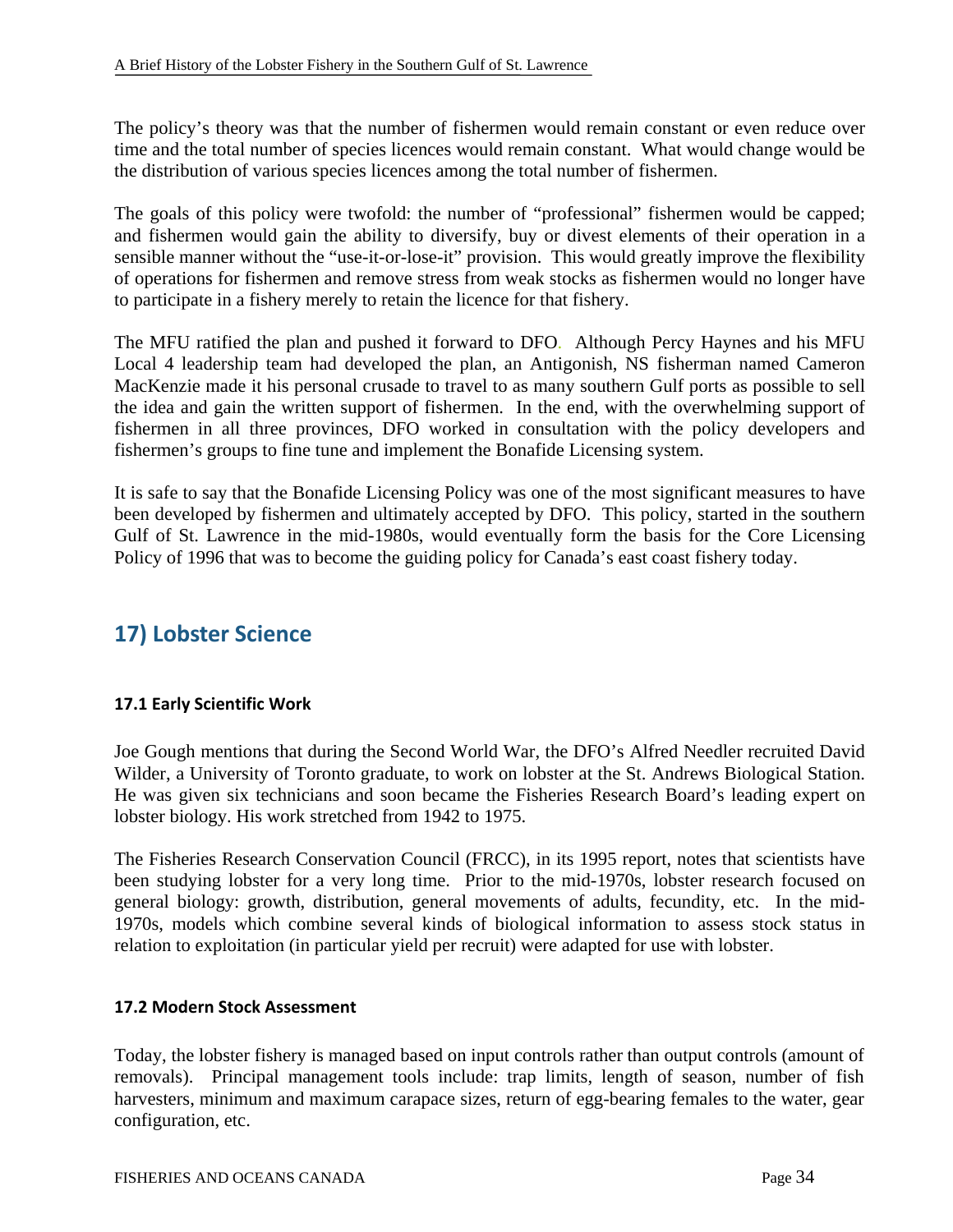The stock status of LFAs in the Gulf Region is assessed using indicators based on a mix of: fisheryindependent trawl surveys; SCUBA surveys; fishery-based data from DFO official catch statistics; at-sea sampling; voluntary index-fishermen logbooks; voluntary recruitment-index logbooks; and biological sampling.

There is no predicting tool for the lobster fishery to describe stock prospects or population trends. However, lobsters in the southern Gulf as a whole continue to be in high abundance with landings above long-term average. Nevertheless, strong negative trends can be seen in recent years in the central and western Northumberland Strait. The lobster fishery in the southern Gulf continues to have high exploitation rates and to be heavily dependent on new recruits making this "recruitment fishery" immediately susceptible to changes in the level of recruitment.

Two multi-year management plans aimed at increasing egg production seem to have had a positive effect on lobster production overall.

The broad objective of all departmental research studies is to increase our knowledge of lobster biology and coastal habitat in order to support decision-making on conservation issues for lobster stocks.

### **17.3 Lobster Hatcheries**

The survival rate of lobster eggs is very low in nature. A large mature female lobster may carry several hundred thousand eggs, a natural response to this very high egg and larval mortality.

An initiative undertaken by the Maritime Fishermen's Union in conjunction with Orion Seafood Group of Shediac, NB has led to the Homarus Inc. lobster hatchery project. This project has developed a hatchery system which has a high success rate in getting lobster larvae to stage four which is the age and size at which larvae settle to the ocean bottom. These hatchlings are then seeded onto appropriate habitats.

Though this project has been widely promoted and publicized, it is by no means a new strategy. In the early 1900s, several hatcheries were in existence in the Gulf of St Lawrence. No doubt the technology is more refined today and possibly hatchery efforts may be more successful than in the past. However, it is very difficult to track and identify lobster larvae that will enter the fishery some six or seven years after their release. Historical data on the early hatcheries seems scant. All we know is that such operations existed, their efforts did not persist for very long and results are not apparent.

### **18) The Business of Lobster Fishing**

### **18.1 Enterprise Values**

FISHERIES AND OCEANS CANADA Page 35 There has been a very significant increase in entry costs into the southern Gulf lobster fishery over time. In the earliest days prior to limited entry, a fisherman could enter the lobster fishery at very little cost (a licence cost 25 cents for many years). Since limited entry and the evolution of DFO's licensing policy, enterprise costs have varied (they include boat, gear and related licences held by a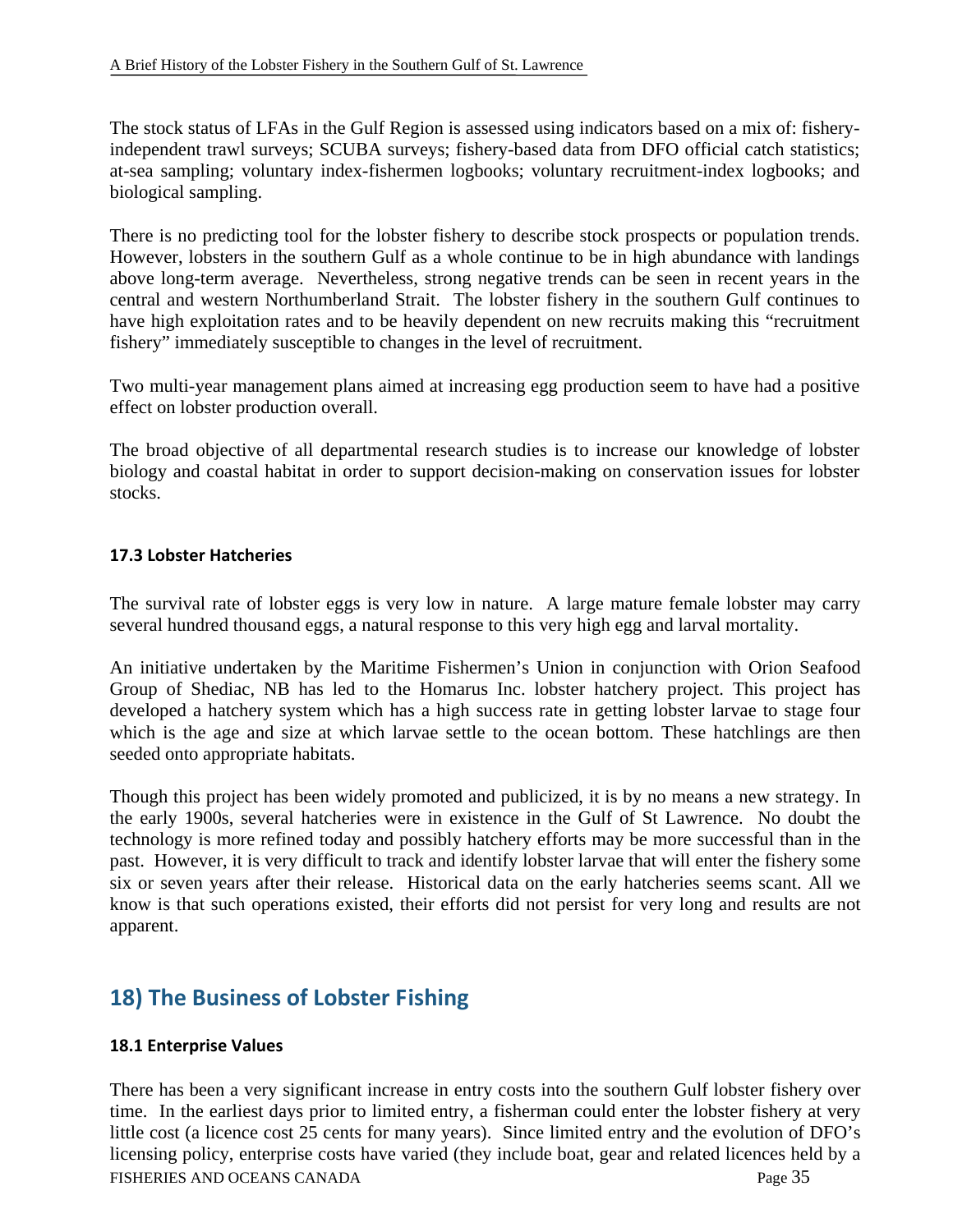fisherman). As an example, in Gulf Nova Scotia, enterprises went from approximately \$150,000 in the 1990s to over \$400,000 in the post-Marshall climate (1999 Crown v. Donald Marshall).

Licence values are also influenced by the past financial performance of the fishery in the area and also by the desire of the buyer to enter the fishery. These amounts may vary between LFAs.

### **18.2 Financing in the Past**

Prior to limited entry, it was common practice for the owners of canneries to finance new entrants into the fishery in exchange for promise of repayment and a guarantee of supply to the packer. This situation created a cycle of credit dependence as has been described previously. Early commentators on the lobster fishery noted that the situation was far from rosy. Joe Gough states that Moses Perley of NB reported in 1849 that fishermen in his day were living in a "... state of bondage..." and "... even in a worse position than the Southern slaves. . ."

No doubt conditions were much better in the years leading up to limited entry and for a number of years after 1968. However, "credit" dependence of fishermen to packers was a problem which persisted into the 1970s. In a way, the escalating costs of entry likely eased the packers out of financing new entrants as the costs of entry simply became too high for the packers to bear.

#### **18.3 Financing in the Post‐Limited Entry Fishery**

Three potential sources of financing emerged following limited entry licensing. The first option was for the entrant to self-finance through arrangements with friends and family, or in some cases to enter into formal or informal arrangements with the licence seller to make payments over time. This option became more difficult to arrange as fishing enterprises evolved into a more normal set of business practices: there were various tax implications and entry costs escalated.

The second common source of financing for the new entrant was the Provincial Fisheries Loan Board. Typically the Loan Board was viewed as a good option since terms were flexible and it was generally believed that the Loan Board understood the state and workings of the fishery. This provided borrowers comfort against changing circumstances. The Loan Board was, in a sense, a part of the fishing industry in a way that banks were not.

Provincial Fisheries Loan Boards did not lend monies against the value of the licence but would lend against the value of the vessel and other hard assets in the transaction. The reason was that there was no value attached to the licence: DFO legislation and policy stated that a licence is not property and is issued at the pleasure of the Minister. This meant the licence could not be used as collateral in its truest sense. Independent financing had to be obtained for the licence component of the enterprise. New entry fishermen typically saved for down payments, received family help and occasionally took personal loans from commercial lenders to finance their purchases. Once again, rapid inflation in entry costs continued to make financing difficult.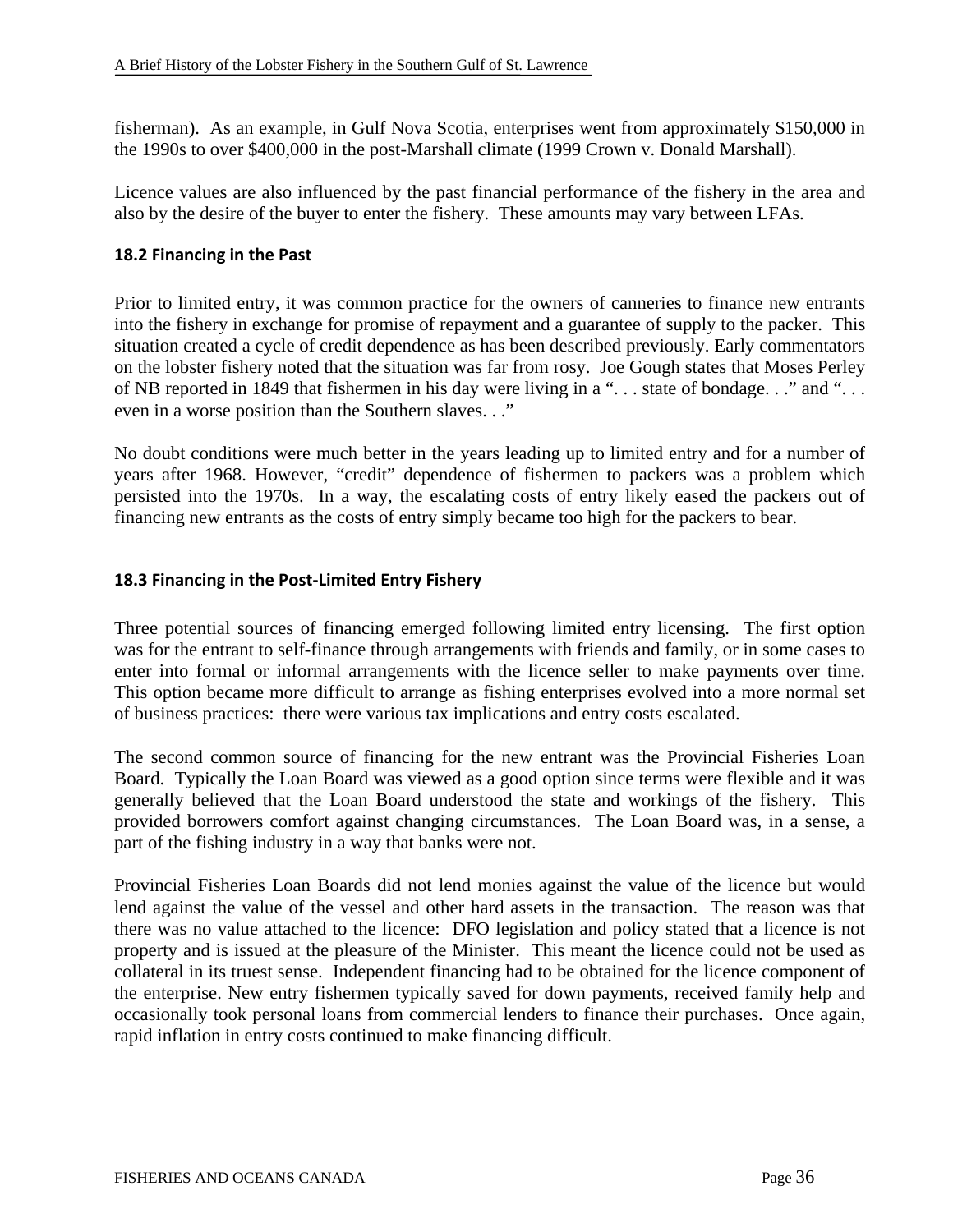### **18.4 Commercial Lenders**

The third major source of financing for the new entrant was commercial lending institutions such as chartered banks and credit unions. In general, banks and credit unions had a reluctance or inability to extend credit for the purchase of licences because these were not assignable and had no value as collateral. Financial institutions would typically lend against hard assets, but the nature of the licence precluded the extension of credit for its acquisition.

Some lenders loaned money on the strength of personal recognizance or by assignment of assets such as homes or other chattels. Generally, credit unions tended to be more flexible in this regard. They are frequently community-based and lending decisions are made "in-house" to a greater extent than at chartered banks.

Regardless of which source of financing was used, two factors came into play: the first was that the costs of entry were getting very high, which complicated the situation for the new entrant. Secondly, the inability to assign the licence to the lender greatly curtailed the availability of funding. This led to a situation where, to gain financing, new entrants sometimes entered into "Trust Agreements" with fish processing companies or with other individuals.

### **18.5 Trust Agreements**

"Trust Agreement" (TA) is a term commonly used in the industry to describe an arrangement between a licence holder and another party, where the licence holder is under some level of control by that party. Such agreements fly in the face of the owner-operator policy and the nature of the lobster fishery. As mentioned earlier, fishermen in the southern Gulf have raised the issue of these TAs and have asked DFO to address the issue.

DFO made an effort to address this complex issue with its "Preserving the Independence of the Inshore Fishery in Canada's Atlantic Fishery", or PIIFCAF, initiative in 2007. This policy establishes a new class of core fishermen who have not relinquished control of their licences through a TA. Fishermen involved in such arrangements must declare their existence to DFO under certain stipulated conditions.

The PIIFCAF exercise is intended to clarify which arrangements between third parties and licence holders may be used as the basis for third party financing. The whole matter of TAs will be a troublesome and ongoing issue for the fishery and DFO in the future. The *Royal Bank of Canada, Goodman Rosen v. Saulnier* Supreme Court of Canada decision may have implications on the nature of a licence that will be far reaching in terms of credit availability as well as with trust agreements.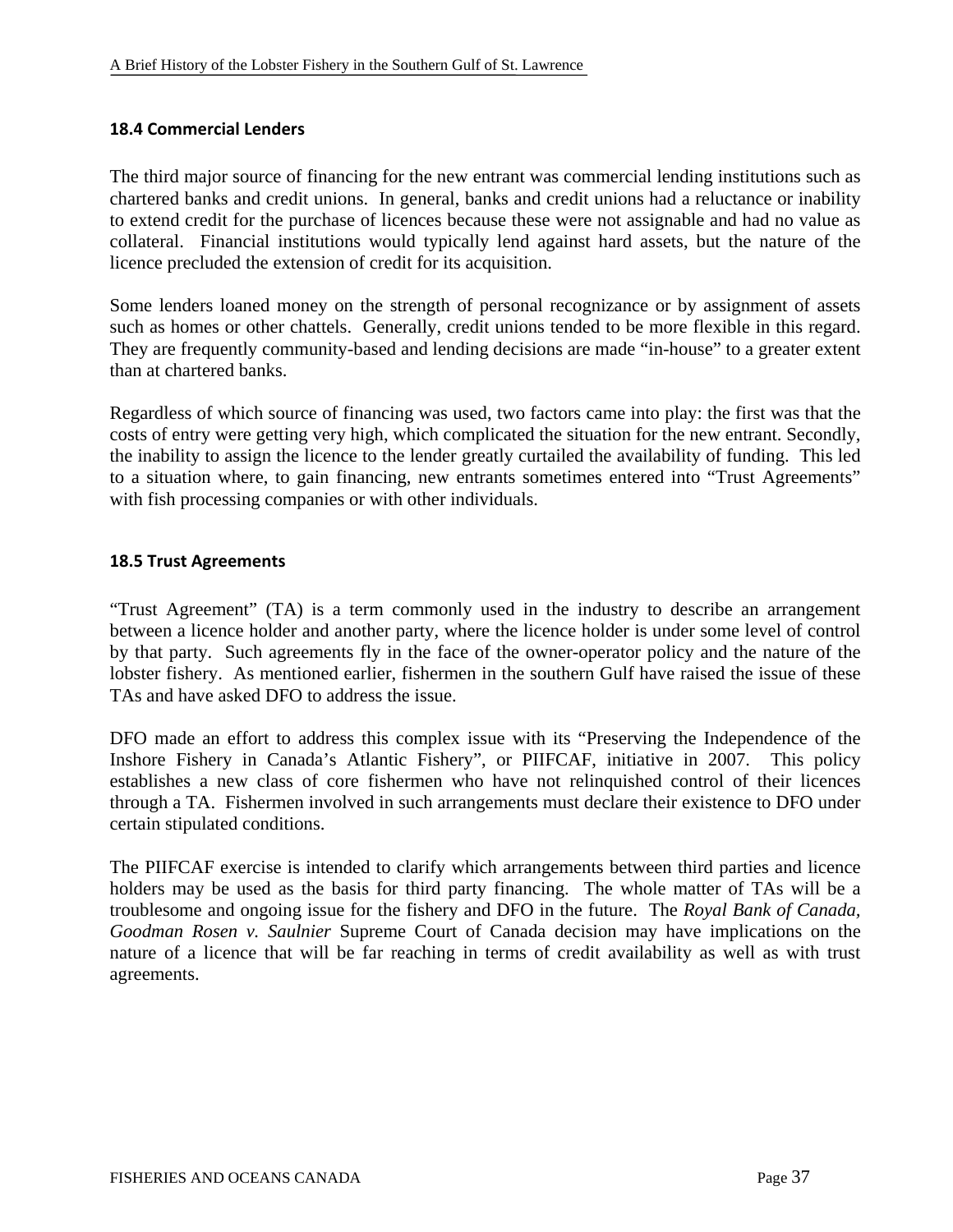### **18.6 Fishing Income**

Over 3,000 lobster fishing enterprises work the waters of the southern Gulf of St. Lawrence. Individual income varies greatly between fishermen and between LFAs over time, with very good incomes being earned in some places at some times and extremely marginal earning available to fishermen in other places and times.

Consequently, any attempt to determine average financial performance of the fleet without taking into account the current situation among LFAs and, indeed, to account for wide disparities within any given LFA, is not productive.

As an example, landings peaked in the central portion of the Northumberland Strait in the mid-1980s and there are accounts of vessels landing in excess of 35,000 pounds in a season. Today, those same enterprises struggle to land 5,000 pounds. At the same time, some vessels in Cribbons Point, NS reported landings in excess of 30,000 pounds in 2006 while the same vessels caught perhaps 10,000 pounds in 1986.

Income is described as landings multiplied by price minus expenses. Expenses appear to have risen at a rate at least equal to the cost of living. As previously indicated, the cost of vessels has far outstripped inflation. Bait too has become scarce and expensive especially in the spring seasons as the Gulf spring herring stock is in serious decline. Other operating costs have also risen dramatically. A crewman's wages in 1971 came to perhaps \$85 to \$100 per week and are now in the area of \$700 per week. A fisherman's fuel in 1971 was 25 cents a gallon and today is in excess of 55 cents per litre.

Prices for lobster have risen gradually over the years. For example, the average price per pound in the spring season in 1972 was about 90 cents. By 2006, it was approximately \$5.50 per lb. However in the recessionary year of 2009, prices were as low as \$3.50 per lb. for markets and under \$3.00 per lb. for canners.

It is fair to say that recent lobster seasons, with higher than average catches across the Gulf, have provided on average decent incomes for fishermen. Those in areas with low catches, or fishermen who are highly leveraged as a result of being new entrants or who have high loans for new vessels, face very difficult times.

Income generated from fishing varies greatly from time to time, from place to place and from enterprise to enterprise. For those looking for details and analyses, these can be found through DFO's Gulf Region's Policy and Economics Branch.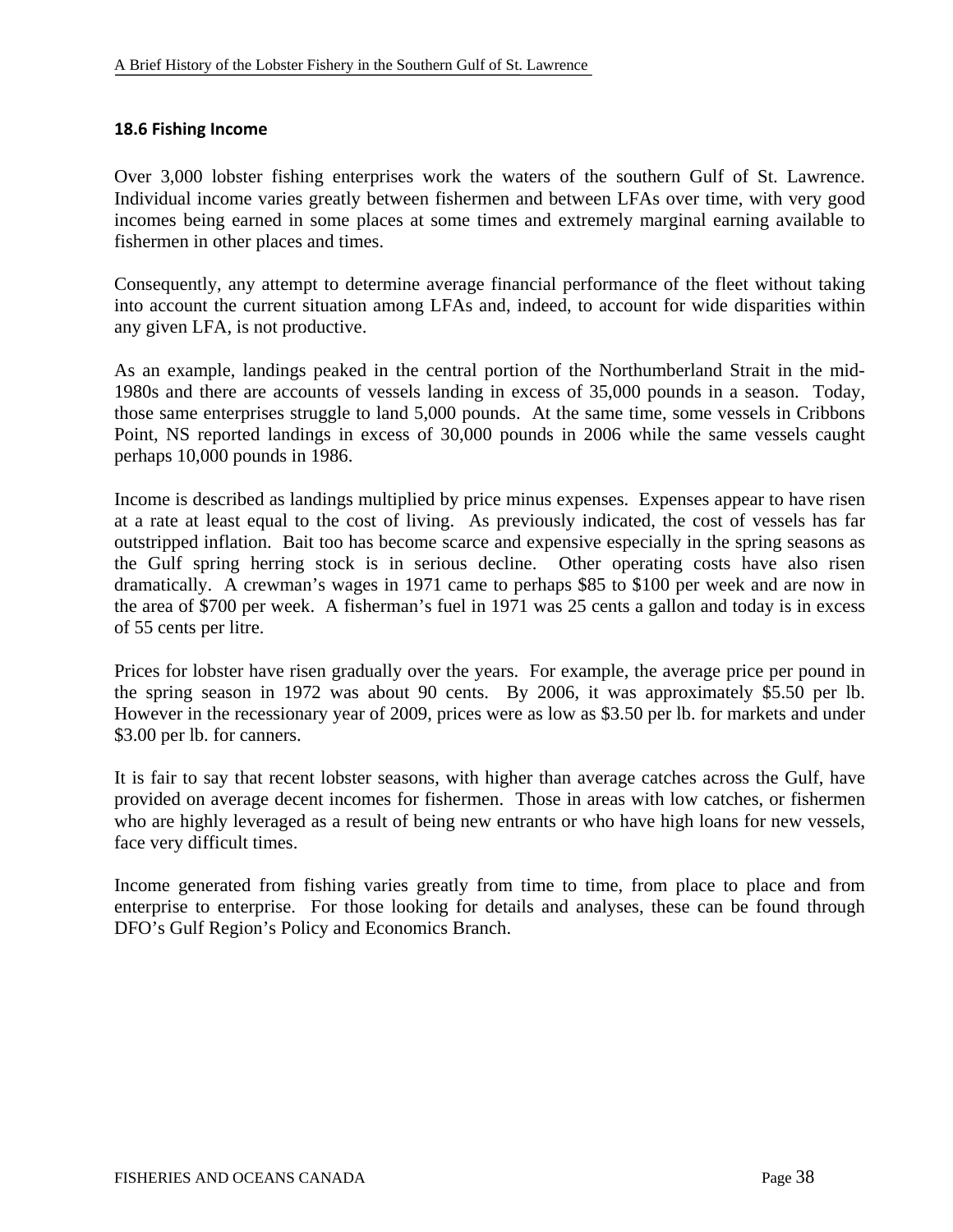### **19) R. v. Sparrow and R. v. Marshall**

Over the years, Canadian courts have been asked to rule on the rights of Aboriginals to participate in various fishing activities. In recent years, two significant decisions were rendered that impact on the fishery of today including lobster.

#### **19.1 The Sparrow Decision**

In 1990, the Supreme Court of Canada ruled on a 1984 case from British Columbia (Sparrow). Its decision recognized an Aboriginal right to fish for food, social and ceremonial purposes. While this did not allow Aboriginals to fish commercially, it was an important step in the evolution of thinking regarding the place of Aboriginals in the fishery.

DFO responded to this decision with the Aboriginal Fishing Strategy Program (AFS), a strategy to provide Aboriginal people with opportunities to fish in a manner consistent with the Sparrow decision and provide for co-operative management of these fisheries.

An economic development component of AFS provided opportunities for Aboriginal people to participate in co-operative management activities and in commercial fishing activities. In 1994, the Allocation Transfer Program (ATP) was also put in place as a strategy to encourage and increase aboriginal participation in coastal commercial fisheries. It facilitated the voluntary retirement of existing commercial licences and the issuance of replacement licences to eligible Aboriginal organizations.

#### **19.2 The Marshall Decision**

In 1999, the Supreme Court of Canada ruled on the matter of the *Crown v. Donald Marshall*. Mr. Marshall had been charged with fishing eels commercially without a licence in the Pomquet area of Gulf Nova Scotia. Marshall maintained that he had a treaty right to participate in the commercial fishery stemming from treaties with the British Crown representative in NS in the 1700s. In a groundbreaking decision, the Supreme Court ruled in his favour. However, certain elements of the decision were not clearly enunciated resulting in considerable confusion and unrest throughout the Maritime Provinces.

Nowhere did this unrest become more significant than in the community of Burnt Church on the eastern New Brunswick coast. The Burnt Church First Nation took to the water to exercise what they believed to be their new lobster fishery based on their interpretation of the Marshall decision, an interpretation that was in conflict with the position held by DFO. This led to a series of on-thewater clashes that were the subject of national and international news broadcasts.

As a result of the situation at Burnt Church and elsewhere the Supreme Court, in an unprecedented fashion, issued a subsequent "clarification" of the decision. The initial decision contained uncertainties as to the extent of the right and the level to which the Government of Canada continued to retain a regulatory authority. In the clarification, the Court affirmed that the Aboriginal right was to be a regulated right.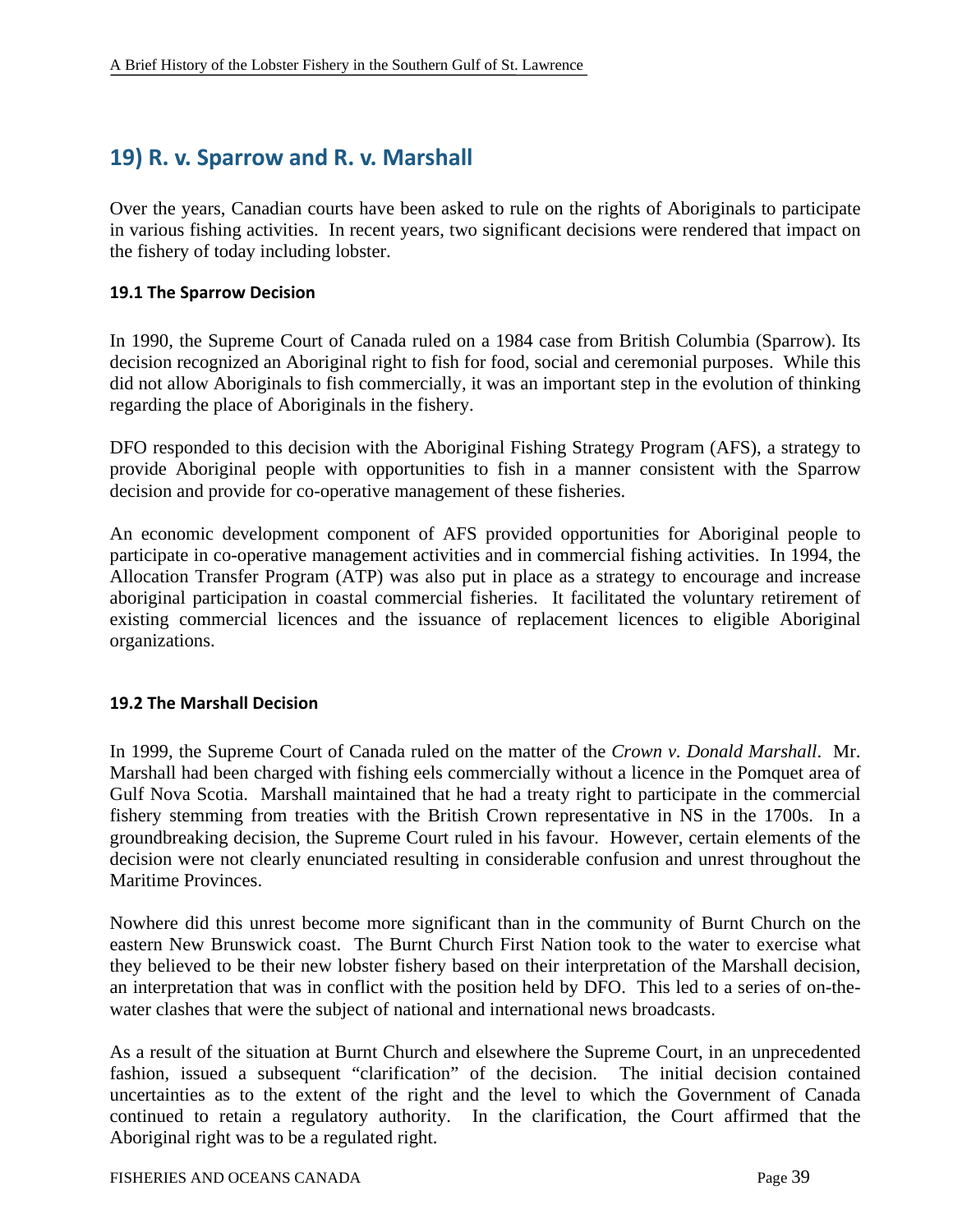The decision and the clarification established that Aboriginal Mi'kmaq Treaties of 1760-61 "... gave the Mi'kmaq a right to provide for their own sustenance by trading the products of their hunting, fishing and gathering for necessaries." The Supreme Court construed the modern context of "necessaries" to mean the equivalent of a "moderate livelihood" from the fishery and that their participation is ". . . not for the accumulation of wealth."

DFO's response to this decision was The Marshall Response Initiative, which established a process of negotiation to provide Aboriginal people access to commercial fisheries by retiring access from existing commercial fishermen. As a result, there are now over 200 lobster licences held by Gulf Region Aboriginal communities.

The initial negative reaction on the part of the existing non-Aboriginal fishermen to the development or recognition of Aboriginal entitlements has disappeared. This can be attributed to a number of factors. DFO's retiring of existing effort to make opportunities for First Nations to enter the fishery was a key element. However, leadership in both Aboriginal and non-Aboriginal fishing communities was crucial. Many leaders called for cool heads and a spirit of co-operation in the face of potential violent backlash. This was all helped by the very high level of co-operation and integration into the industry by the Aboriginal captains and crews through mentoring programs supported by First Nations, governments and the fishing industry.

### **20) The Fisheries Resource Conservation Council**

### **20.1 The 1995 Conservation Framework for Atlantic Lobster**

In September 1994, Minister Brian Tobin asked the Fisheries Resource Conservation Council (FRCC) ". . . to review the current approaches to lobster conservation and to recommend conservation strategies for Atlantic lobster." The FRCC began by holding a series of meetings with stakeholders knowledgeable about the fishery. Along with what they heard in the meetings, they received fifty-three briefs from stakeholders.

In their 1995 report to Minister Tobin, the FRCC set out their findings and recommendations. They recognized that there were no ". . . signs of impending collapse." However, they indicated there were reasons to be concerned: the fishery was targeting exploitation rates that were too high; there were low levels of egg production, and; fishermen were "... taking too much and leaving too little."

Of specific note, from a Gulf Region perspective, was the reference to carapace size differences between the various LFAs. "No doubt minimum carapace size is not the only contributing factor to maintaining a stock given the high level of landings in LFA 24." The report further stated: "It is entirely possible and quite probable that one LFA is benefiting at the expense of another."

The report recommended that conservation measures be put in place to ensure good egg production, reasonable fishing mortality and a biomass composed of several year (size) classes. They established a "tool box" approach where a number of suggested tools or conservation measures could be used.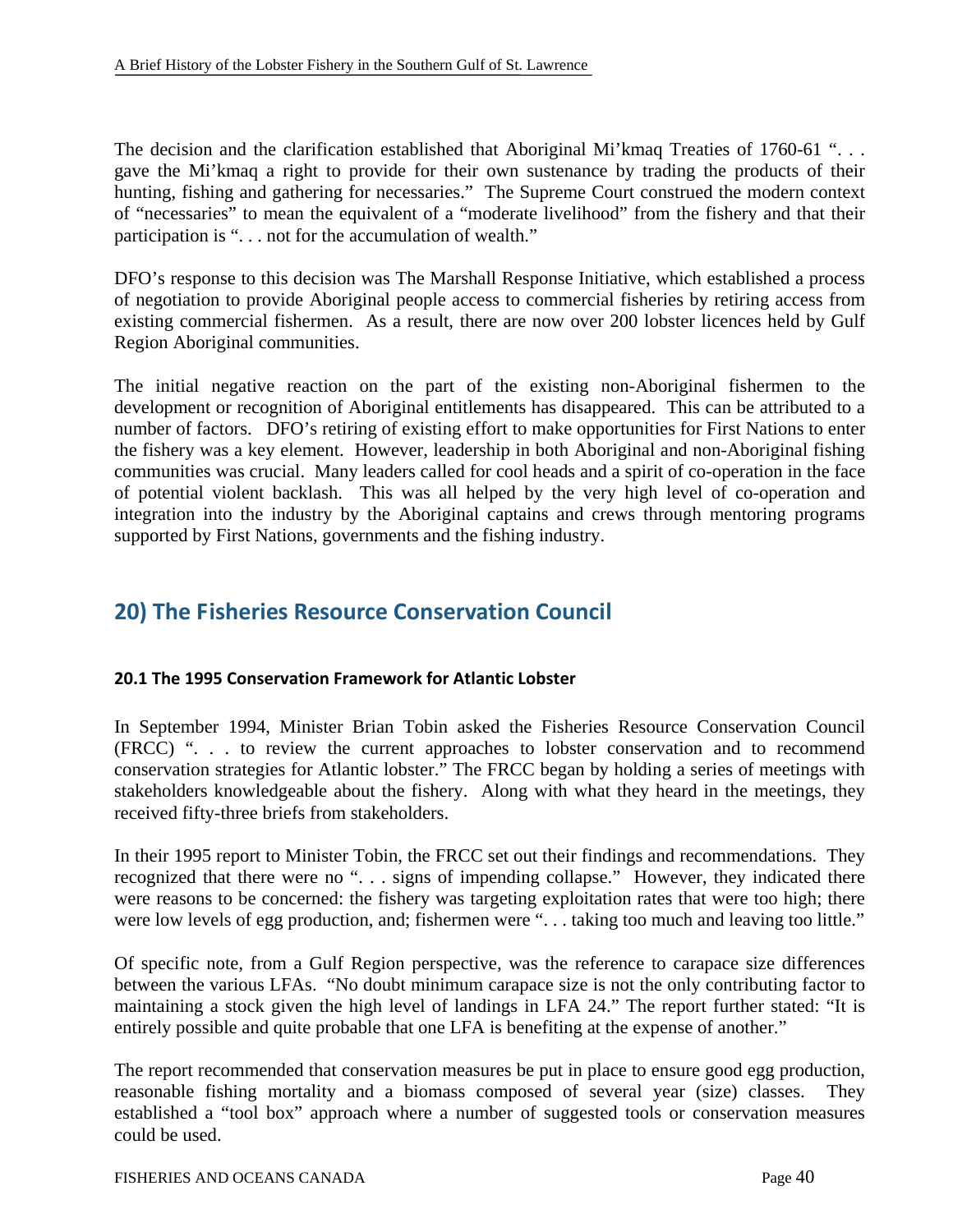### **20.2 The 2007 Sustainability Framework for Atlantic Lobster**

In February 2006, Minister Loyola Hearn asked the FRCC to undertake another review of the Atlantic lobster fishery. He requested that it consider a modernized approach to fisheries renewal with respect to ecosystem considerations and an enhanced stewardship role for the industry. In its subsequent report, the FRCC noted that generally, LFAs outside Quebec had not accepted 1995 recommendations fully and that ". . . harvesters either swear by the 1995 report or swear at it."

While the FRCC noted that its pessimistic resource forecast of 1995 had not come to pass, the report warned that fishing effort had increased since 1995 and that single species dependence had evolved over that period as well. It raised concerns that very high exploitation rates pose considerable risk to the sustainability of lobster and identified the current fishing strategy as having no mechanism to control fishing effort.

While the report made many recommendations, its conclusions remained focused on the problem of controlling exploitation. It noted that the 1995 framework had provided a solid plan to enhance the conservation of the lobster resource, yet many of the key issues raised were just as prominent or more so in 2007. Overall, the risks to sustainability had increased and DFO and industry had taken too few initiatives to lessen this risk.

The FRCC's fundamental conclusion was that ". . . the risks to sustainability are too high in the lobster fishery and that the time has come for the industry to take charge and mitigate these risks. The time of doing nothing has past."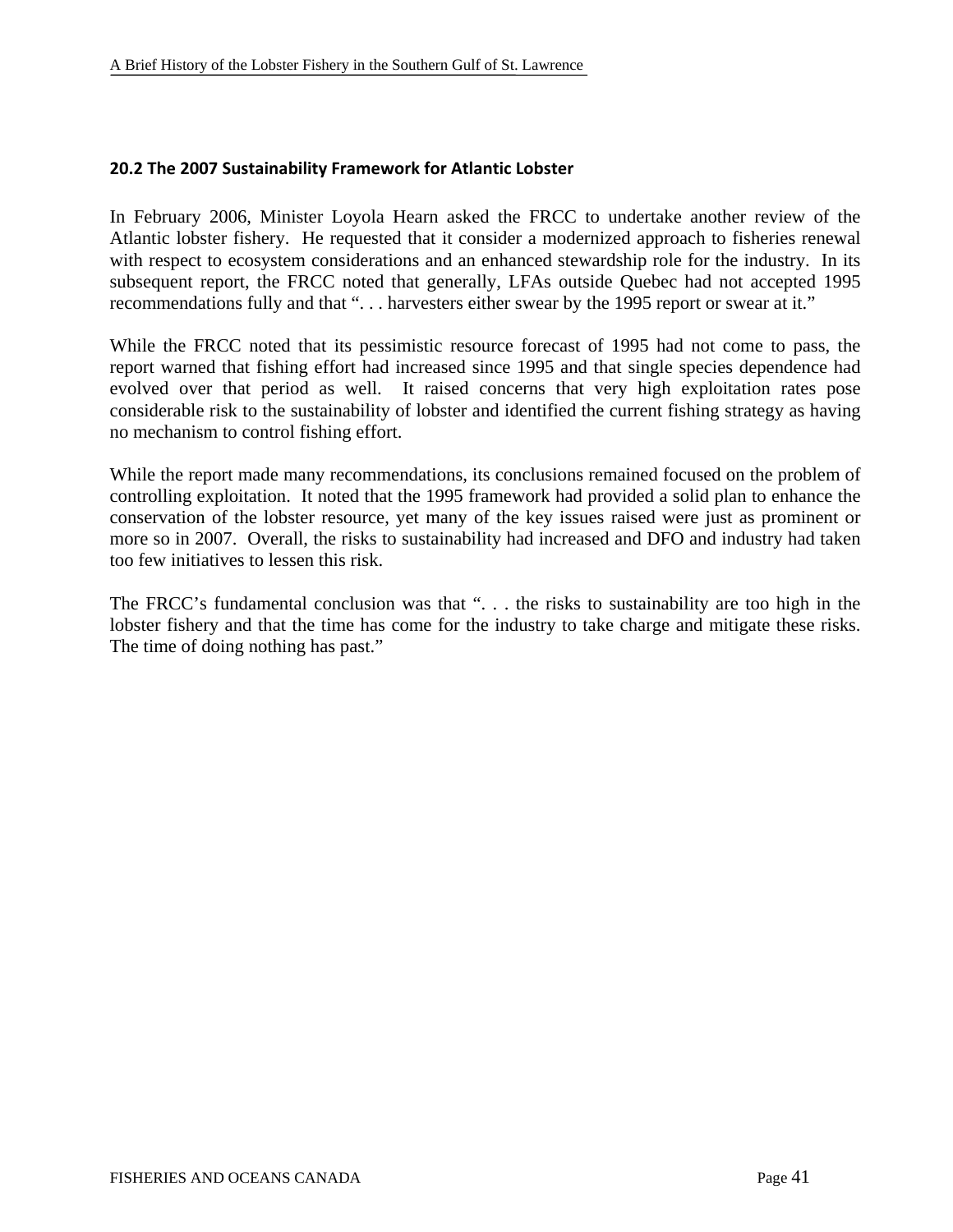

# **21) Abundance, Subsequent Decline and Recovery**

Above is a graphic representation of the historical lobster landings for the entire Gulf Region from 1892 to 2009. The black horizontal line indicates the average landings over the period. It is worth noting that the landings since 1980 have been above average. Even more outstanding is that landings in the early 1990s were apparently at, or even above, all-time recorded high levels.

One must also note that the graph begins at 1892 – several years after a period when there had been numerous warnings that the fishery was in a serious state of decline. The 2007 FRCC report stated: ". . . The lobster stock of today is almost certainly much smaller than the stock that was present prior to the start of the lobster fishery more than a century ago."

From the early days of a virgin fishery with untold biomass levels, early-recorded catches of 15,000 tonnes and more were reported in the late 1800s. Landings began to drop in response to the increased effort brought about by the canning industry. Landings then bottomed out to around 6,000 tonnes in the mid-1910s. They fluctuated between 6,000 tonnes and 12,000 tonnes until the early 1980s when an unprecedented surge in landings began. As noted above, landings in the latter part of the  $20<sup>th</sup>$  century are the highest recorded, reaching over 20,000 tonnes in the early 1990s.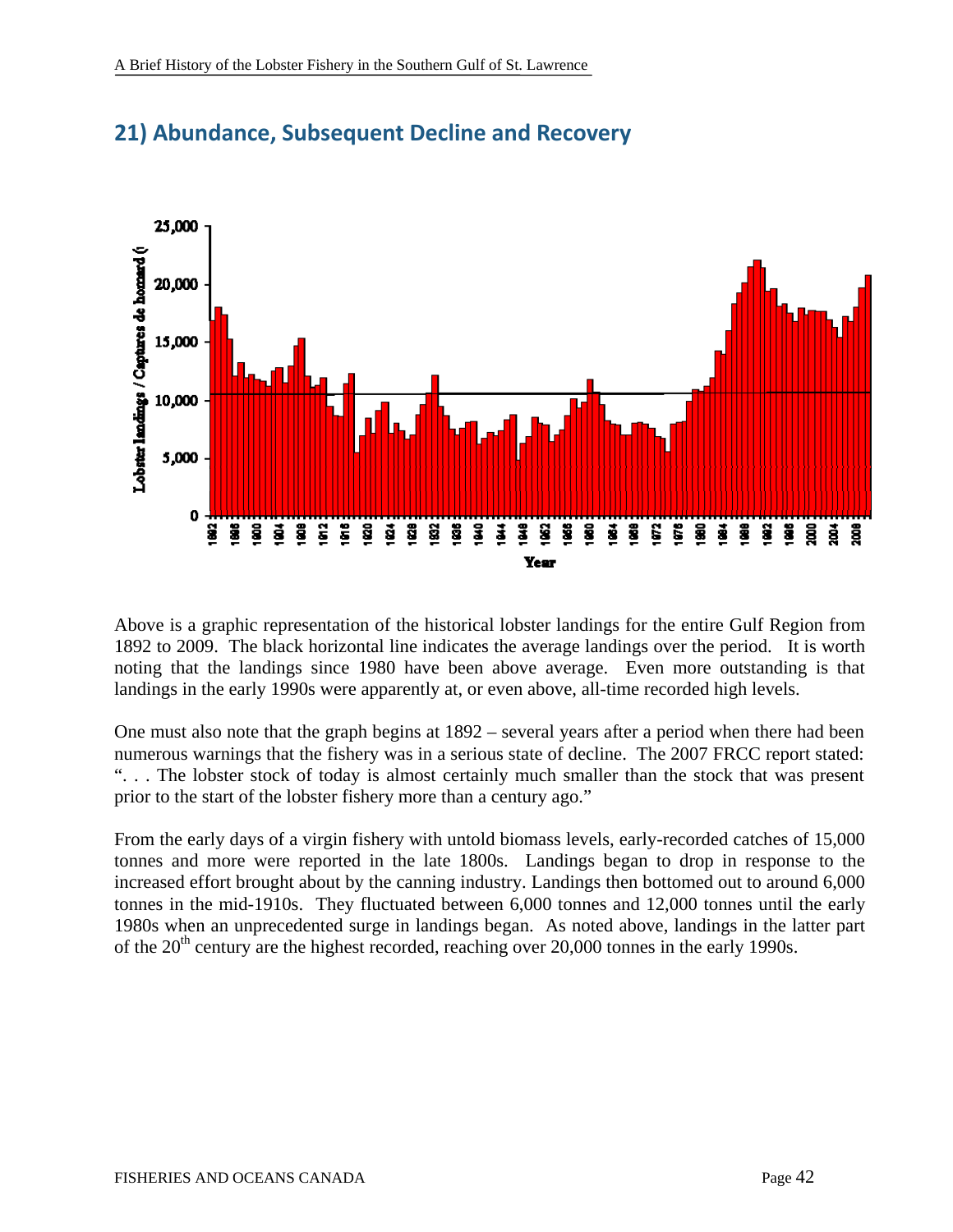### **22) The New Millennium**

#### **22.1 The New Millennium**

Although landings have dropped off in recent years, they still remain well above the long-term average from the time records have been kept. This document speaks of the many and varied changes to the management of the lobster fishery since the first regulation was enacted in 1873. Recent work by the FRCC has established a framework that sets out a vision for the future management of the lobster fishery and challenges DFO and fishermen to work together to implement the measures necessary to ensure the long-term sustainability of this important fishery.

### **22.2 The Importance the Lobster Fishery**

There is little doubt that lobster is the most important fishery in the southern Gulf of St. Lawrence. Joe Gough points out that it was the lobster fishery, spurred on by the growth of the canning industry that: ". . .broke the hold of the old Jersey houses . . .", which kept settlers at Point Miscou, NB in what some called a state of bondage. By the end of the 19th century, lobster rivalled salt cod in value. Mr. Gough further states: ". . . by the end of the 20th century, (lobster) would turn out to be the most successful of the traditional fisheries."

Through its ups and downs over more than a century and a half, the lobster fishery has brought a special way of life to Gulf Region fishermen.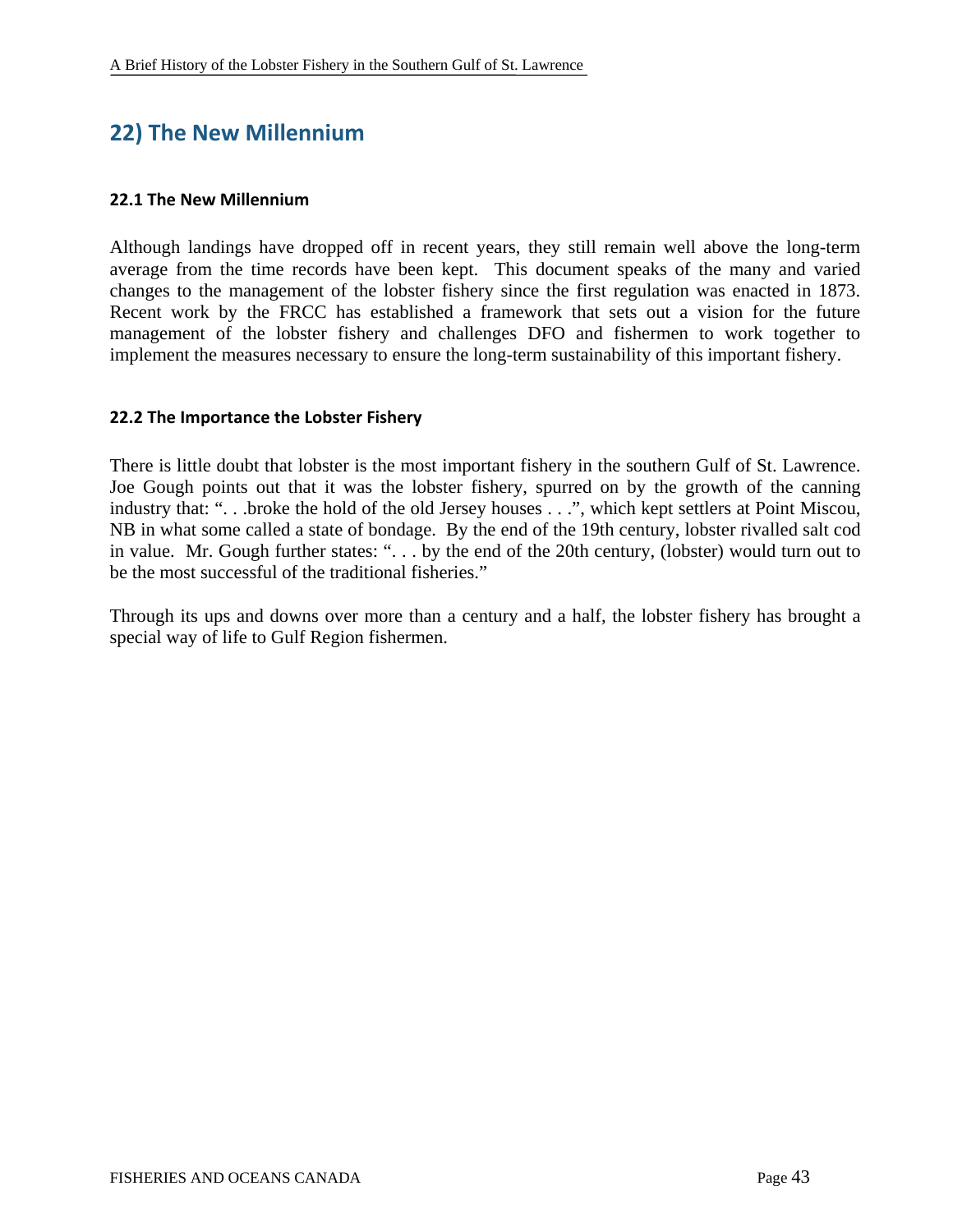### **22.3 The Lobster Fisherman of Today**

Today we see our lobster fishermen not only as men and women operating small businesses in rural and remote coastal Maritime communities; we see them as critical to the economies of these areas. These are people who must manage the operation of vessels and gear worth hundreds of thousands of dollars; operate complex electronic equipment; navigate, through sometimes dangerous waterways; manage and understand a myriad of complex regulations and licence conditions; manage and supervise crewmembers; participate in fishermen's organizations, and, of course; find, catch, land and sell lobster. They do this work with a love for their time-honoured profession that is remarkable.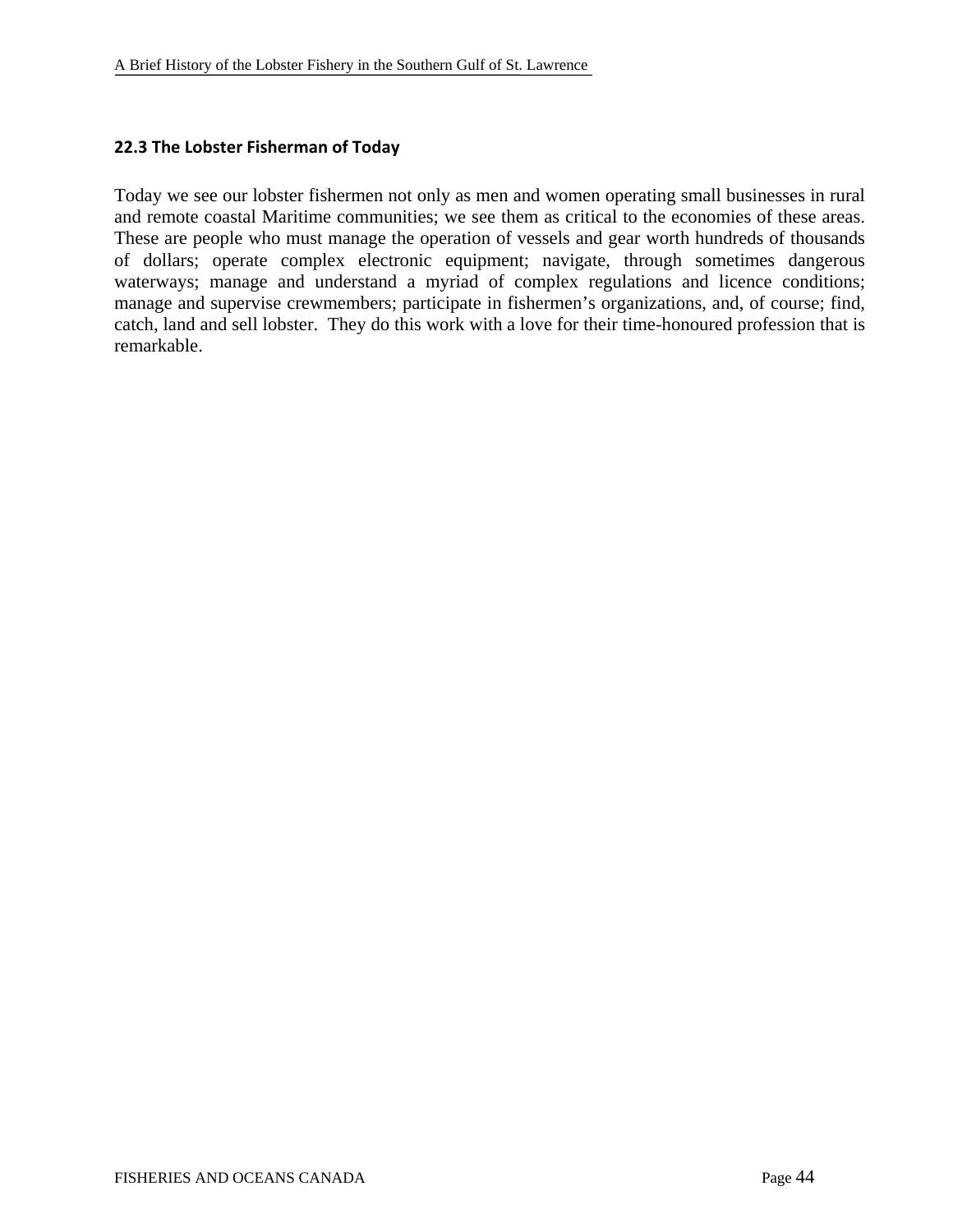### **Acknowledgements**

The following list attempts to identify the active and retired fishermen (and others) who generously gave of their time and recounted stories about the fishery in their areas. Their contribution to this work is greatly appreciated.

### **Nova Scotia**

Edmund Aucoin, Chéticamp Joe Boudreau, Morristown Gordon Boulder, Maritime Packers, Pictou Danny Boyd, Morristown Francis Boyd, Lakevale John Andrew Boyd, Cribbons Point Mike Boyd, Lakevale Michelle Davey, Northumberland Fisheries Museum, Pictou Wayne Denny, Pictou Landing Band Gaston Doucet, Grand Etang Eben Elliot, Wallace Harold Elliot, Wallace Hasse Lindblad, Lismore Aubrey Mason, Lismore Bernie MacDonald, Port Hood Co-op Jackie (Dan J.) MacDonald, Little Judique Alan MacKaskill, Havre Boucher Alister MacKaskill, Auld's Cove Arthur MacKay, Margaree Harbour Lawrence MacKay, The Ponds Anderson MacLean, River John and Pictou Island Bob Melong, Havre Boucher Derek Merry, Chéticamp Kerry Prosper, Paq'tnkek Band Alan Roberts. Cape George Junior Trenholm, Bayfield Kay Wallace, Gulf NS Bonafide Fishermen's Association, Antigonish Gordon DeWolf, Halifax

### **New Brunswick**

Arthur Arsenault, Tracadie-Sheila Jean-Claude and Ella Robichaud, Val Comeau Oliva Godin, Tracadie-Sheila Herménégilde and Bernice Robichaud, Val Comeau Francois Baudin, Miscou Zoël and Lucie Breau, Gaétan Robichaud and Zoël Robichaud, Neguac Louis Godin, Maisonnette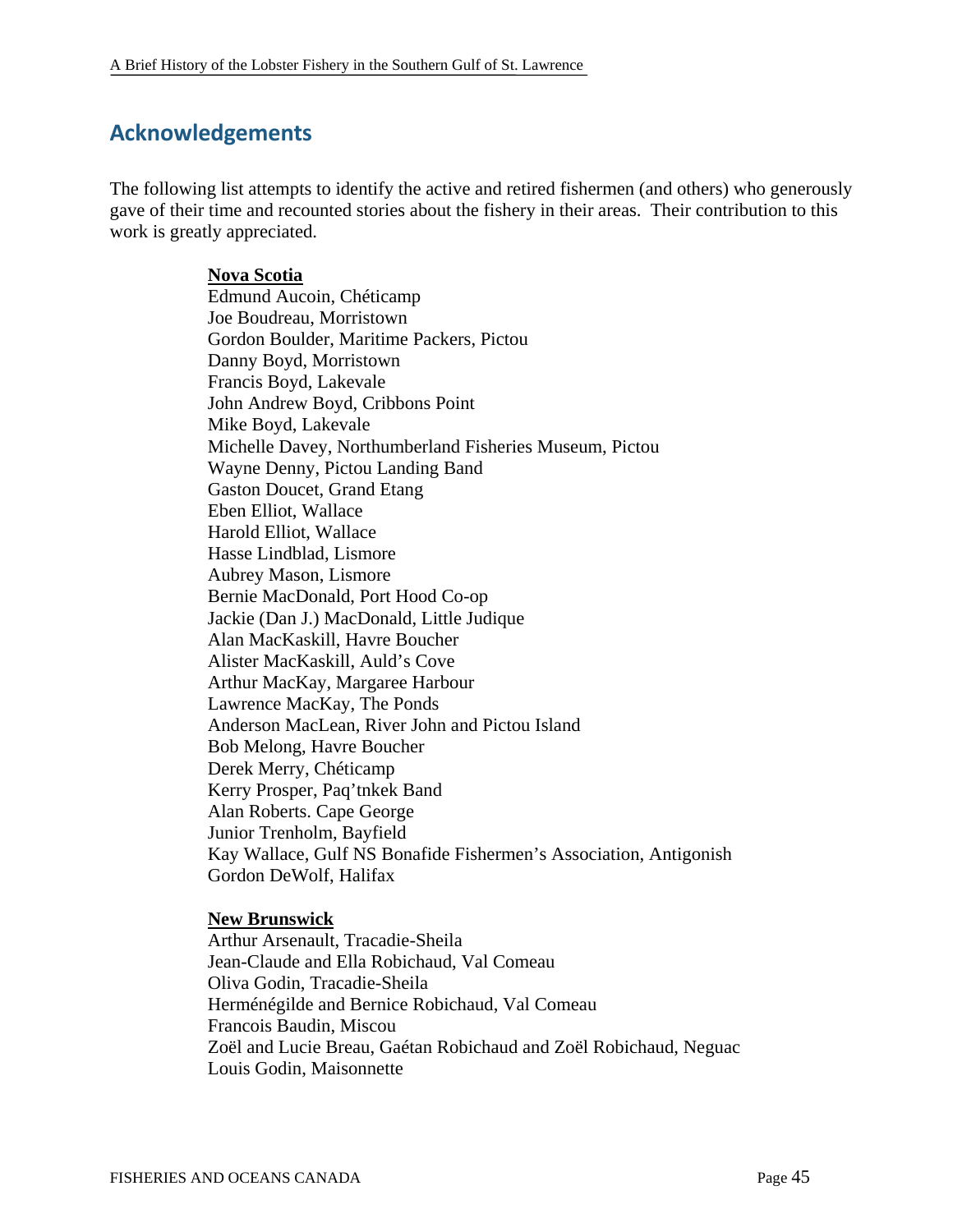### **New Brunswick** *(cont'd)*

Donat Lacroix, Caraquet Donald Martin, Saint-Louis-de-Kent Roger Foulem, Saint-Simon Jean-Paul Arseneau, Julien Arseneau, Nigadoo Jim Bateman, Shediac Gilles LeBlanc, Cap-Pelé Reginald Comeau, Union des Pêcheurs des Maritimes Tracadie-Sheila Emmanuel Moyen, Union des Pêcheurs des Maritimes, Tracadie-Sheila Michel Richard, Union des Pêcheurs des Maritimes, Shediac Christian Brun, Union des Pêcheurs des Maritimes, Shediac Gilles Theriault, GTA Consultants, Moncton Gastien Godin, Institut de recherche des zones côtières, Shippagan Robert Levi, Elsipogtog First Nation Martin Mallet, Union des Pêcheurs des Maritimes, Shediac Douina Daoud, Institut de recherche des zones côtières, Shippagan

### **Prince Edward Island**

H.E. Garth Jenkins, P. Eng Elwood Cooke, Cape Wolfe Francis Morrissey, Tignish Brian Lewis, Fishery Officer, retired Hiram Miller, Murray River Abner Dewar, Brudenell Albert (Mike) Aitken, Charlottetown Lee Darrach, Charlottetown Robert (Bobby) Jenkins, Annandale Rory McLellan, French River Alan Baker, Iris J. Paul Jenkins, Charlottetown Preston MacKinnon, Hebron Hugh "Pete" Patton, Charlottetown Doug Cameron, Charlottetown Ed MacDonald, Charlottetown Boyde Beck, Charlottetown Raymond Jenkins, Summerside Jeffrey Beck Jenkins, Ottawa, Ontario Donald E. Johnston, Murray Harbour

### **Departmental Staff**

Michel Audet, Suzanne Leger, Stephanie Lemieux, Marc Lanteigne, DFO Moncton Michel Albert, DFO Tracadie Paul Cormier, NB Dept of Fisheries and Aquaculture

The author also wishes to thank the following at DFO who provided feedback and constructive criticism in the development of this document: Charles Gaudet, Leroy MacEachern, Paul Boyd, Monique Baker, Hilaire Chiasson, and Rhéal Boucher.